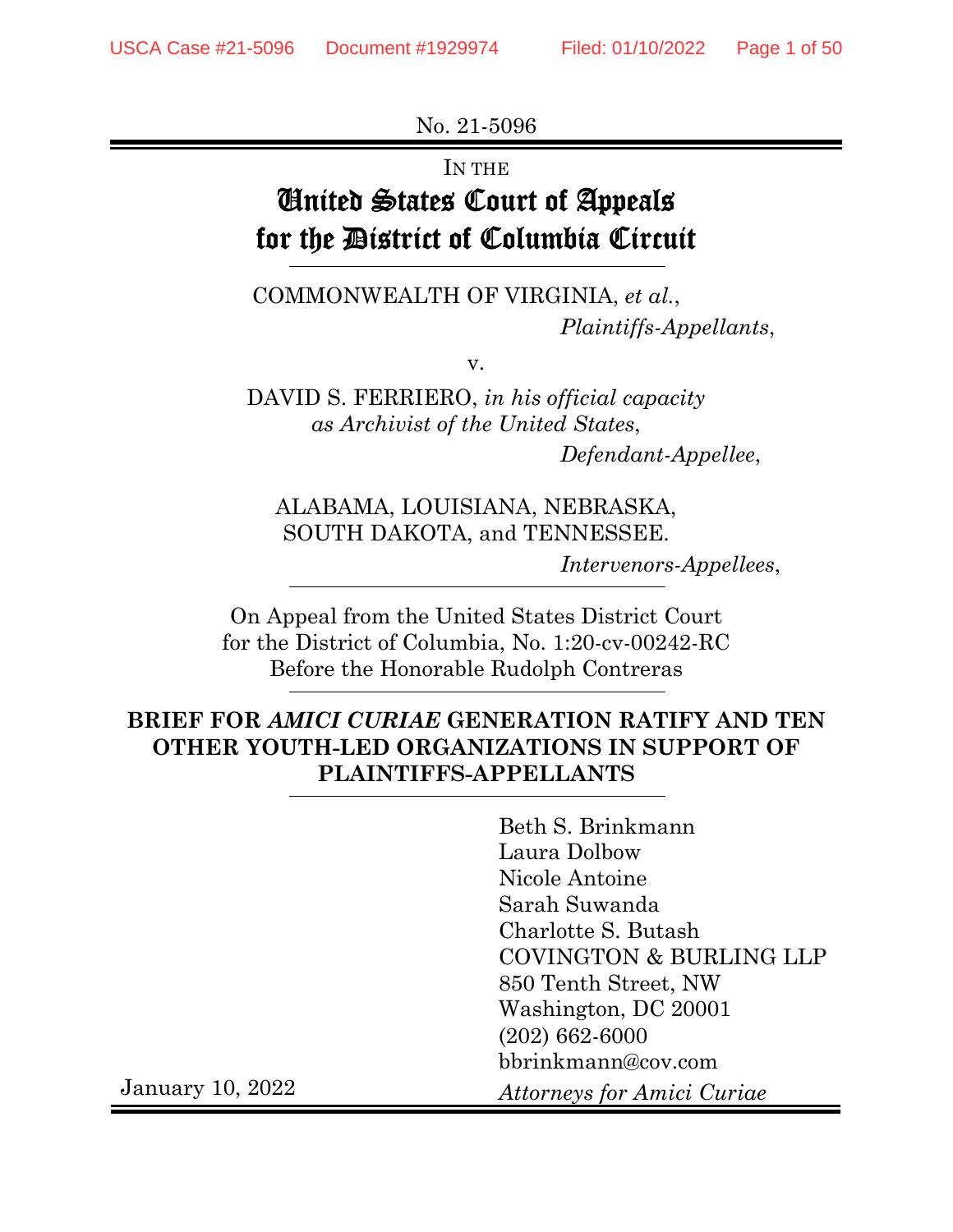#### <span id="page-1-0"></span>**CERTIFICATE AS TO PARTIES, RULINGS, AND RELATED CASES**

Pursuant to D.C. Circuit Rule 28(a)(1), *amici curiae* certify the following:

1. **Parties and** *Amici.* With the exception of Generation Ratify, Gen-Z for Change, iFeminist, InnovateX, Montgomery County Students for Change, Pride Liberation Project, The Feminist Front, The Greater Good Initiative, The Homegirl Project, The Pad Project, and Youth Against Sexual Violence, all parties, intervenors, and *amici* appearing before the district court and in this Court are listed in the Brief for Plaintiffs-Appellants.

2. **Ruling Under Review.** Reference to the ruling at issue appears in the Brief for Plaintiffs-Appellants.

3. **Related Cases.** Reference to related cases appears in the Brief for Plaintiff-Appellants.

i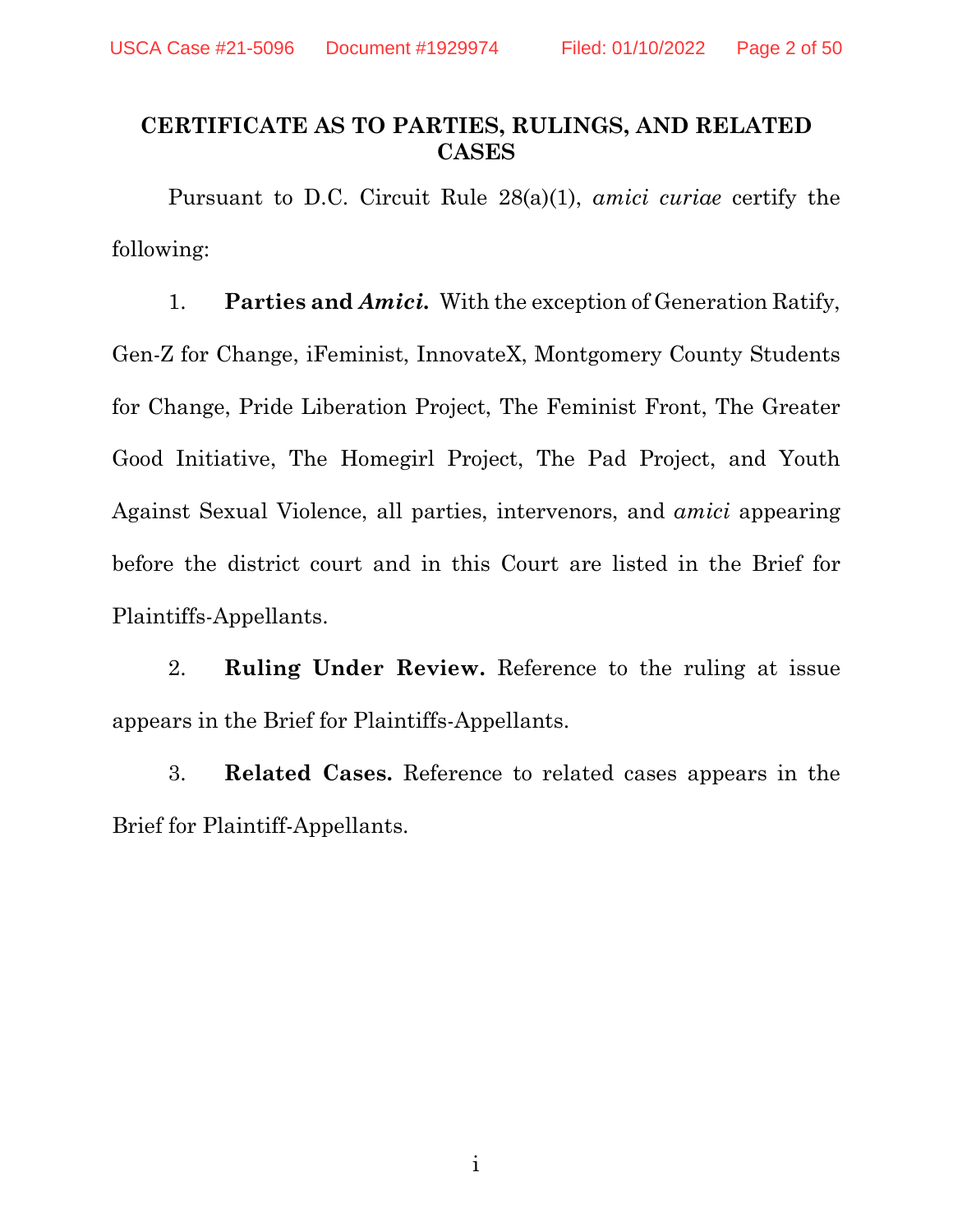# **TABLE OF CONTENTS**

|                |                 | CERTIFICATE AS TO PARTIES, RULINGS, AND RELATED    |  |
|----------------|-----------------|----------------------------------------------------|--|
|                |                 |                                                    |  |
|                |                 | INTERESTS OF GENERATION RATIFY AND OTHER GROUPS    |  |
|                |                 |                                                    |  |
|                |                 |                                                    |  |
| $\mathbf{I}$ . |                 | Young Advocates Have Long Played a Central Role in |  |
| II.            |                 | The ERA Will Help Advance Gender Equality for      |  |
|                | A.              | The ERA Will Advance Equal Opportunity in          |  |
|                | <b>B.</b>       |                                                    |  |
|                | $\mathcal{C}$ . | The ERA Will Help Curb Gender-Based Violence26     |  |
|                |                 |                                                    |  |
|                |                 |                                                    |  |
|                |                 |                                                    |  |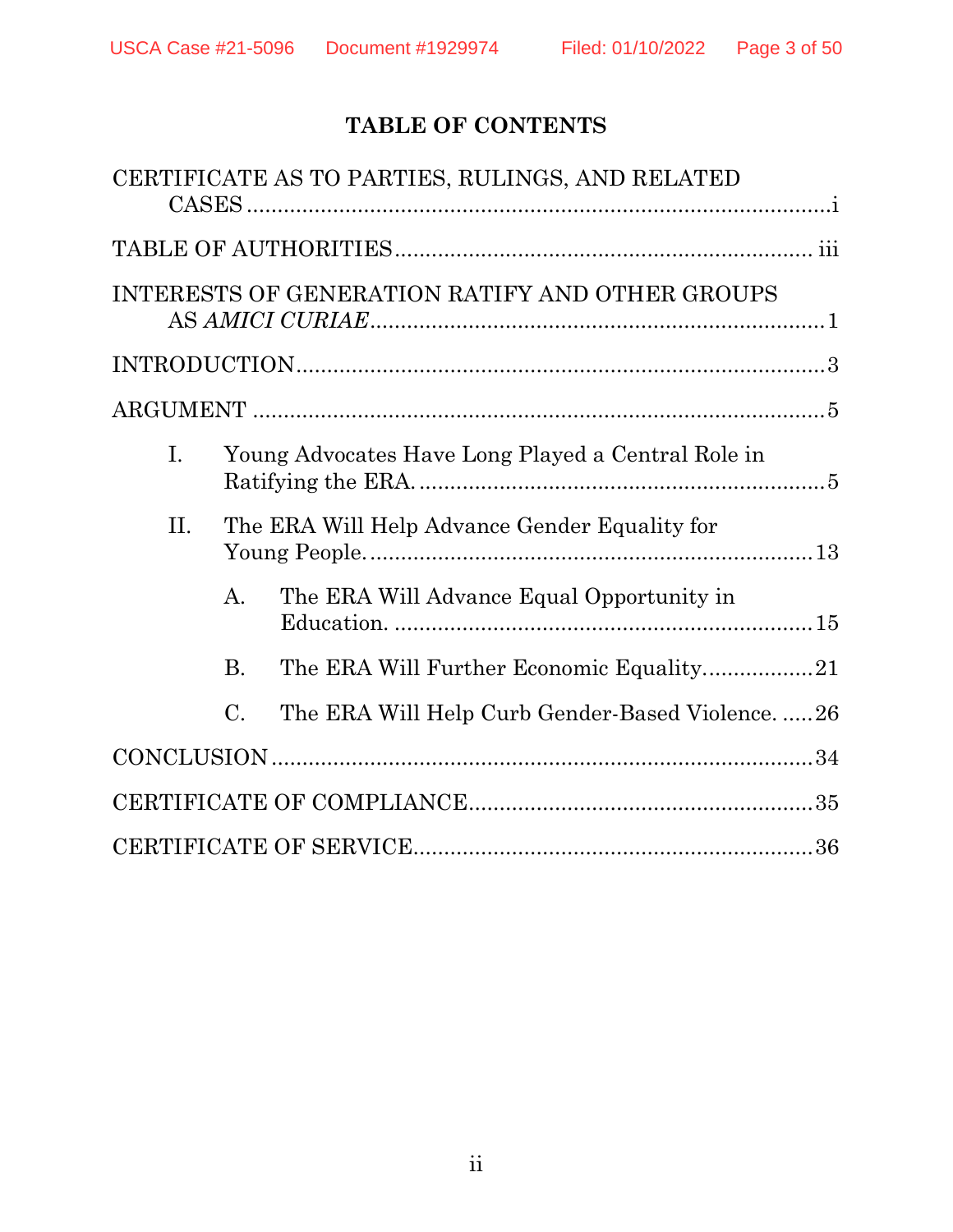## **TABLE OF AUTHORITIES**

| Page(s) |
|---------|
|---------|

## <span id="page-3-0"></span>**Cases**

| <i>Bostock v. Clayton Cty.,</i>                                                                    |
|----------------------------------------------------------------------------------------------------|
| Peltier v. Charter Day Sch., Inc.,                                                                 |
| Peltier v. Charter Day Sch., Inc.,<br>No. 20-1001 (L), 2021 WL 4892153 (4th Cir. Oct. 19, 2021) 17 |
| United States v. Morrison,                                                                         |
| <b>Constitutional Provision</b>                                                                    |
|                                                                                                    |
| <b>Legislative History</b>                                                                         |
|                                                                                                    |
|                                                                                                    |
|                                                                                                    |
|                                                                                                    |
|                                                                                                    |
|                                                                                                    |
|                                                                                                    |
|                                                                                                    |
|                                                                                                    |
|                                                                                                    |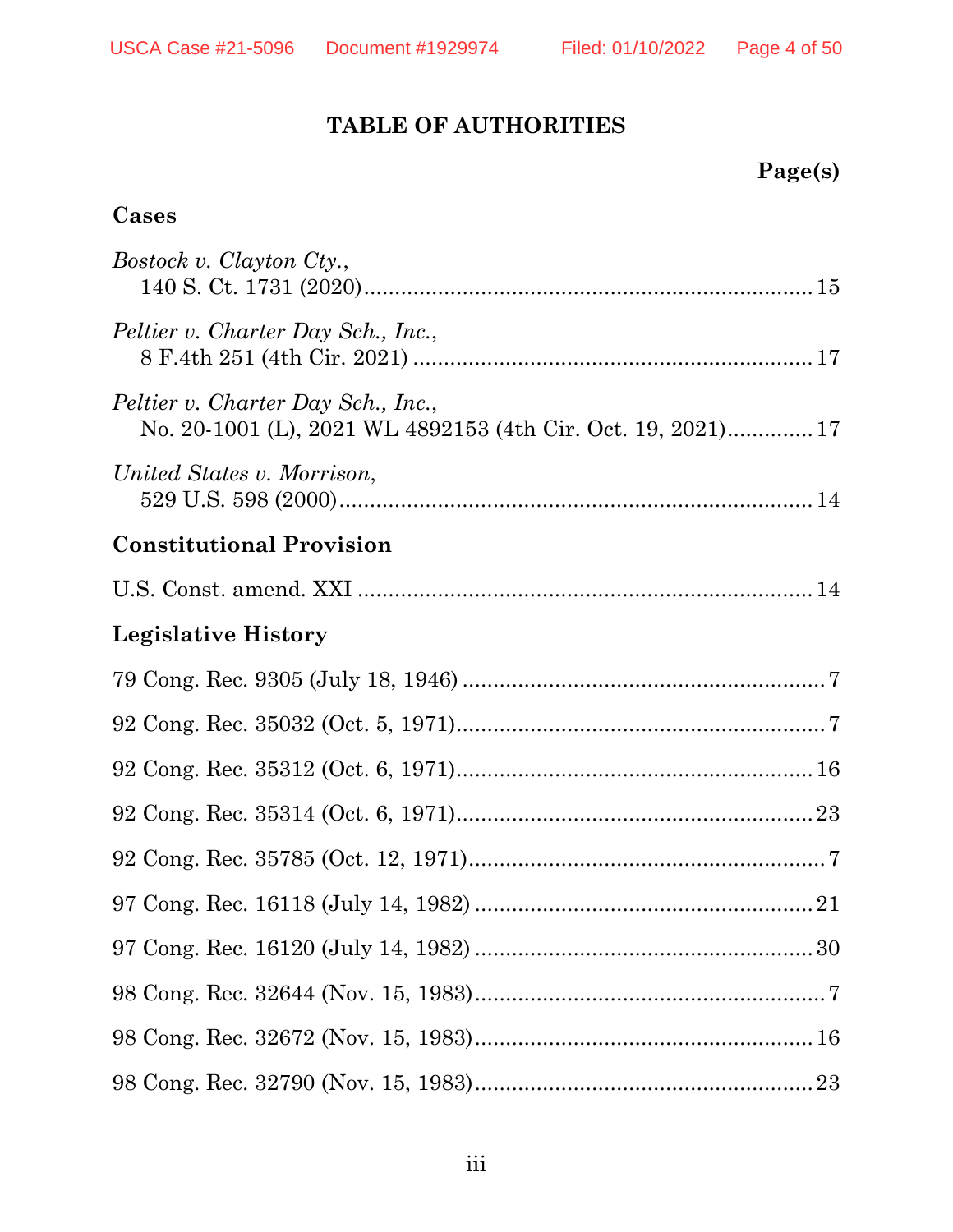# **Other Authorities**

| A Group of Young Members of the National Woman's Party<br>before the Capitol, Library of Congress (1923),                                                                                                                      |
|--------------------------------------------------------------------------------------------------------------------------------------------------------------------------------------------------------------------------------|
| Aaron C. Davis, The 'Tampon Tax' Fight has Reached D.C.,                                                                                                                                                                       |
| AAUW, Sexual Misconduct in Schools, https://bit.ly/3fuflUx                                                                                                                                                                     |
| AAUW, The STEM Gap: Women and Girls in Science,<br><i>Technology, Engineering and Math, https://bit.ly/3daTFeJ17</i>                                                                                                           |
| ACLU, Boys' Brains Vs. Girls' Brains: What Sex Segregation<br>Teaches Students, https://bit.ly/3e8tXsL; ACLU,<br>Preliminary Findings of ACLU: "Teach Kids, Not<br>Stereotypes" Campaign (2012), https://bit.ly/2N6u7VE 16     |
| ACLU, The Unequal Price of Periods: Menstrual Equity in                                                                                                                                                                        |
| Adriana Rezal, States Restricting How Transgender Students<br><i>Play Sports, U.S. News (Dec. 1, 2021),</i><br>https://www.usnews.com/news/best-states/articles/2021-<br>12-01/these-states-restrict-how-transgender-students- |
| Alice Paul Institute, <i>National Woman's Party</i> ,<br>https://www.alicepaul.org/nwp/ (last visited Jan. 7, 2022)<br>6                                                                                                       |
| Alisha Haridasani Gupta, For the First Time in Decades,<br><i>This Recession Is a 'Shecession'</i> , N.Y. Times (May 9, 2020) 25                                                                                               |
| Aliya Hamid Rao, Even Breadwinning Wives Don't Get<br><i>Equality at Home</i> , The Atlantic (May 12, 2019),<br>25                                                                                                             |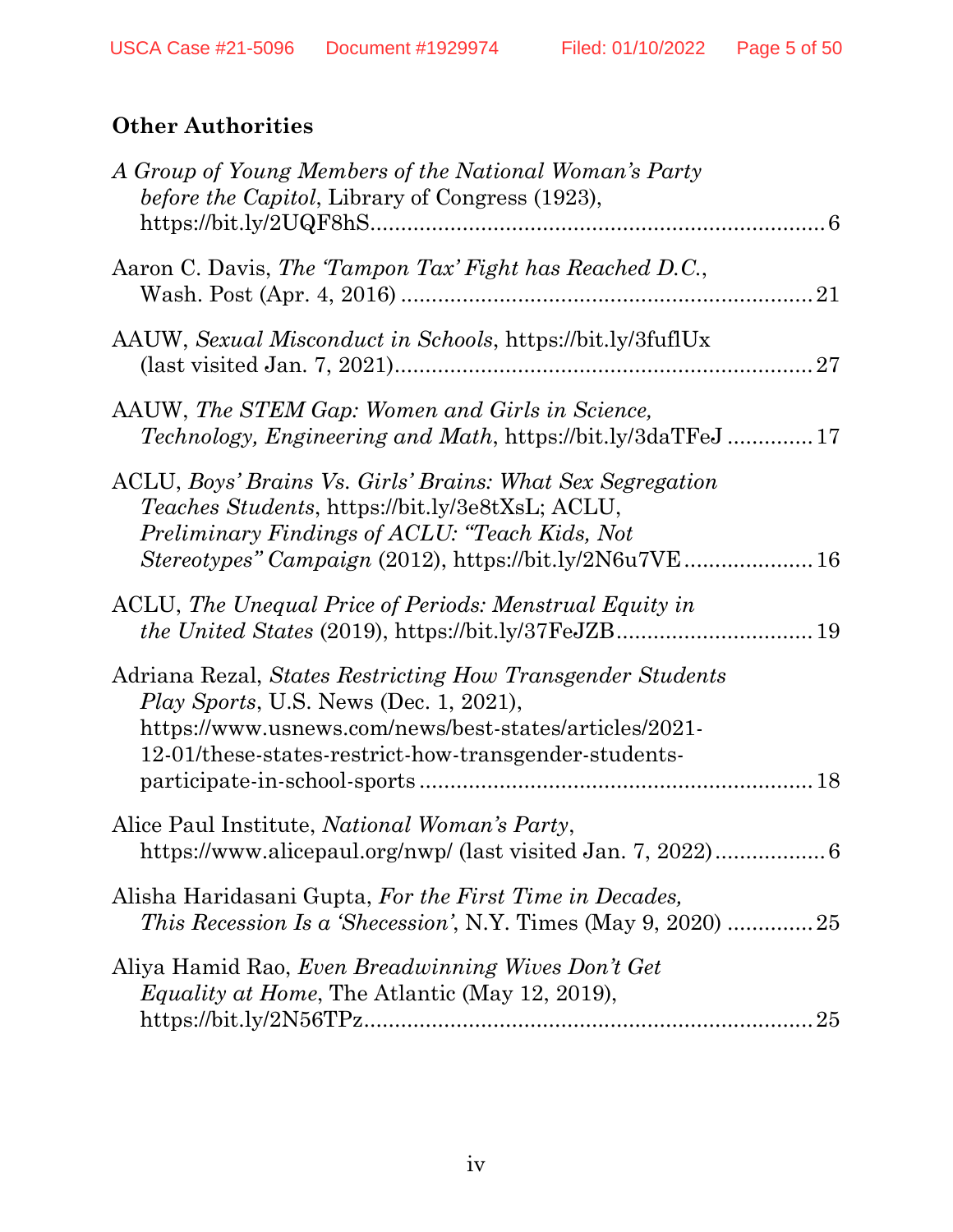| Amanda Barroso & Anna Brown, Gender Pay Gap in U.S.<br><i>Held Steady in 2020</i> (Mar. 25, 2020),                                                                                                                              |
|---------------------------------------------------------------------------------------------------------------------------------------------------------------------------------------------------------------------------------|
| Anu Madgavkar et al., McKinsey Global Inst., COVID-19<br>and Gender Equality: Countering the Regressive Effects<br>(July 15, 2020), https://www.mckinsey.com/featured-<br>insights/future-of-work/covid-19-and-gender-equality- |
| Bernard Schoenburg, Rep. Christian Mitchell Named<br>Interim Executive Director of State Democratic Party,<br>State Journal Register (July 10, 2018),                                                                           |
| Bill Chappell, One More to Go: Illinois Ratifies Equal Rights                                                                                                                                                                   |
| Brenda Álvarez, Nat'l Educ. Ass'n, Girls Fight Back Against<br>Gender Bias in School Dress Codes (Jan. 6, 2016),                                                                                                                |
| Carrie N. Baker, Nevada Says ERA Yes, Ms. Magazine (June                                                                                                                                                                        |
| Catherine Hill & Holly Kearl, AAUW, Crossing the Line:<br>Sexual Harassment in Schools (2011),<br>27                                                                                                                            |
| Catherine Rampell, <i>Before That Sex Change</i> , <i>Think About</i>                                                                                                                                                           |
| Christopher A. Cotropia, Menstruation Management in<br>United States Schools and Implications for Attendance,<br><i>Academic Performance, and Health, 6 Women's Reprod.</i><br>20                                               |
| Christopher Brown, 100 Years After Women Earned Right to<br>Vote, Will Va. Legislators Pass Equal Rights Amendment?,<br>WHSV.com (Dec. 11, 2019), https://bit.ly/37DncfS<br>22                                                  |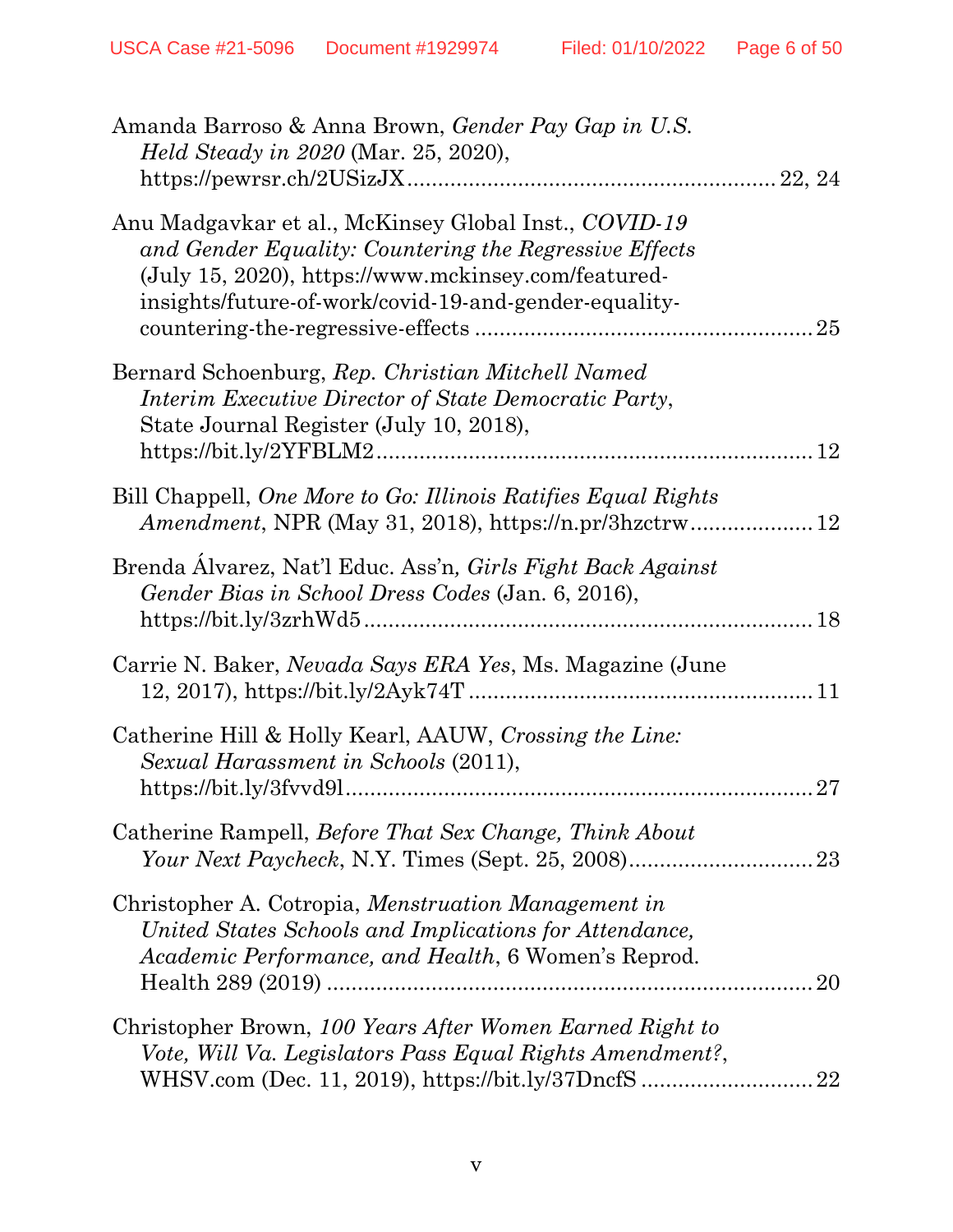| Clare E.B. Cannon et al., COVID-19, Intimate Partner<br><i>Violence, and Communication Ecologies, 65(7) Am. Behav.</i><br>Sci. 992 (2021),<br>https://journals.sagepub.com/doi/pdf/10.1177/00027642219                                 |    |
|----------------------------------------------------------------------------------------------------------------------------------------------------------------------------------------------------------------------------------------|----|
| Courtney Connley, How Women Could Be Uniquely Impacted<br>by the Coronavirus, CNBC Make It (Mar. 18, 2020),                                                                                                                            | 24 |
| Ctr. for Am. Progress, Paying an Unfair Price: The Financial<br>Penalty for LGBT Women in America (2015),                                                                                                                              | 23 |
| Cynthia Lee, The Trans Panic Defense Revisited, 57 Am.                                                                                                                                                                                 |    |
| Danica Roem & Kate Kelly, The Equal Rights Amendment<br>Can't Be Defeated by Anti-Trans Scare Tactics, Teen                                                                                                                            |    |
| Dear Colleague Letter, U.S. Dep't of Educ. (Feb. 22, 2017),                                                                                                                                                                            |    |
| Dorothy Pitman Hughes, Speech to U.S. Naval Academy                                                                                                                                                                                    |    |
| Drishti Pillai, Aggie J. Yellow Horse, & Russell Jeung, The<br>Rising Tide of Violence and Discrimination Against Asian<br>American and Pacific Islander Women and Girls,<br>https://stopaapihate.org/wp-content/uploads/2021/05/Stop- |    |
| Eileen Shanahan, <i>Equal Rights Amendment Passed by</i><br>House, 354–23, N.Y. Times (Oct. 13, 1971),                                                                                                                                 |    |
| Eleanor Goldberg, Why Many Native American Girls Skip<br>School When They Have Their Periods, HuffPost (updated                                                                                                                        |    |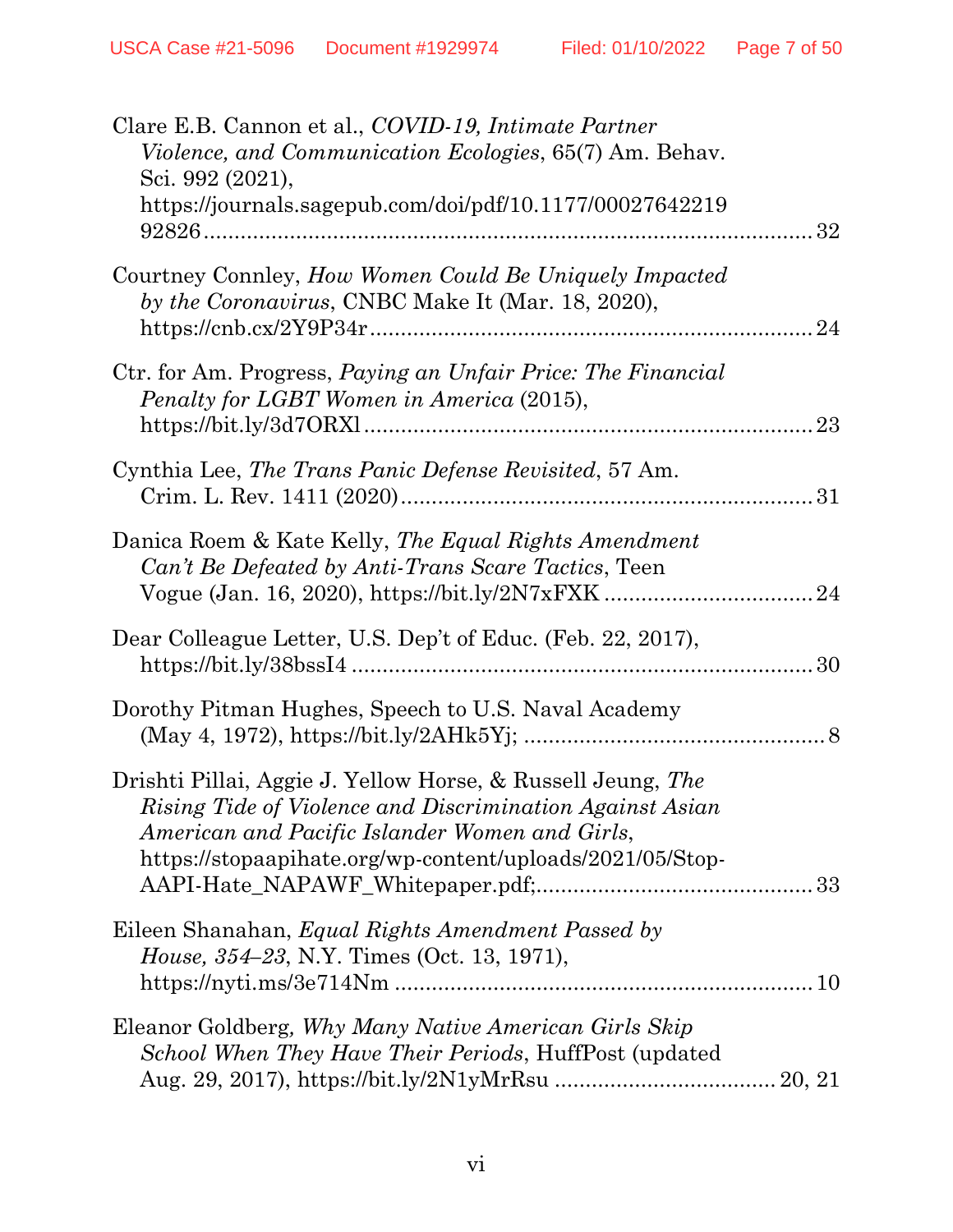| Elizabeth A. Gunderson et al., The Role of Parents and<br>Teachers in the Development of Gender-Related Math                                                                                                                                                                                    |  |
|-------------------------------------------------------------------------------------------------------------------------------------------------------------------------------------------------------------------------------------------------------------------------------------------------|--|
| Equal Rights Envoys of the National Woman's Party Who<br>Motored to Rapid City Where the Delegation, Consisting<br>Principally of Western Women, Saw President Coolidge<br>and Asked His Aid for the Equal Rights Amendment Now<br><i>Pending In Congress, Library of Congress (July 1927),</i> |  |
| Erin E. Buzuvis, <i>Transgender Student-Athletes and Sex-</i><br>Segregated Sport: Developing Policies of Inclusion for<br><i>Intercollegiate and Interscholastic Athletics</i> , 21 Seton Hall                                                                                                 |  |
| Erwin Chemerinsky & Jennifer Weiss-Wolf, Taxing<br>Tampons Isn't Just Unfair, It's Unconstitutional, L.A.                                                                                                                                                                                       |  |
| Fabiola Cineas, The Equal Rights Amendment May Have                                                                                                                                                                                                                                             |  |
| Gloria Steinem in Conversation with Feminist Activists The<br>Yellow Roses on the Equal Rights Amendment, Teen                                                                                                                                                                                  |  |
| Grace Lichtenstein, 6,000 March on Fifth Avenue to Protest                                                                                                                                                                                                                                      |  |
| Harmeet Kaur, Fetishized, Sexualized and Marginalized,<br>Asian Women Are Uniquely Vulnerable to Violence,<br>https://www.cnn.com/2021/03/17/us/asian-women-<br>33                                                                                                                              |  |
| Hayley Munguia, Transgender Students Are Particularly<br>Vulnerable To Campus Sexual Assault, FiveThirtyEight<br>(Sept. 22, 2015),<br>https://fivethirtyeight.com/features/transgender-students-<br>are-particularly-vulnerable-to-campus-sexual-assault/28                                     |  |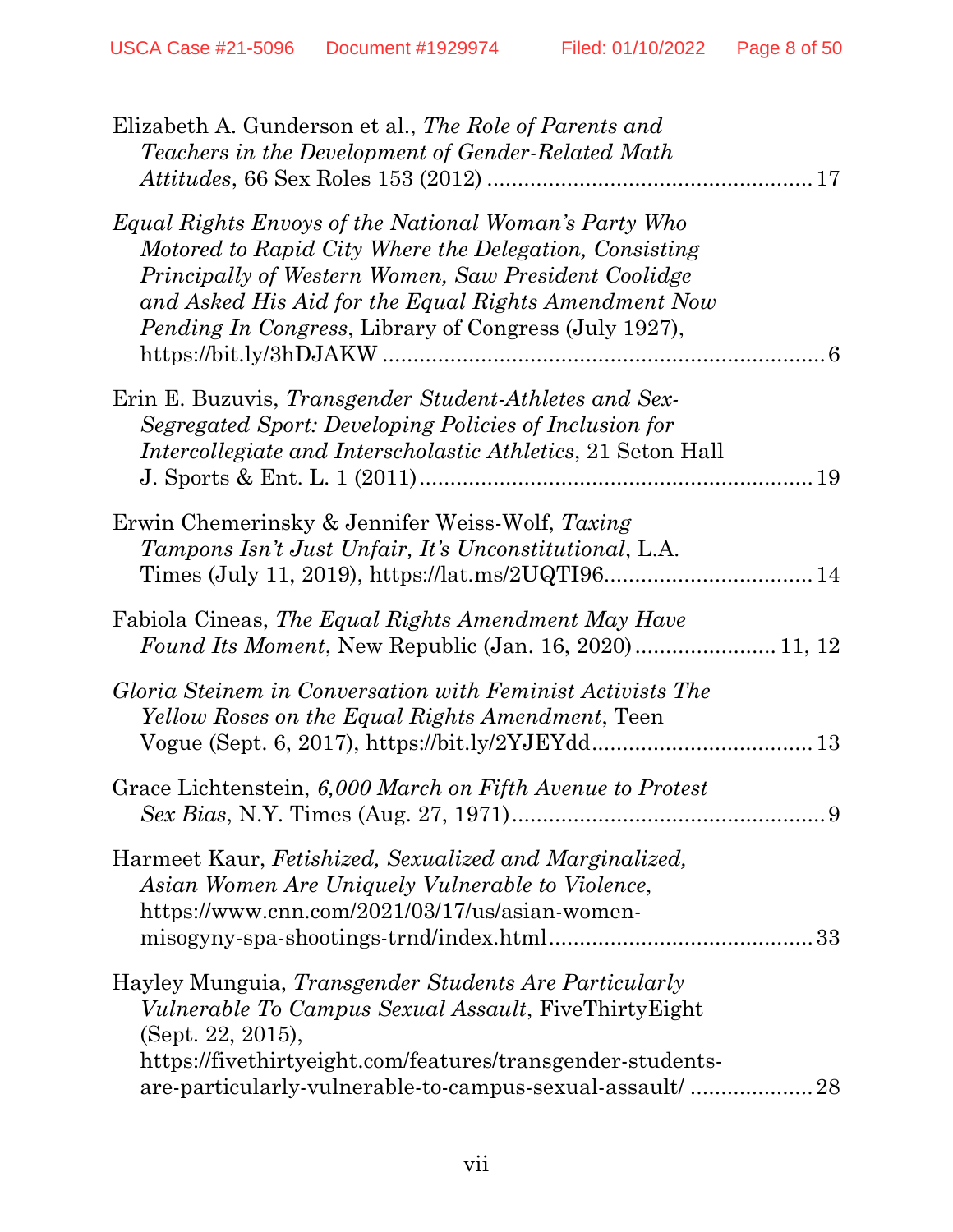| Helen Thomas, <i>Girls Here, Boys There</i> , Greensboro News &                                                                                                                                                                 |    |
|---------------------------------------------------------------------------------------------------------------------------------------------------------------------------------------------------------------------------------|----|
| Human Rights Watch, "Like Walking Through a Hailstorm":<br>Discrimination Against LGBT Youth in US Schools (Dec.                                                                                                                | 28 |
| Jael Silliman et al., Undivided Rights: Women of Color                                                                                                                                                                          |    |
|                                                                                                                                                                                                                                 |    |
| Jeffrey Kluger, <i>Domestic Violence Is a Pandemic Within the</i><br>COVID-19 Pandemic, TIME (Feb. 3, 2021),<br>https://time.com/5928539/domestic-violence-covid-19/ 32, 33                                                     |    |
| Jennesse Miller, COVID-19 Has Hit Women Hard, Especially<br><i>Working Mothers</i> , USC News (June 18, 2020),<br>https://news.usc.edu/171617/covid-19-women-job-losses-                                                        |    |
| Jennifer Baumgardner & Amy Richards, <i>Manifesta: Young</i>                                                                                                                                                                    |    |
| Jennifer Nelson, <i>Anita Pollitzer</i> , Jewish Women's Archive                                                                                                                                                                |    |
| Jocelyn Frye, Ctr. for Am. Progress, On the Frontlines at<br>Work and at Home: The Disproportionate Economic<br><i>Effects of the Coronavirus Pandemic on Women of Color</i>                                                    | 26 |
| Jodi Lipson, AAUW Educ. Found., <i>Hostile Hallways</i> :<br>Bullying, Teasing, and Sexual Harassment in School                                                                                                                 | 29 |
| Joseph Kosciw et al., The 2019 National School Climate<br>Survey: The Experiences of Lesbian, Gay, Bisexual,<br>Transgender, and Queer Youth in Our Nation's Schools<br>(2020), https://www.glsen.org/sites/default/files/2020- |    |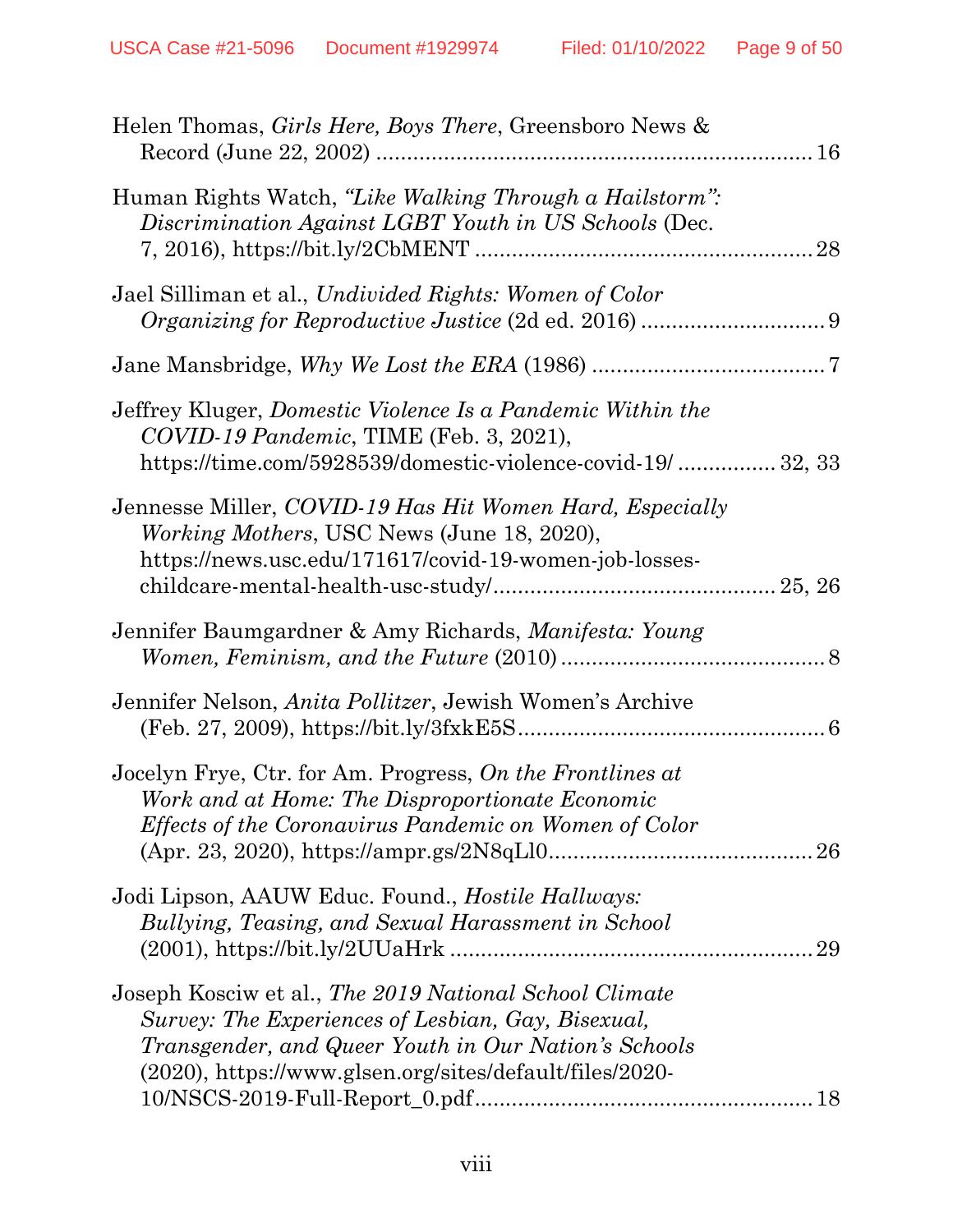| Judy Klemesrud, March and Rally Celebrate First                                                                                              |  |
|----------------------------------------------------------------------------------------------------------------------------------------------|--|
| Julie C. Suk, We the Women: The Unstoppable Mothers of the                                                                                   |  |
| Kathy Frankovic, Equal Rights Amendment: Ratify Now or<br>Start Over?, YouGov (Feb. 21, 2020),                                               |  |
| Kelsey Logan & Steven Cuff, <i>Organized Sports for Children</i> ,<br><i>Preadolescents, and Adolescents, 143(6) Pediatrics 1</i><br>(2019), |  |
| https://pediatrics.aappublications.org/content/pediatrics/1                                                                                  |  |
| Leslie Bennetts, Supporters of the Equal Rights Amendment<br>Gathering for March in Washington Sunday, N.Y. Times                            |  |
| Linda Charlton, Women March Down Fifth in Equality                                                                                           |  |
| Linda Greenhouse, <i>Burnita S. Matthews Dies at 93; First</i>                                                                               |  |
| Lisa Moore et al., "Letter to John Adams June 30, 1778," in<br>Transatlantic Feminisms in the Age of Revolutions (2012)  15                  |  |
| Marianne Schnall, <i>Putting A Gender Lens On COVID-19</i> :<br><i>Thought Leaders Weigh In, Forbes (Apr. 17, 2020),</i>                     |  |
| Martha F. Davis, The Equal Rights Amendment: Then and                                                                                        |  |
| McKinsey & Co., Women in the Workplace 2021, Ex. 4,<br>https://www.mckinsey.com/featured-insights/diversity-                                 |  |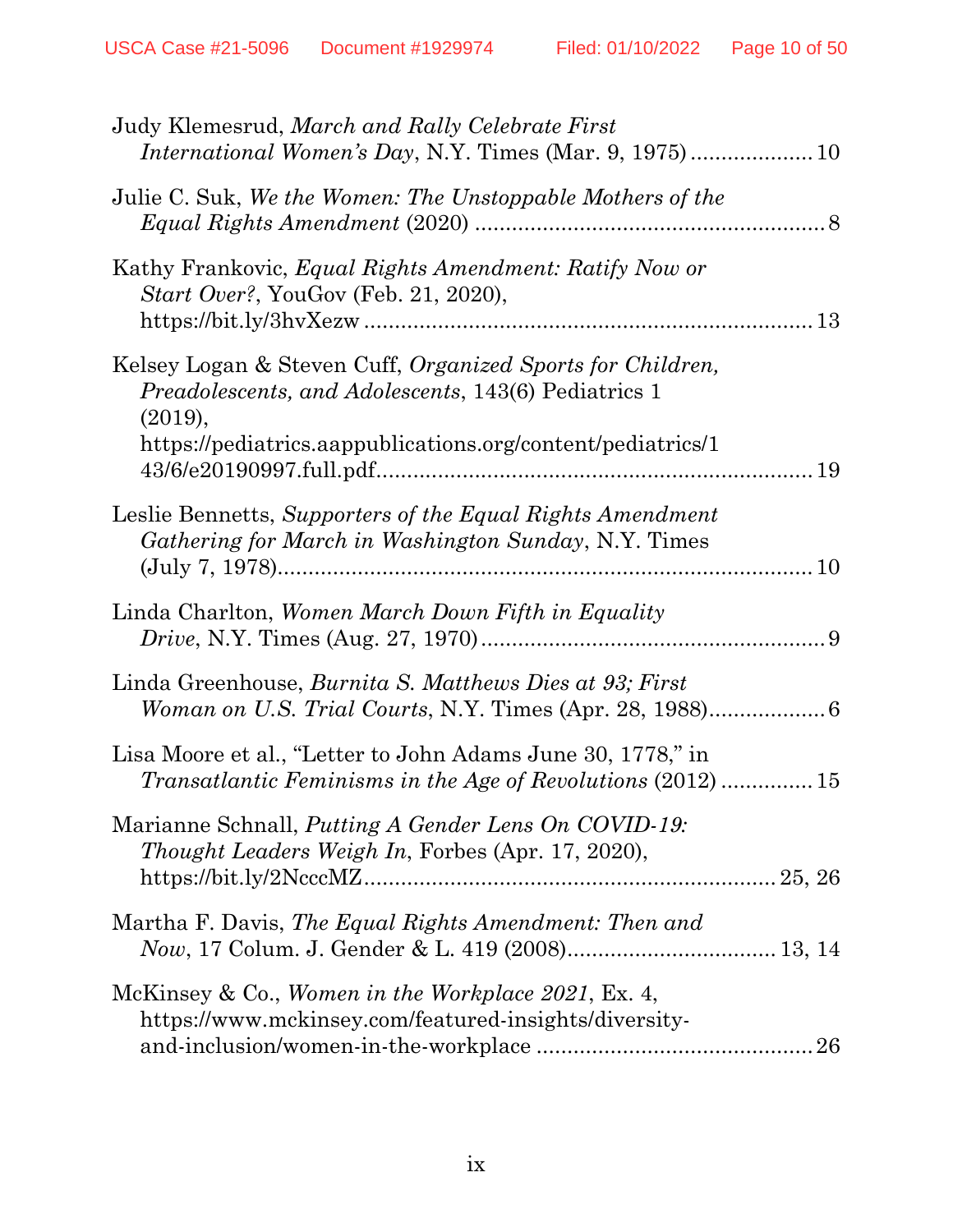| McKinsey & Co., Seven Charts That Show COVID-19's<br><i>Impact on Women's Employment (Mar. 8, 2021),</i><br>https://www.mckinsey.com/featured-insights/diversity-<br>and-inclusion/seven-charts-that-show-covid-19s-impact-<br>26 |
|-----------------------------------------------------------------------------------------------------------------------------------------------------------------------------------------------------------------------------------|
| Melinda Henneberger, In the Young, Signs That Feminism<br>Lives; Piqued by High School Harassment, N.Y. Times                                                                                                                     |
| Movement Advancement Project, Gay/Trans Panic Defense<br>Bans, https://www.lgbtmap.org/equality-                                                                                                                                  |
| Myrtle Cain, the Youngest Woman Legislator in the Country,                                                                                                                                                                        |
| Nadine Brozan, 58% in Gallup Poll Favor Equal Rights, N.Y.                                                                                                                                                                        |
| Nadine Brozan, NOW at 20: Reassessment in a New Era,                                                                                                                                                                              |
| Nat'l Ctr. for Transgender Equality, <i>Issues: Youth &amp;</i>                                                                                                                                                                   |
| Nat'l Ctr. for Transgender Equality, The Report of the 2015<br><i>Transgender Survey</i> (2015), https://perma.cc/Z6RK-LL6X31                                                                                                     |
| Nat'l Org. for Women, Chronology of the Equal Rights                                                                                                                                                                              |
| Nat'l P'ship for Women & Families, Fact Sheet: America's<br>Women and the Wage Gap (Mar. 2021),                                                                                                                                   |
| Nat'l Park Serv., Dr. Mabel Ping-Hua Lee,                                                                                                                                                                                         |
| Nat'l Women's Law Ctr., <i>Dress Coded: Black Girls, Bodies</i> ,                                                                                                                                                                 |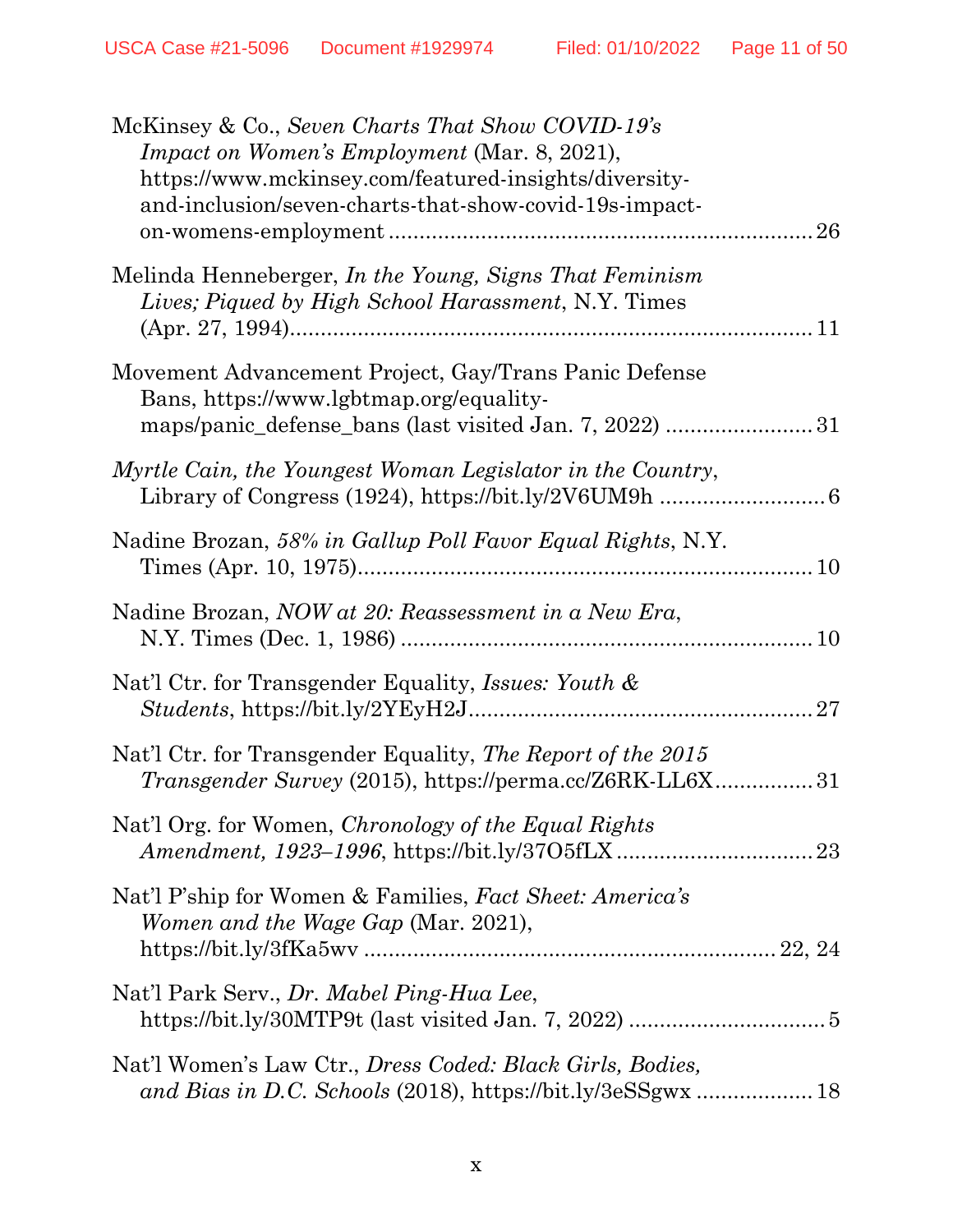| Nat'l Women's Law Ctr., The Next Generation of Title IX:<br>Harassment and Bullying Based on Sex (June 2012),<br>28                                                                                                                     |
|-----------------------------------------------------------------------------------------------------------------------------------------------------------------------------------------------------------------------------------------|
| Nicole Puglise, New York Lifts 'Tampon Tax': 'It Is a Matter'<br>of Social and Economic Justice', Guardian (July 21, 2016),<br>https://www.theguardian.com/us-news/2016/jul/21/new-<br>21                                               |
| Office for Civil Rights, U.S. Dep't of Educ., 2015–16 Civil<br>Rights Data Collection: School Climate and Safety                                                                                                                        |
| <i>Patricia F. Saiki Papers, University of Hawai'i at Mānoa,</i><br>https://bit.ly/2Y77h6m (last visited Jan. 7, 2022)<br>23                                                                                                            |
| Philip Matthew Stinson Sr. & Adam M. Watkins, The Nature<br>of Crime by School Resource Officers: Implications for<br>SRO Programs,<br>https://journals.sagepub.com/doi/pdf/10.1177/21582440145<br>29                                   |
| President's Task Force on Women's Rights and<br>Responsibilities, A Matter of Simple Justice (Apr. 1970),                                                                                                                               |
| Rep. Shirley Chisholm, For the Equal Rights Amendment<br>$(Aug. 10, 1970), Aug. 10, 1970), Aug. 10, 1970), Aug. 10, 1970), Aug. 10, 1970), <a href="https://bit.ly/30PCiha</math>$                                                      |
| Ruth Bader Ginsburg, The Equal Rights Amendment is the                                                                                                                                                                                  |
| Ryan D. Burns et al., Sports Participation Correlates with<br>Academic Achievement: Results from a Large Adolescent<br>Sample within the 2017 U.S. National Youth Risk<br><i>Behavior Survey</i> , 127(2) Perceptual & Motor Skills 448 |
| Sarah Thébaud et al., Good Housekeeping, Great<br><i>Expectations: Gender and Housework Norms, Sage J.</i>                                                                                                                              |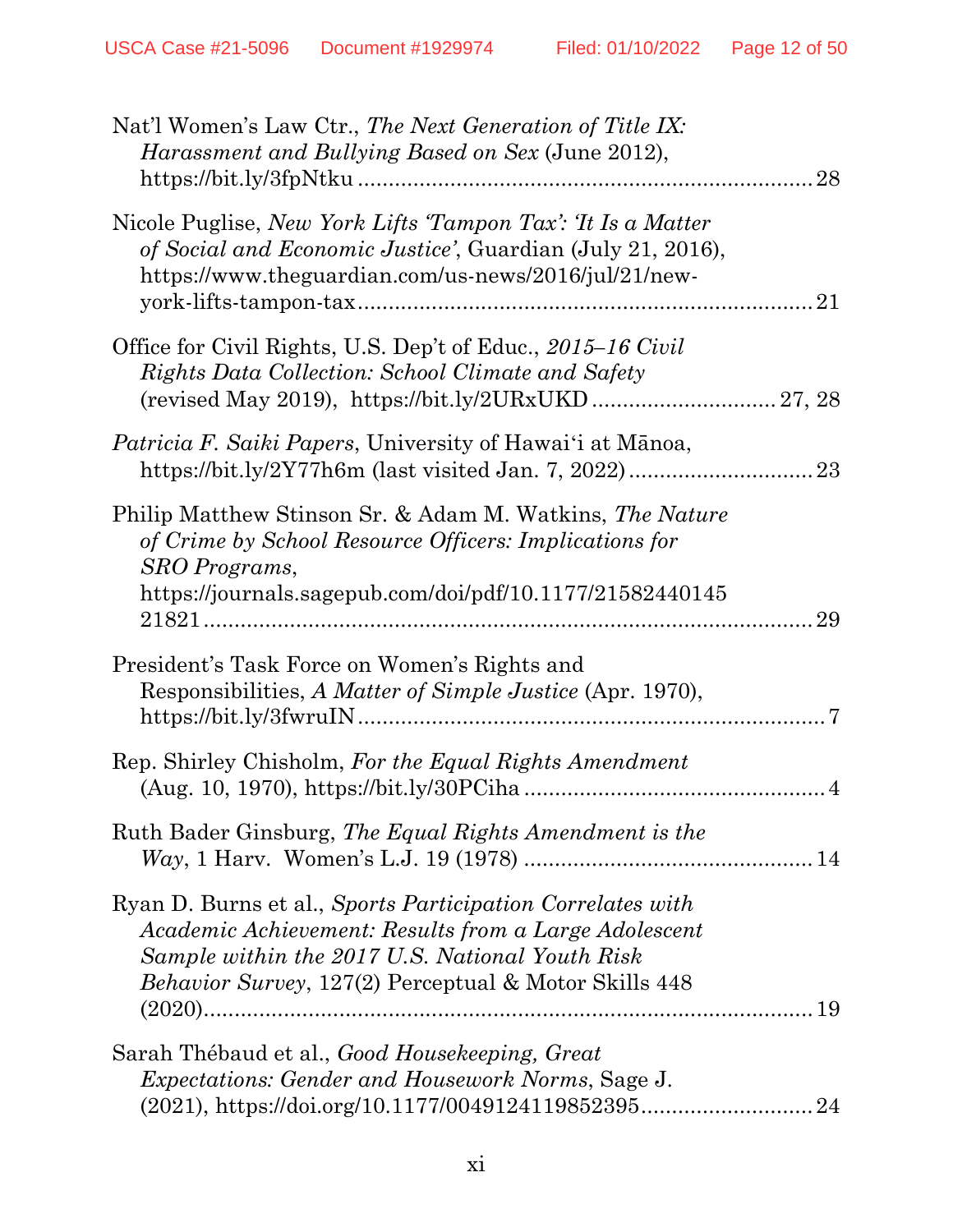| Sascha Cohen, The Day Women Went on Strike, TIME (Aug.                                                                                                                                                                          |    |
|---------------------------------------------------------------------------------------------------------------------------------------------------------------------------------------------------------------------------------|----|
| Serena Mayeri, Reasoning from Race: Feminism, Law, and                                                                                                                                                                          |    |
| Shruti Jolly et al., <i>Gender Differences in Time Spent on</i><br>Parenting and Domestic Responsibilities by High-<br>Achieving Young Physician-Researchers, Ann. Intern.                                                      |    |
| Tax Free Period, Interactive Map,<br>https://www.taxfreeperiod.com/home (last visited Jan. 7,                                                                                                                                   | 21 |
| U.S. Dep't of Agric., Facts About SNAP,<br>https://www.fns.usda.gov/snap/facts (last visited Jan. 7,                                                                                                                            | 21 |
| U.S. Dep't of Educ., Summary of Major Provisions of the<br>Department of Education's Title IX Final Rule and<br>Comparison to the NPRM (May 6, 2020),                                                                           | 30 |
| U.S. House of Representatives, Organizational Efforts,                                                                                                                                                                          |    |
| VARatifyERA: Election Result Good News for Women, Girls<br>Across Virginia, Augusta Free Press (Nov. 5, 2019),                                                                                                                  |    |
| Victoria Baynard et al., Academic Correlates of Unwanted<br>Sexual Contact, Intercourse, Stalking, and Intimate<br>Partner Violence: An Understudied but Important<br>Consequence for College Students, 35(21–22) J. Interpers. |    |
| <i>Virginia, We've Made History, VAratifyERA,</i>                                                                                                                                                                               |    |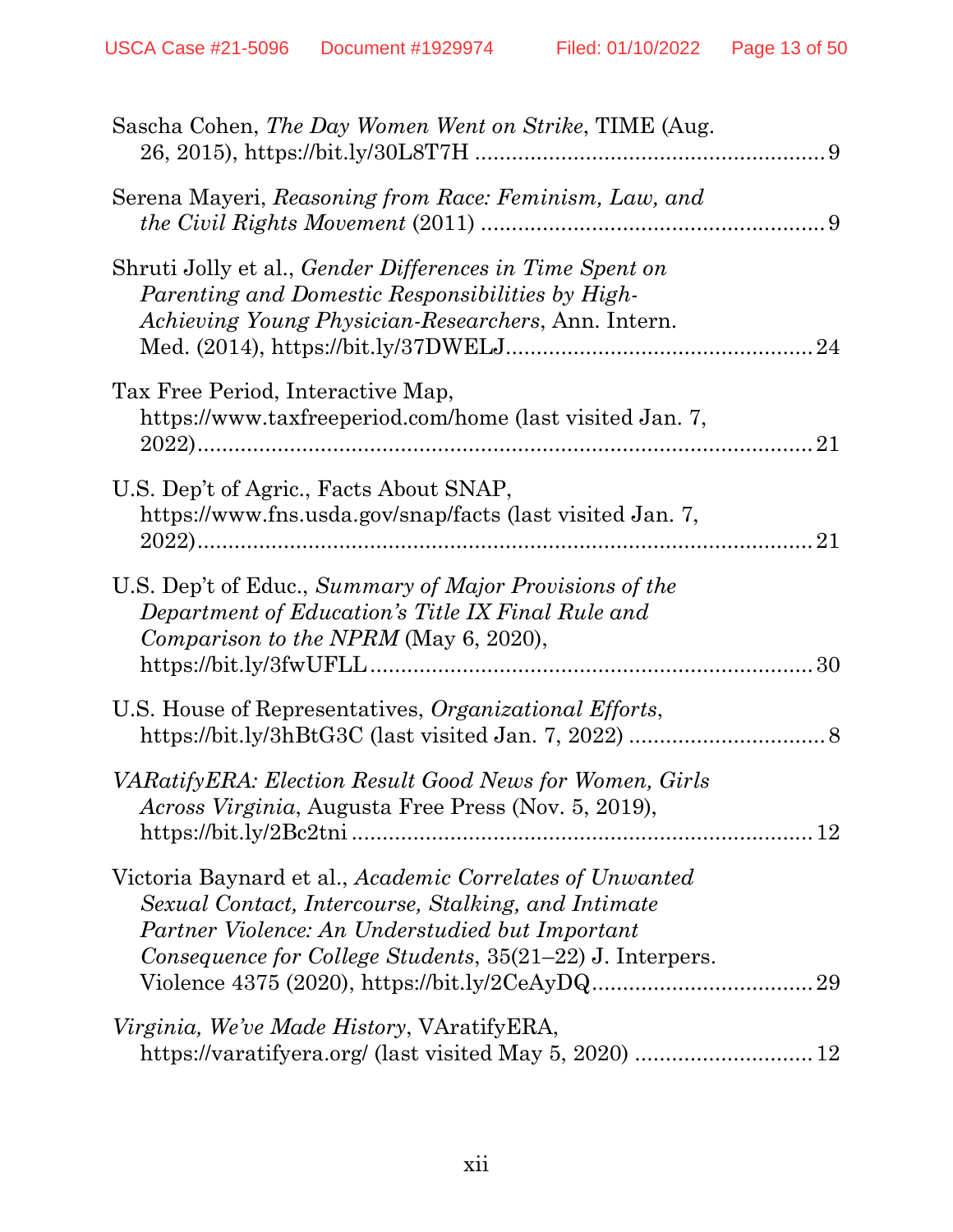| Warren K. Leffler, Women's Strike Day, 1970, U.S. News &<br>World Report Magazine/Library of Congress (Aug. 26, |    |
|-----------------------------------------------------------------------------------------------------------------|----|
| WHO, Promoting Gender Equality to Prevent Violence<br>Against Women (2009),                                     |    |
| https://www.who.int/violence_injury_prevention/violence/                                                        | 26 |
| <i>Women's Liberation</i> , Recovering Democracy Archives,                                                      |    |
| Yellow Roses, http://theyellowrosesera.org (last visited Apr.                                                   |    |
| Yvanna Cancela, About Yvanna (2019),                                                                            |    |
| Zoë Read, Equal Rights Amendment One Step Closer in                                                             | 23 |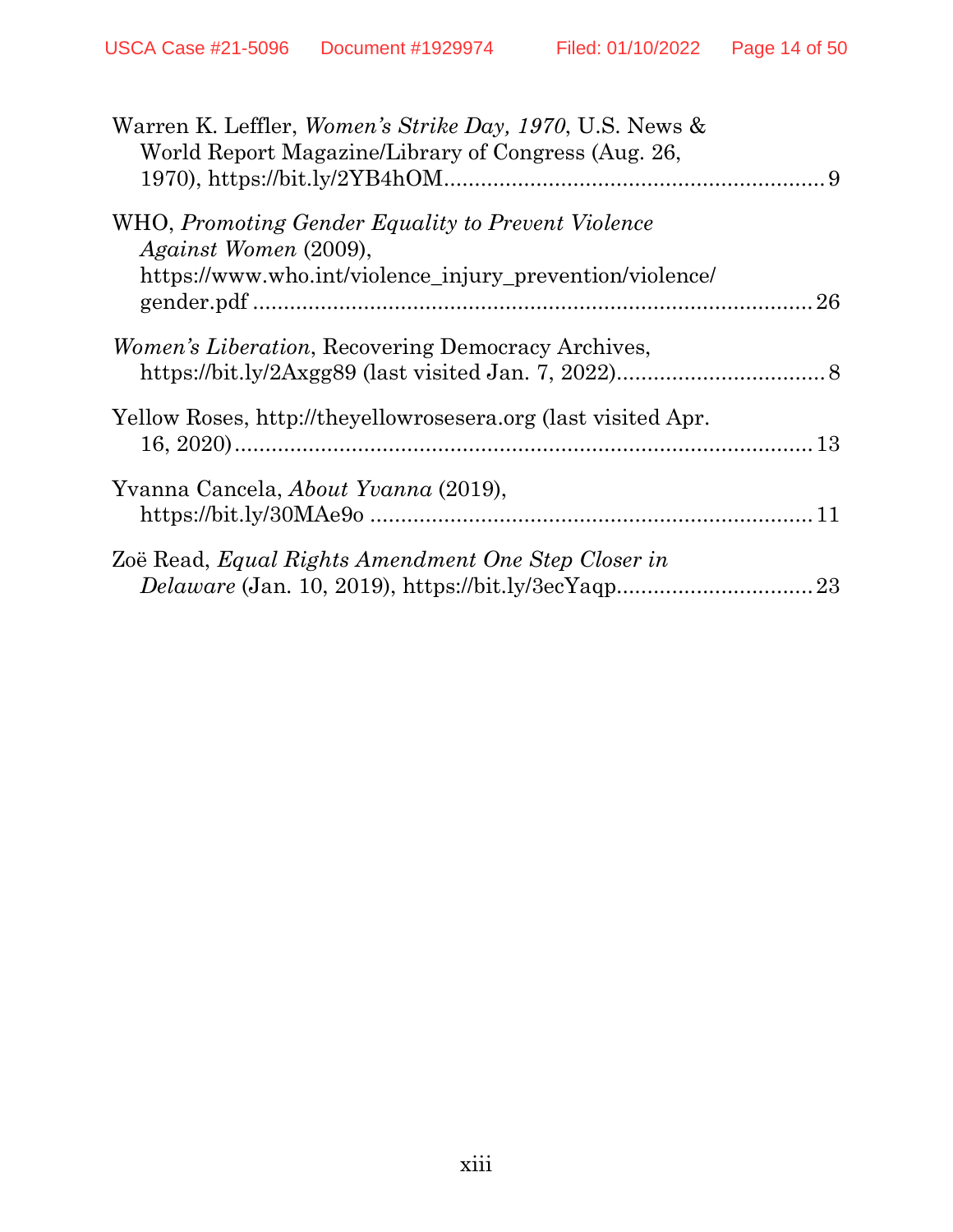#### <span id="page-14-0"></span>**INTERESTS OF GENERATION RATIFY AND OTHER GROUPS AS** *AMICI CURIAE*<sup>1</sup>

*Amici* are youth-focused organizations dedicated to equality for all persons regardless of gender, gender identity, sexual orientation, race, or ethnicity.

**Generation Ratify** is a youth-led movement to ratify the Equal Rights Amendment and build a coalition of young people that advocates for gender equality.

**Gen-Z for Change** is an organization that leverages social media to promote civil discourse and political action within Generation Z.

**iFeminist** empowers students by encouraging them to research unknown and underrepresented women in history to change the narrative regarding women's contributions to society.

**InnovateX** is a nonprofit organization that increases accessibility to personal finance and entrepreneurial opportunities for students of all socioeconomic backgrounds.

<sup>&</sup>lt;sup>1</sup> All parties consented to the filing of this brief. No counsel for a party authored this brief in whole or in part, and no entity or person, other than *amici curiae*, their members, and their counsel, made any monetary contribution intended to fund the preparation or submission of this brief.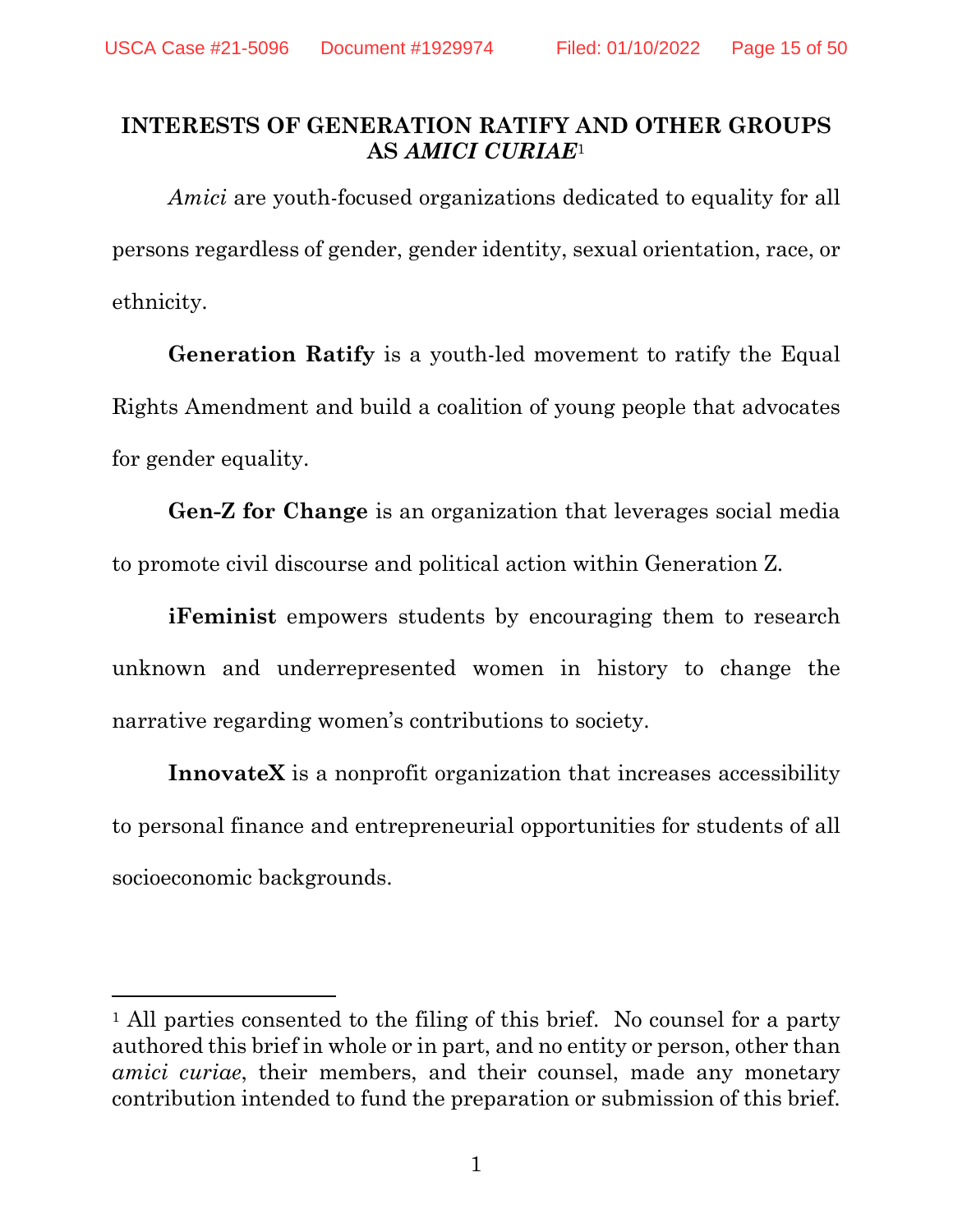**Montgomery County Students for Change ("MoCo4Change")**  is a student-led advocacy group dedicated to fighting for marginalized groups through innovative activism.

**Pride Liberation Project** is a student-led grassroots coalition organizing for inclusive schools through lobbying, testifying, and educating their community.

**The Feminist Front** is a youth-based, intersectional feminist organization dedicated to fighting against white supremacist cis heteropatriarchy.

**The Greater Good Initiative** is a youth-led policy think-tank with the mission of promoting youth engagement and mobilization in the policymaking process.

**The Homegirl Project** is a youth-led organization dedicated to the empowerment of young women and nonbinary individuals as changemakers in their communities.

**The Pad Project** is a nonprofit whose mission is to create and cultivate local and global partnerships to end period stigma and to empower women and all menstruators worldwide.

2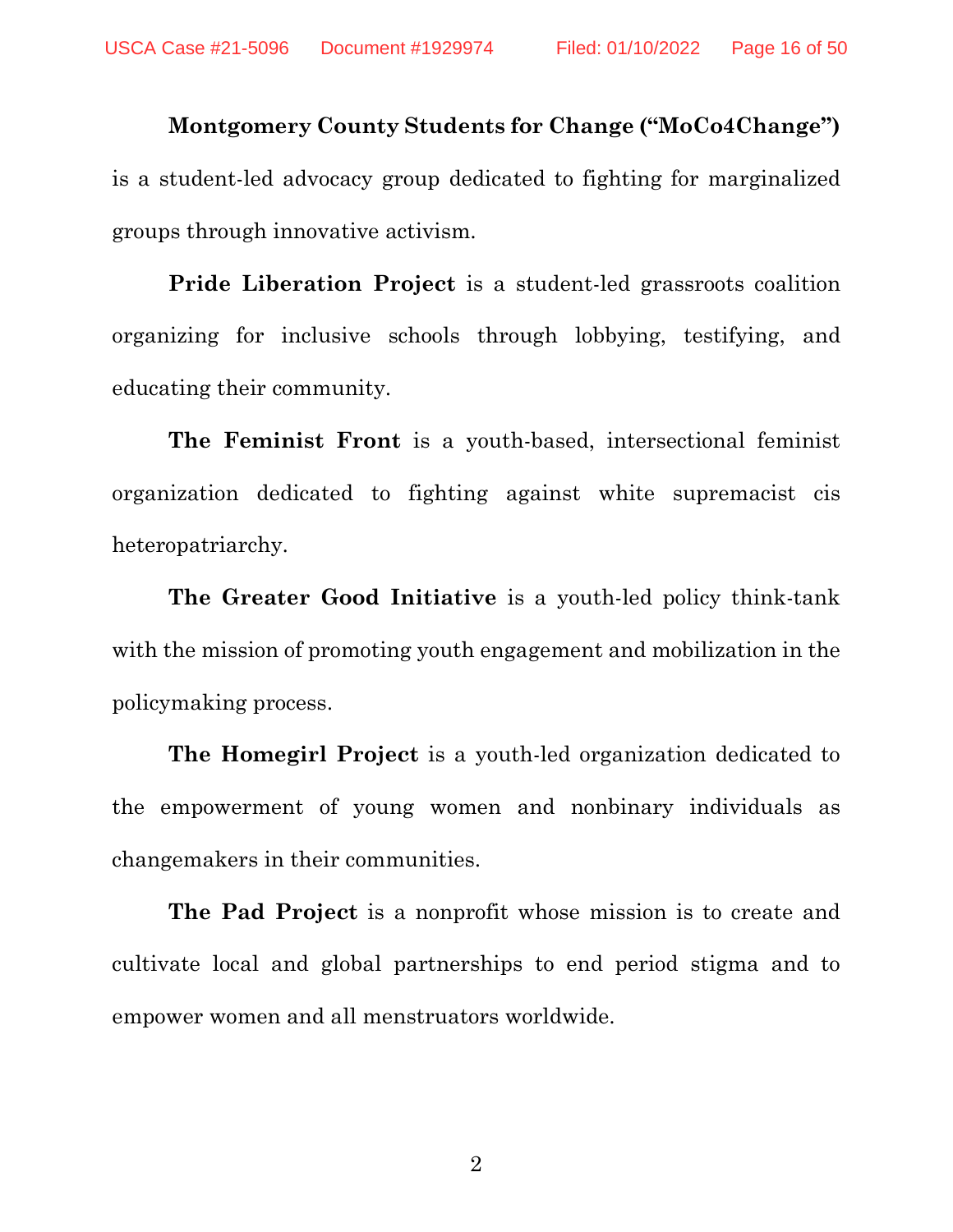**Youth Against Sexual Violence** is a nationwide, youth-led organization dedicated to combatting sexual violence through systemic reform.

Collectively, these organizations educate youth, advocate for legislative change, and mobilize young people to support the Equal Rights Amendment (the "ERA").

*Amici* have a vital interest in ensuring that the ERA is declared part of the Constitution, and that the Archivist publishes the Amendment. *Amici*'s members are intimately familiar with the denial of equal rights based on gender, sexual orientation, and race, and support constitutional protections that bolster congressional authority to further gender equality.

#### **INTRODUCTION**

<span id="page-16-0"></span>On July 4, 1776, the Founders declared in the Declaration of Independence that "all men are created equal." Since then, these words have grown to encompass a view of equality broader than white, property-owning men—even though the Constitution's text does not fully reflect that fact. In 1970, Representative Shirley Chisholm spoke in support of the ERA, explaining that "there were no black Founding

3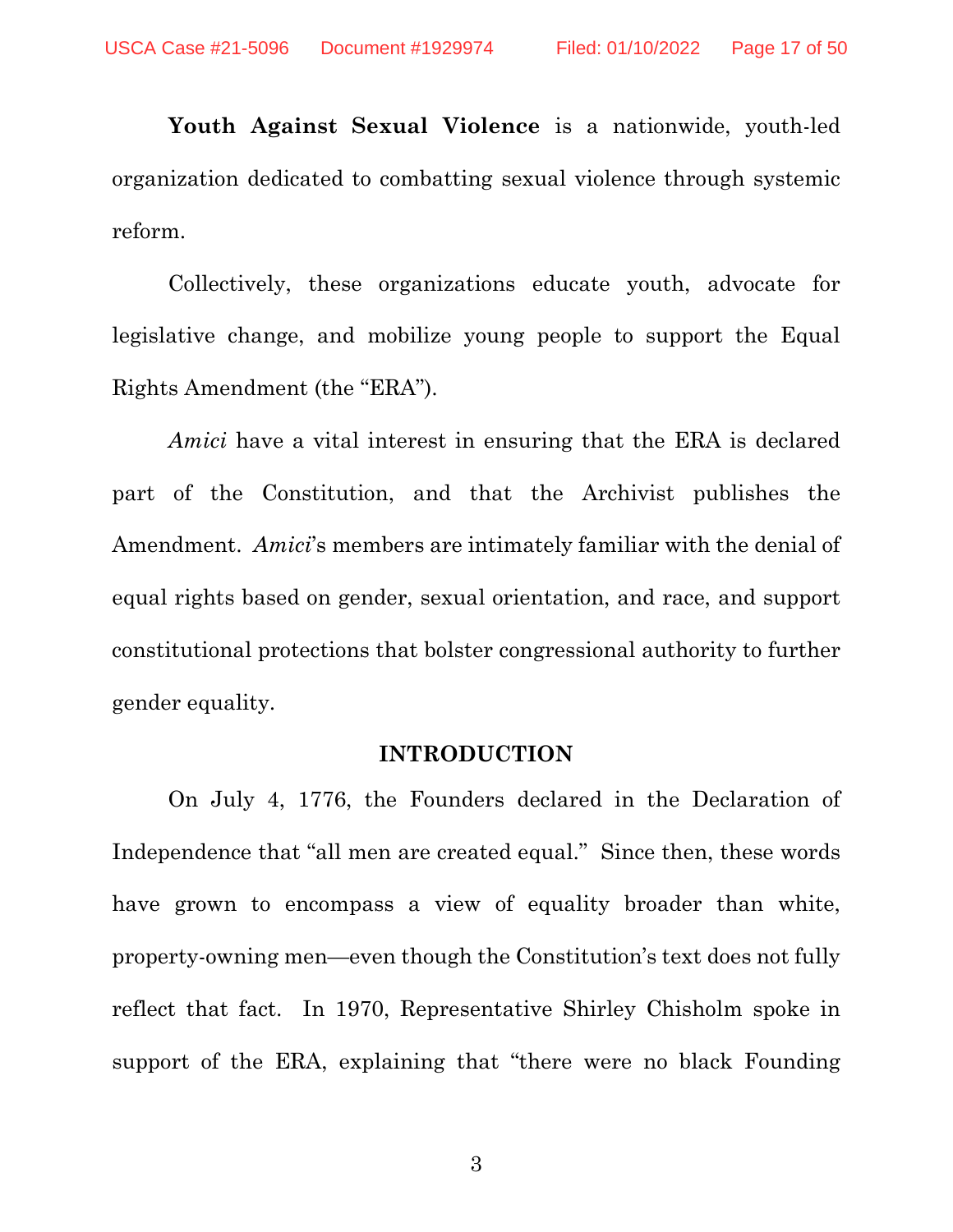Fathers, there were no Founding Mothers—a great pity, on both counts. It is not too late to complete the work they left undone."<sup>2</sup>

The only provision of our Constitution that explicitly protects against discrimination based on sex is the Nineteenth Amendment, which gave women the right to vote. No longer should any generation be governed by a Constitution that does not guarantee equality of the sexes. Gender equality deserves a place in the Constitution to ensure equality to all people regardless of gender.

This brief urges the Court to declare the ERA to be a part of our Constitution, and to direct the Archivist to publish the Amendment as such. In supporting the States' effort to resolve the century-long movement to guarantee gender equality in the Constitution, we urge the Court to recognize the importance of the ERA to young and diverse individuals.

*Amici* recognize that the ERA serves two critical purposes: (i) an expressive function in affirming gender equality as among our nation's highest values; and (ii) a vehicle for substantive judicial protection of

<span id="page-17-0"></span><sup>2</sup> Rep. Shirley Chisholm, *For the Equal Rights Amendment* (Aug. 10, 1970), https://bit.ly/30PCiha.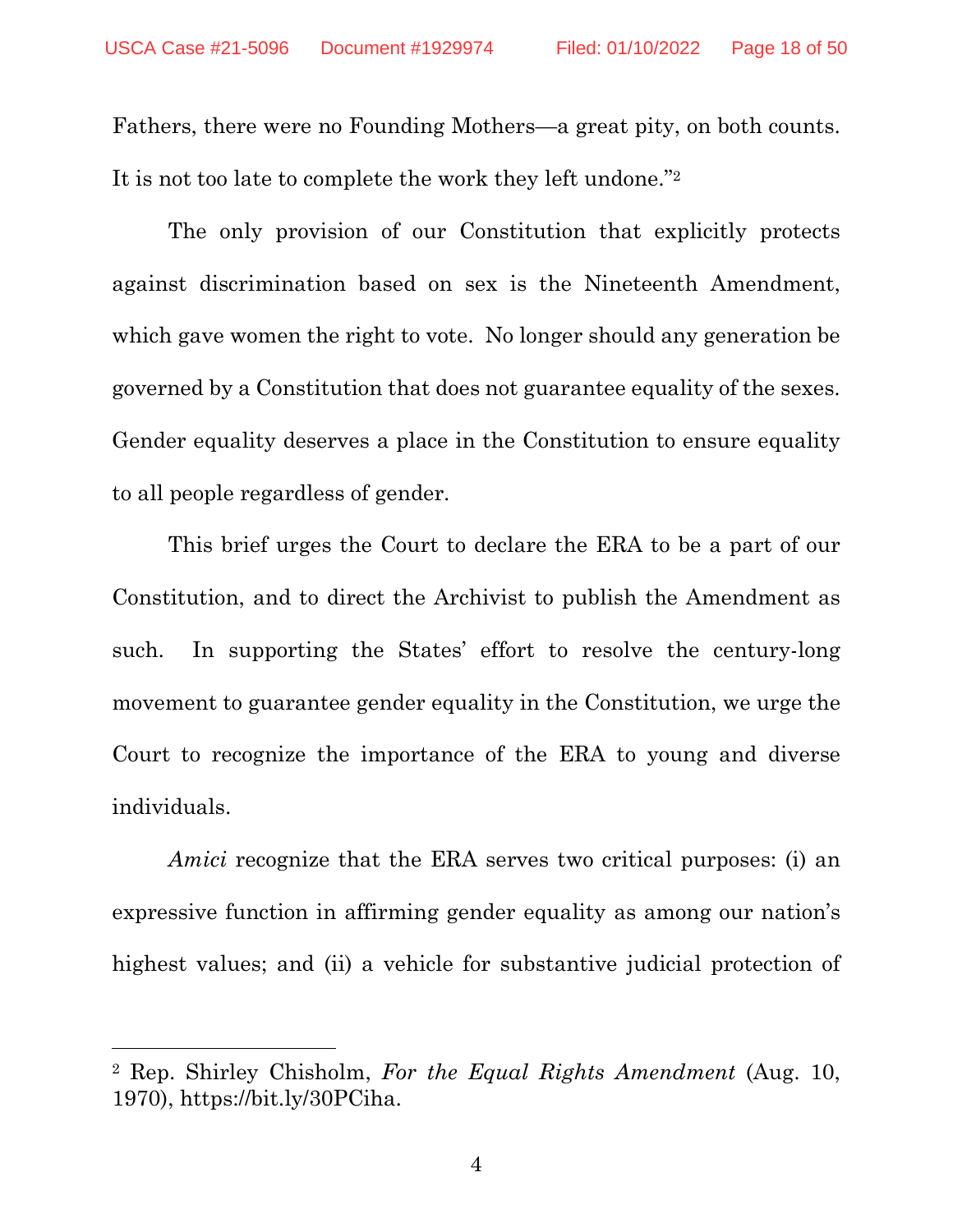gender equality under the law—including in education, economic life, and in prevention of gender-based violence—as well as a basis for legislative actions to enforce those protections. Both as an expression of our country's values and as a means for change, the Amendment will further young Americans' interests in guaranteeing gender equality.

#### **ARGUMENT**

#### <span id="page-18-1"></span><span id="page-18-0"></span>**I. Young Advocates Have Long Played a Central Role in Ratifying the ERA.**

*Amici*'s support for ratification of the ERA builds on more than a century of youth advocacy. Young people helped draft the ERA, testified before Congress, marched in the streets for its passage, and supported successful ratification by the States.

*Amici*'s members are largely high school and college students. They follow in the tradition of generations of youth who led the ERA movement since its inception as an outgrowth of the women's suffrage movement. The movement included young advocates, such as Mabel Ping-Hua Lee, a 16-year-old who led a parade of suffragists in 1912.3 The well-known

<span id="page-18-2"></span><sup>3</sup> Nat'l Park Serv., *Dr. Mabel Ping-Hua Lee*, https://bit.ly/30MTP9t (last visited Jan. 7, 2022).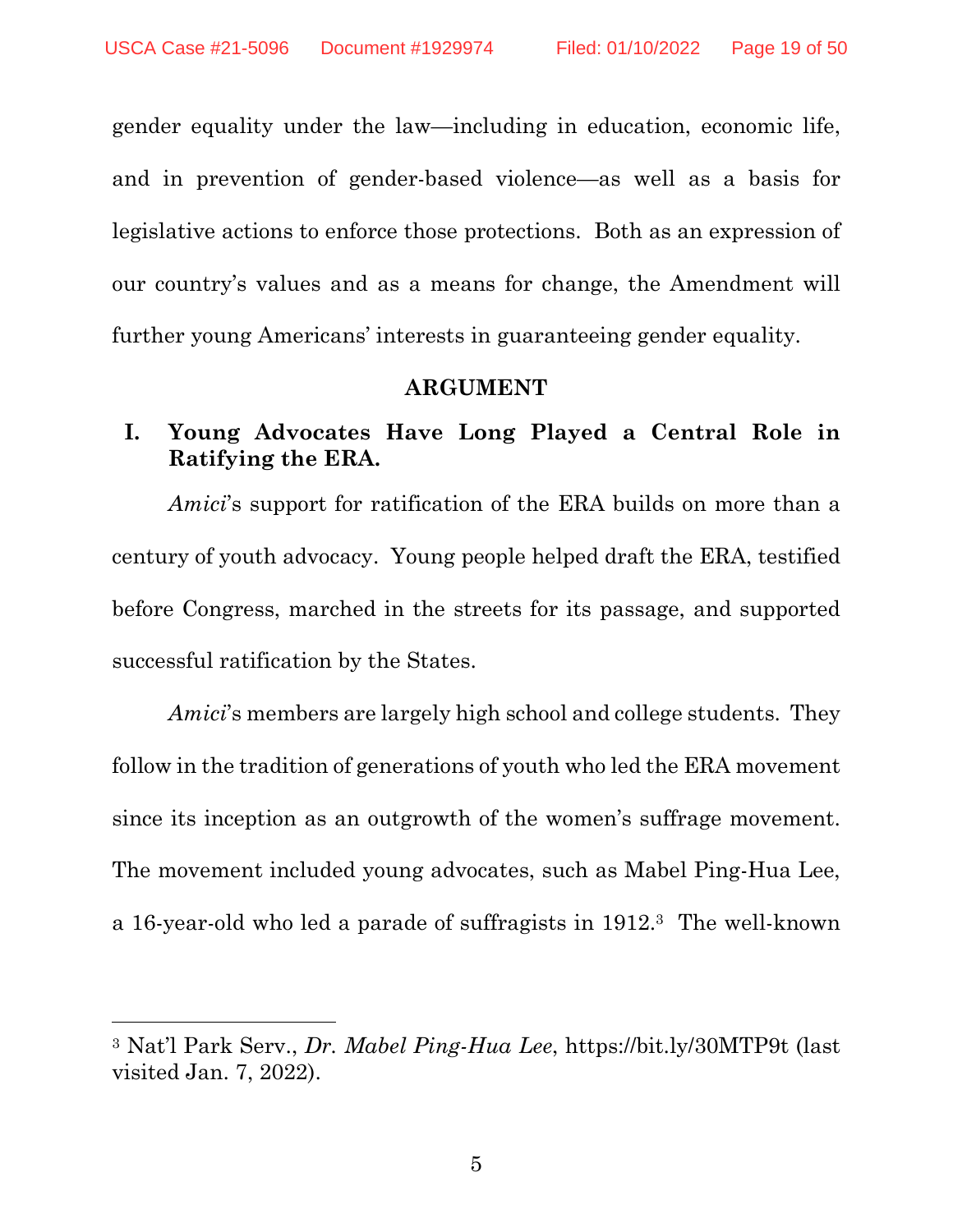architect of the ERA and founder of the National Woman's Party—Alice Paul—joined the movement at age 22.4 Anita Pollitzer, who succeeded Paul as chair, was arrested in her early twenties for protesting for women's suffrage outside the White House.<sup>5</sup> Burnita Matthews joined the fight as a 25-year-old law student and regularly picketed the White House on behalf of women's suffrage.<sup>6</sup>

When the ERA was introduced in Congress in 1923, it attracted youth support, including from young members of the National Woman's Party who "invade[d] the offices of the senators and congressmen from their states, to ask them to vote for Equal Rights."7 By 1924, Myrtle Cain—then the youngest woman state legislator at 30—traveled the country rallying support for the ERA; other youth followed suit.<sup>8</sup>

<span id="page-19-1"></span><sup>4</sup> Alice Paul Institute, *National Woman's Party*, https://www.alicepaul.org/nwp/ (last visited Jan. 7, 2022).

<span id="page-19-3"></span><sup>5</sup> Jennifer Nelson, *Anita Pollitzer*, Jewish Women's Archive (Feb. 27, 2009), https://bit.ly/3fxkE5S.

<span id="page-19-4"></span><sup>6</sup> Linda Greenhouse, *Burnita S. Matthews Dies at 93; First Woman on U.S. Trial Courts*, N.Y. Times (Apr. 28, 1988), https://nyti.ms/3hyau6P.

<span id="page-19-0"></span><sup>7</sup> *A Group of Young Members of the National Woman's Party before the Capitol*, Library of Congress (1923), https://bit.ly/2UQF8hS.

<span id="page-19-5"></span><span id="page-19-2"></span><sup>8</sup> *Myrtle Cain, the Youngest Woman Legislator in the Country*, Library of Congress (1924), https://bit.ly/2V6UM9h; *Equal Rights Envoys of the National Woman's Party Who Motored to Rapid City Where the*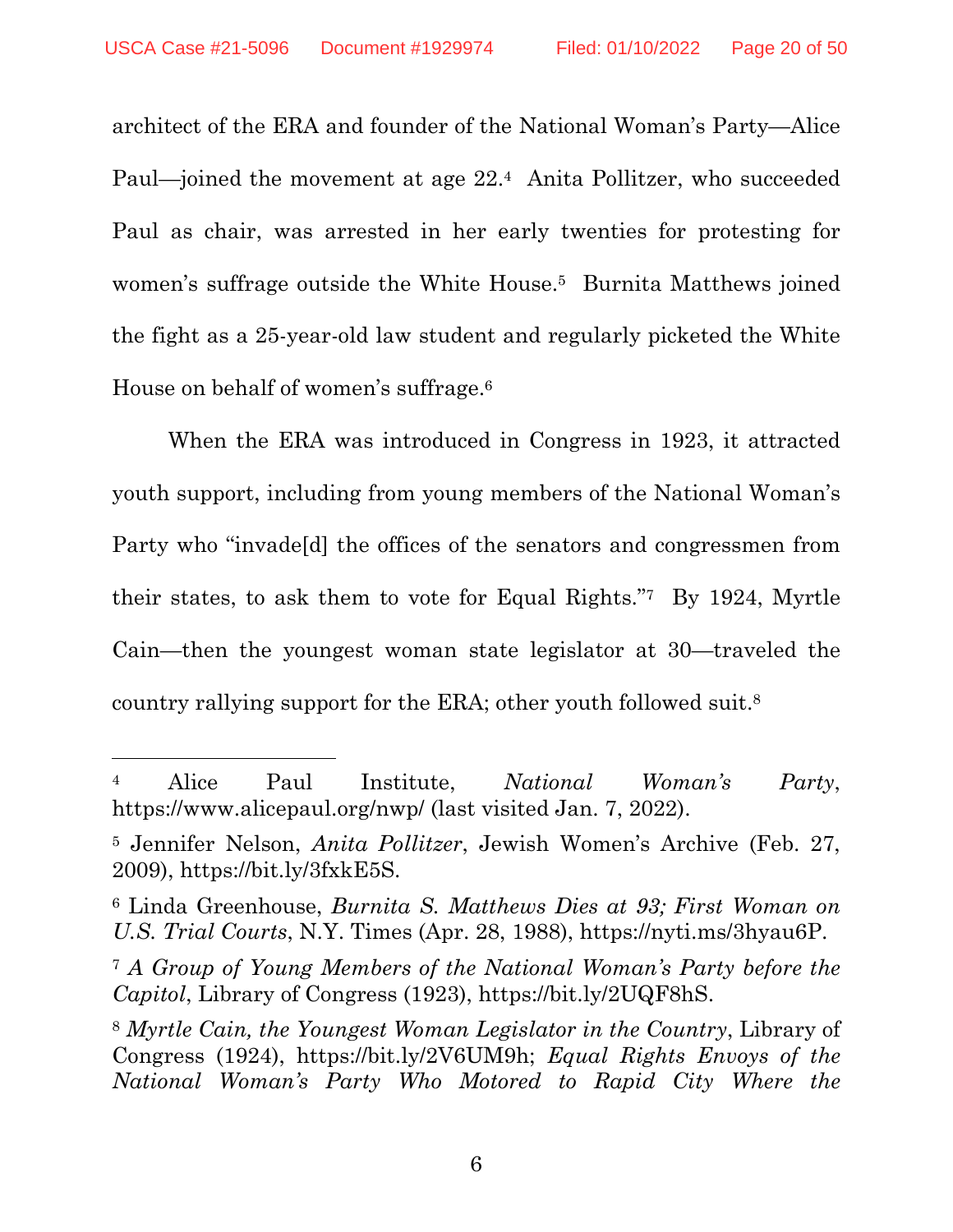Young people continued this fight for decades until the ERA gained widespread support in the 1970s.<sup>9</sup> They maintained critical roles, supporting the ERA in schools, co-authoring articles about the ERA's impact (later cited by Congress),<sup>10</sup> testifying before Congress about sexbased discrimination in education,<sup>11</sup> and serving on presidential task forces that recommended ratification.<sup>12</sup>

In 1972, Representative Elizabeth Holtzman, a vocal ERA proponent, became the then-youngest woman elected to Congress at 31. She defeated 84-year-old Emanuel Celler, then the most senior House

*Delegation, Consisting Principally of Western Women, Saw President Coolidge and Asked His Aid for the Equal Rights Amendment Now Pending In Congress*, Library of Congress (July 1927), https://bit.ly/3hDJAKW.

<span id="page-20-4"></span><span id="page-20-0"></span><sup>9</sup> *See* Jane Mansbridge, *Why We Lost the ERA* 8–10 (1986) (discussing support for movement from 1920s through 1970s, particularly among Republicans); *see, e.g.*, 79 Cong. Rec. 9305 (July 18, 1946) (Sen. Guffey of Pennsylvania) (listing association for graduate students pursuing business degrees and National Association of Colored Women "[a]mong the national organizations endorsing the amendment").

<span id="page-20-3"></span><span id="page-20-1"></span><sup>10</sup> *See* 92 Cong. Rec. 35032 (Oct. 5, 1971) (Sen. Bayh of Indiana); 98 Cong. Rec. 32644 (Nov. 15, 1983) (Sen. Garn of Utah).

<span id="page-20-2"></span><sup>11</sup> 92 Cong. Rec. 35785 (Oct. 12, 1971) (Rep. Edwards of California).

<span id="page-20-5"></span><sup>12</sup> President's Task Force on Women's Rights and Responsibilities, *A Matter of Simple Justice* (Apr. 1970), https://bit.ly/3fwruIN.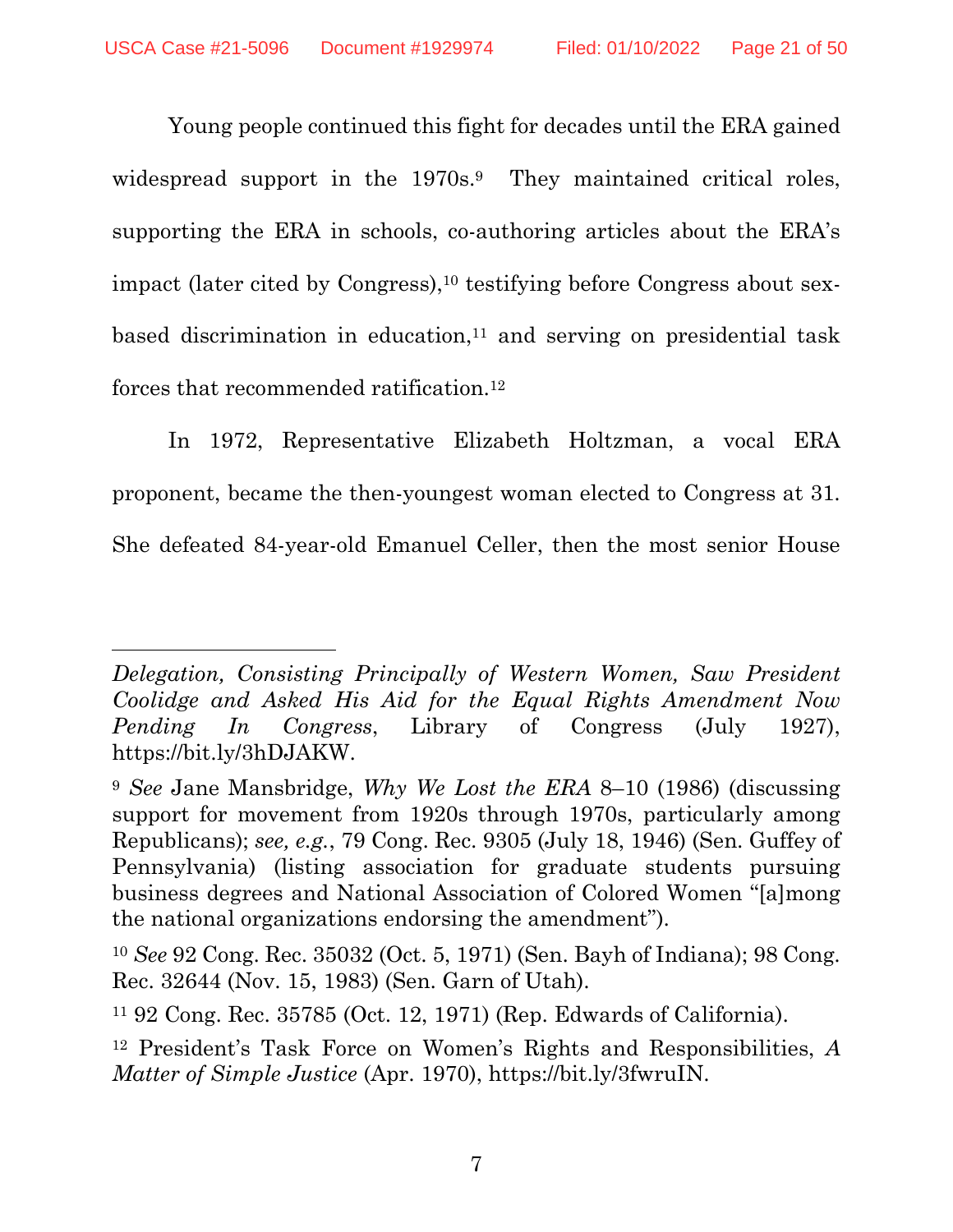member, who had opposed the Amendment since its introduction.<sup>13</sup> Representative Holtzman presided over hearings in the House Judiciary Committee's Subcommittee on Civil and Constitutional Rights and worked with Republican Margaret Heckler to establish a bipartisan Congresswomen's Caucus, which organized in support of the Amendment.14 When the House voted on the ERA deadline extension in 1978, every woman in the House supported it.<sup>15</sup>

Young people have also supported the ERA by participating in advocacy groups and public demonstrations. In 1971, 33-year-old Dorothy Pitman Hughes co-founded the Women's Action Alliance and toured the country with Gloria Steinem to "galvanize grassroots support for the movement and to help establish feminism as intersectional and mainstream."16 In 1973, 26-year-old Margaret Sloan co-founded the

<span id="page-21-2"></span><sup>13</sup> Julie C. Suk, *We the Women: The Unstoppable Mothers of the Equal Rights Amendment* at 114–15 (2020).

<span id="page-21-3"></span><sup>14</sup> U.S. House of Representatives, *Organizational Efforts*, https://bit.ly/3hBtG3C (last visited Jan. 7, 2022).

<sup>15</sup> Julie C. Suk, *supra*, at 114–15.

<span id="page-21-4"></span><span id="page-21-1"></span><span id="page-21-0"></span><sup>16</sup> Dorothy Pitman Hughes, Speech to U.S. Naval Academy (May 4, 1972), https://bit.ly/2AHk5Yj; *Women's Liberation*, Recovering Democracy Archives, https://bit.ly/2Axgg89 (last visited Jan. 7, 2022); Jennifer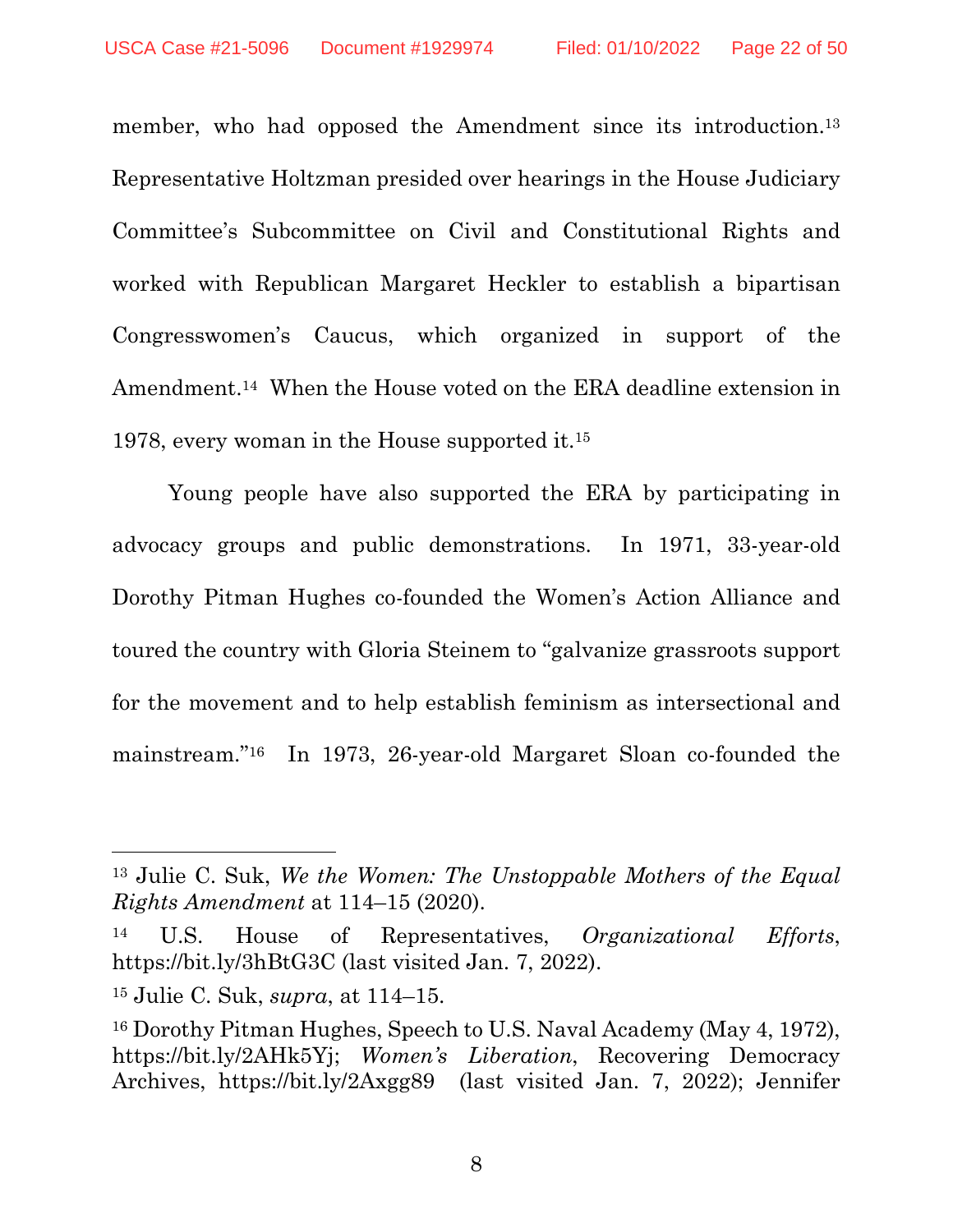National Black Feminist Organization, which also supported ratification.<sup>17</sup>

On August 26, 1970, the National Organization for Women ("NOW") organized the Women's Strike for Equality.18 Tens of thousands marched for equality, including college and high school students, and intergenerational families—grandmothers, mothers, and daughters alike.19 In 1971, thousands of young women marched in New York to "press their demands for equality with men in every aspect of American life."20 And in 1975, women marched in New York for International Women's Day, demanding ratification. Observers noted that the march was "mostly" attended by "exuberant young people," chanting "E.R.A., All

Baumgardner & Amy Richards, *Manifesta: Young Women, Feminism, and the Future* at 74 (2010).

<span id="page-22-4"></span><span id="page-22-1"></span><sup>17</sup> Jael Silliman et al., *Undivided Rights: Women of Color Organizing for Reproductive Justice* 63 (2d ed. 2016); Serena Mayeri, *Reasoning from Race: Feminism, Law, and the Civil Rights Movement* 196 (2011).

<span id="page-22-3"></span><sup>18</sup> Sascha Cohen, *The Day Women Went on Strike*, TIME (Aug. 26, 2015), https://bit.ly/30L8T7H.

<span id="page-22-5"></span><span id="page-22-2"></span><sup>19</sup> Warren K. Leffler, *Women's Strike Day, 1970*, U.S. News & World Report Magazine/Library of Congress (Aug. 26, 1970), https://bit.ly/2YB4hOM; Linda Charlton, *Women March Down Fifth in Equality Drive*, N.Y. Times (Aug. 27, 1970), https://nyti.ms/3hz63bR.

<span id="page-22-0"></span><sup>20</sup> Grace Lichtenstein, *6,000 March on Fifth Avenue to Protest Sex Bias*, N.Y. Times (Aug. 27, 1971), https://nyti.ms/30NL3Z1.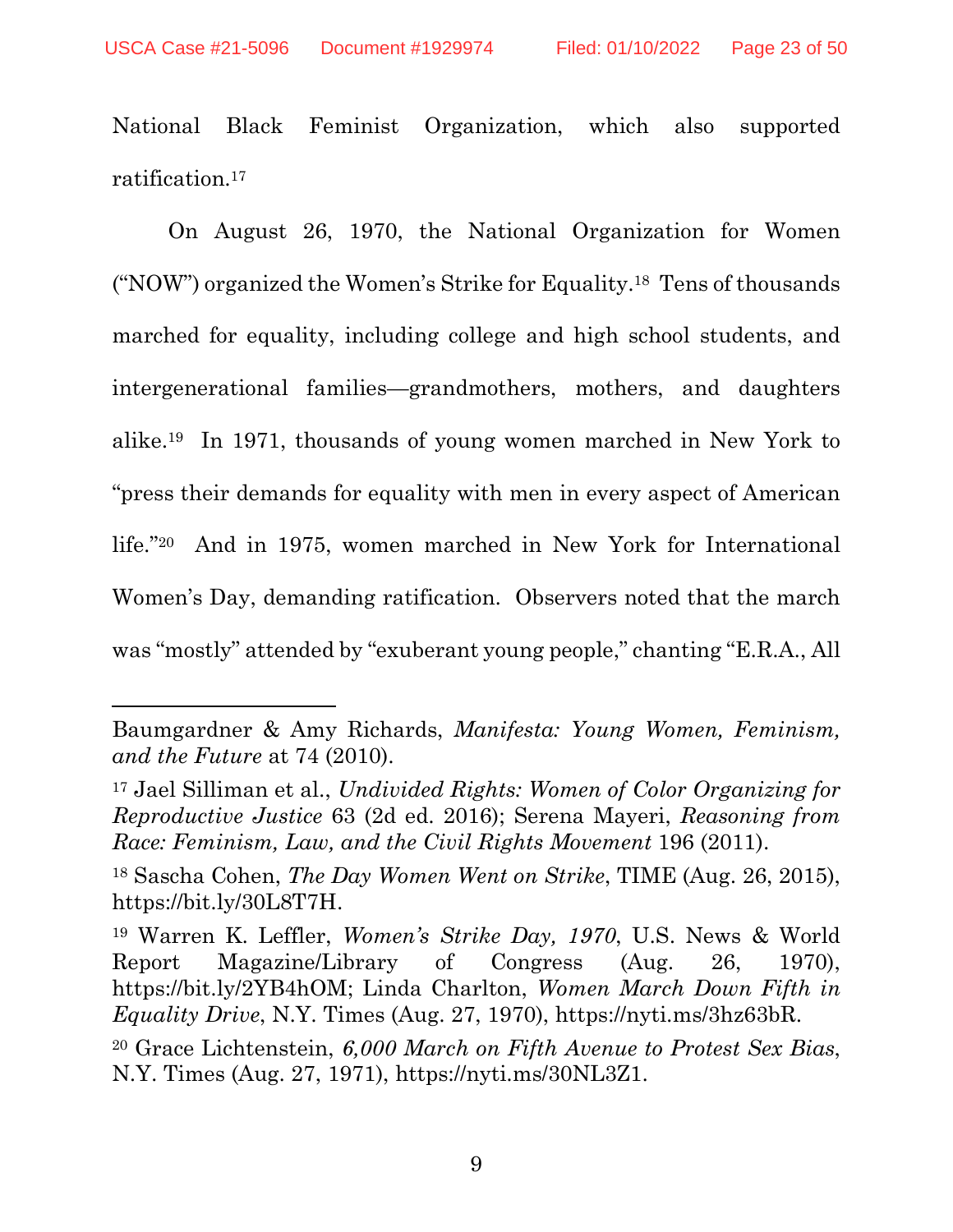the Way."21 In 1978, 100,000 people and 300 organizations joined NOW's March for Equality in Washington, D.C., including the American Association of University Women and Girl Scouts of America.<sup>22</sup>

Unsurprisingly, a 1975 Gallup poll indicated that the ERA garnered greatest support from young people: over two-thirds of people under 30 supported the Amendment, compared with 51 percent of people over 50.23 In the 1970s, high school and college students joined long-time members of the women's movement to pack the House during debate on the ERA.24 A decade later, NOW "conduct[ed] campaigns on 450 campuses to increase participation."25 By the 1990s, students in 12

<span id="page-23-1"></span><sup>21</sup> Judy Klemesrud, *March and Rally Celebrate First International Women's Day*, N.Y. Times (Mar. 9, 1975), https://nyti.ms/30P8EZ6.

<span id="page-23-2"></span><sup>22</sup> Leslie Bennetts, *Supporters of the Equal Rights Amendment Gathering for March in Washington Sunday*, N.Y. Times (July 7, 1978), https://nyti.ms/30OdtC7.

<span id="page-23-3"></span><sup>23</sup> Nadine Brozan, *58% in Gallup Poll Favor Equal Rights*, N.Y. Times (Apr. 10, 1975), https://nyti.ms/2Y5kiNY.

<span id="page-23-0"></span><sup>24</sup> Eileen Shanahan, *Equal Rights Amendment Passed by House, 354–23*, N.Y. Times (Oct. 13, 1971), https://nyti.ms/3e714Nm.

<span id="page-23-4"></span><sup>25</sup> Nadine Brozan, *NOW at 20: Reassessment in a New Era*, N.Y. Times (Dec. 1, 1986), https://nyti.ms/2zEenpJ.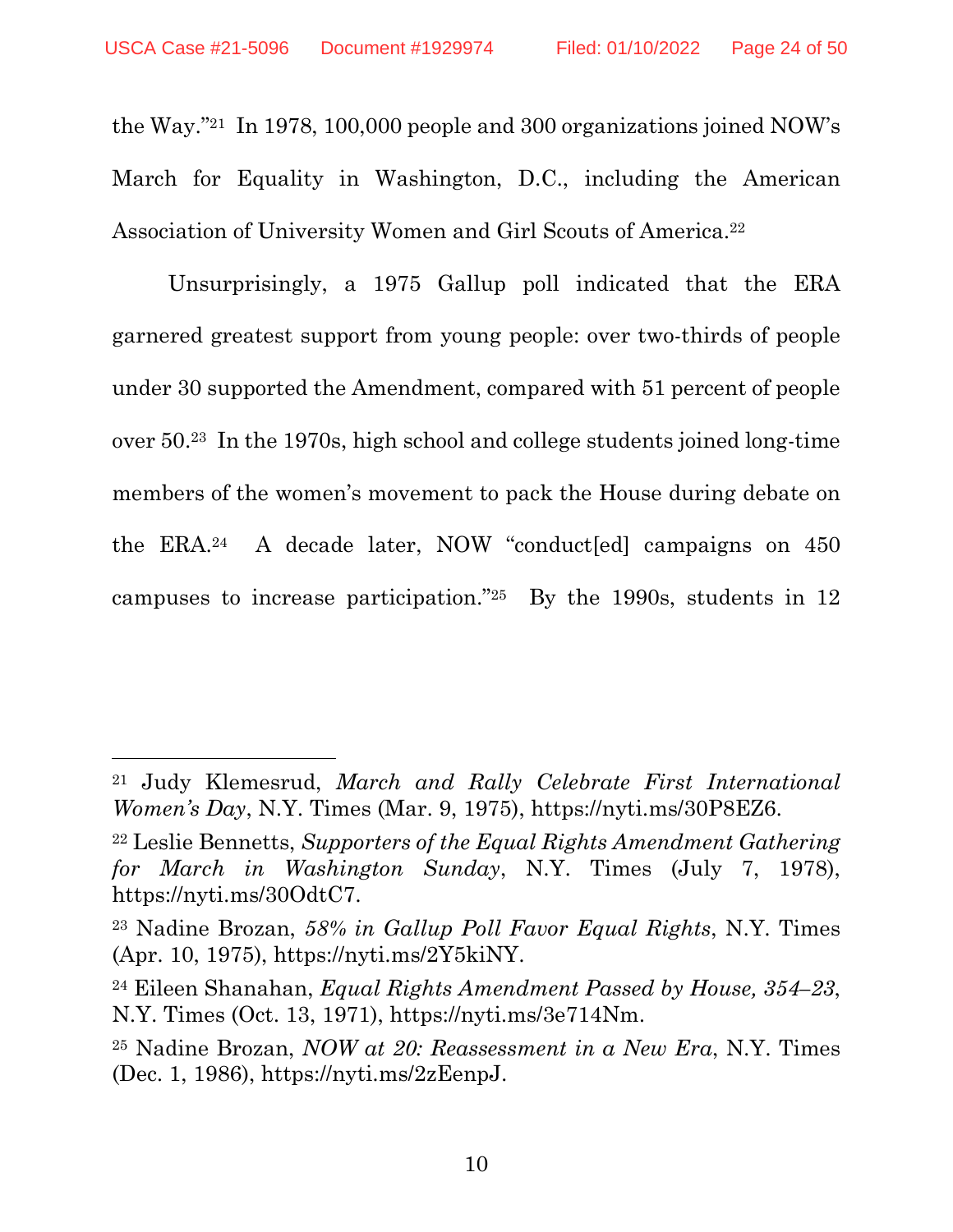States had created high school chapters of NOW. <sup>26</sup> Members of NOW referred to these 1990s "high school feminists as 'E.R.A.'s babies' daughters of women who were on the frontlines."<sup>27</sup>

Most recently, young activists, like *amici*, working in coalitions of people of different genders, gender identities, sexual orientations, religions, races, and ethnicities, supported ratification by the last three States.

In Nevada, Senator Pat Spearman—a Black former pastor, military veteran, and first openly gay member of the Nevada legislature—co-led the effort for ratification.28 She was joined by the bill's co-sponsor, Yvanna Cancela, a daughter of Cuban immigrants who began her political career as an organizer of immigrant workers, and became the youngest woman in the Nevada Senate.<sup>29</sup>

<span id="page-24-2"></span><sup>26</sup> Melinda Henneberger, *In the Young, Signs That Feminism Lives; Piqued by High School Harassment*, N.Y. Times (Apr. 27, 1994), https://nyti.ms/2N3g2rR.

<sup>27</sup> *Id.*

<span id="page-24-1"></span><sup>28</sup> Fabiola Cineas, *The Equal Rights Amendment May Have Found Its Moment*, New Republic (Jan. 16, 2020), https://bit.ly/2YKMsgp.

<span id="page-24-3"></span><span id="page-24-0"></span><sup>29</sup> Carrie N. Baker, *Nevada Says ERA Yes*, Ms. Magazine (June 12, 2017), https://bit.ly/2Ayk74T; Yvanna Cancela, *About Yvanna* (2019), https://bit.ly/30MAe9o.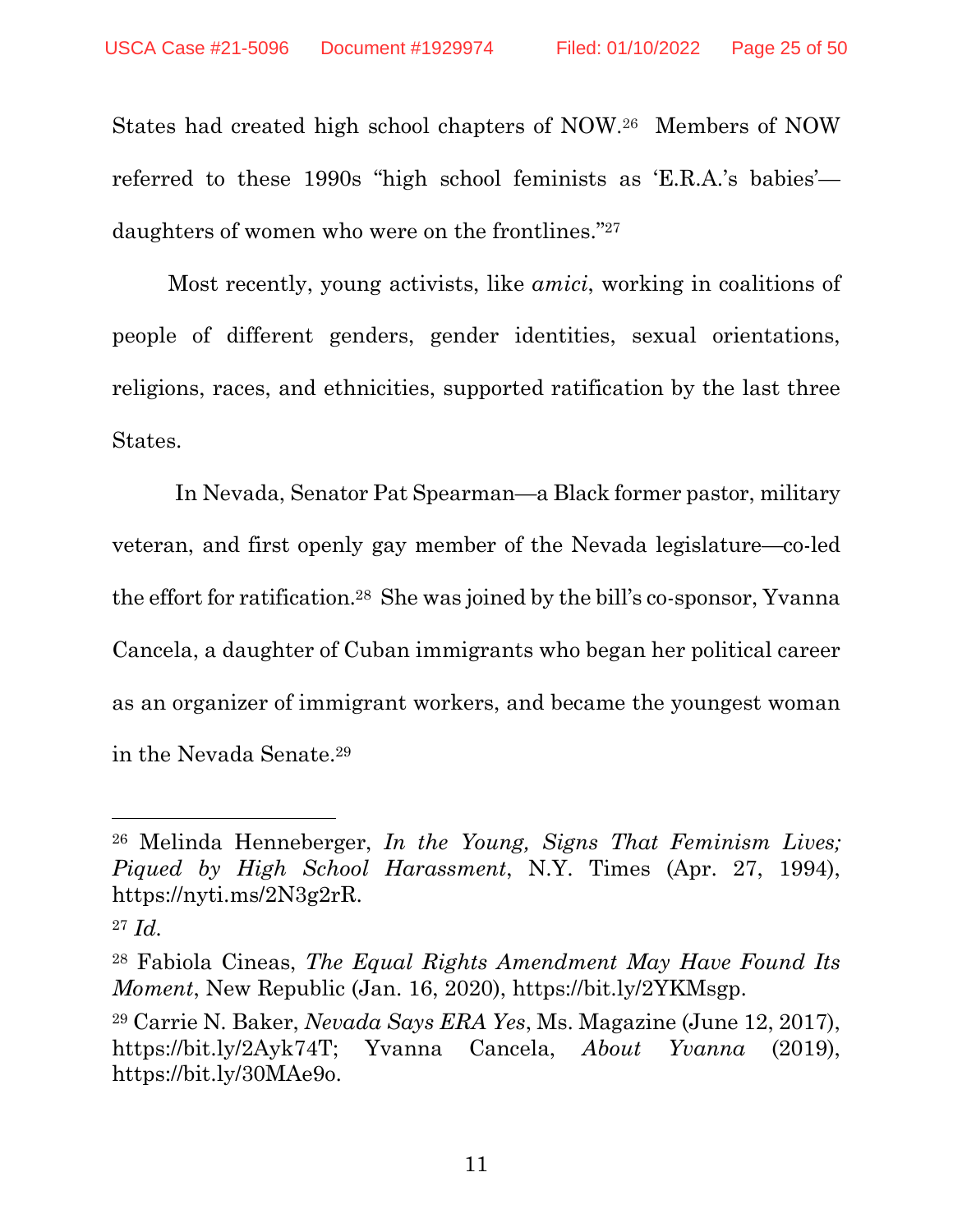Similarly, a young and diverse coalition of legislators led the charge in Illinois and Virginia. Christian Mitchell, a Black, 32-year-old Illinois state representative, was "critical in the fight to pass ERA," as was Representative Juliana Stratton, a Black woman who now serves as Illinois's lieutenant governor.30 In Virginia, leading advocates included "lawmakers like [Jennifer] Carroll Foy, Hala Ayala, Jennifer McClellan, all women of color; and Danica Roem, the first openly transgender person seated in a state legislature."<sup>31</sup>

These legislators were buoyed by support from young activists, including *amici* and peer grassroots organizations,<sup>32</sup> who represent a broader, growing movement of youth who overwhelmingly support

<span id="page-25-1"></span><span id="page-25-0"></span><sup>30</sup> Bernard Schoenburg, *Rep. Christian Mitchell Named Interim Executive Director of State Democratic Party*, State Journal Register (July 10, 2018), https://bit.ly/2YFBLM2; Bill Chappell, *One More to Go: Illinois Ratifies Equal Rights Amendment*, NPR (May 31, 2018), https://n.pr/3hzctrw.

<span id="page-25-2"></span><sup>31</sup> Fabiola Cineas, *supra*.

<span id="page-25-4"></span><span id="page-25-3"></span><sup>32</sup> *Virginia, We've Made History*, VAratifyERA, https://varatifyera.org/ (last visited May 5, 2020); *VARatifyERA: Election Result Good News for Women, Girls Across Virginia*, Augusta Free Press (Nov. 5, 2019), https://bit.ly/2Bc2tni.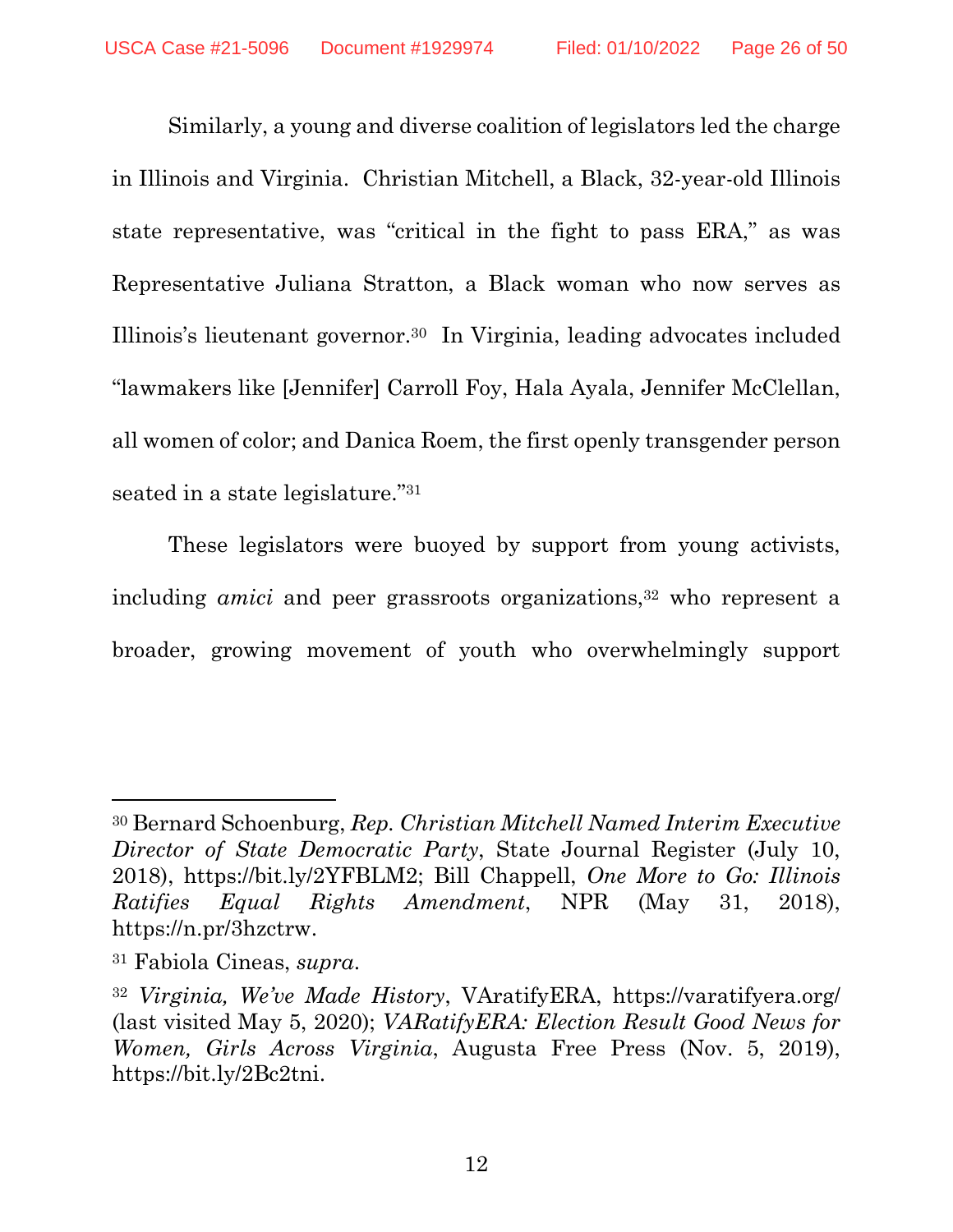ratification.33 The coalition's devotion to an inclusive vision of gender equality rekindled the ratification fight.

## <span id="page-26-0"></span>**II. The ERA Will Help Advance Gender Equality for Young People.**

Gender-based inequalities persist today in access to equal education and economic opportunities and freedom from gender-based violence. The ERA would advance interests important to young people, like *amici*, both as a vehicle for substantive change and as a symbol of equality.

 A constitutional prohibition against denial or abridgment of equal rights on the basis of sex will serve as an important structural backstop against backsliding on gender equality. First, the Amendment will reinforce and strengthen the suspect nature of legal sex-based categorizations,34 enhancing the ability to bring challenges to

<span id="page-26-4"></span><span id="page-26-2"></span><span id="page-26-1"></span><sup>33</sup> *See also* Yellow Roses, http://theyellowrosesera.org (last visited Apr. 16, 2020); *Gloria Steinem in Conversation With Feminist Activists The Yellow Roses on the Equal Rights Amendment*, Teen Vogue (Sept. 6, 2017), https://bit.ly/2YJEYdd; Kathy Frankovic, *Equal Rights Amendment: Ratify Now or Start Over?*, YouGov (Feb. 21, 2020), https://bit.ly/3hvXezw.

<span id="page-26-3"></span><sup>34</sup> *See, e.g.*, Martha F. Davis, *The Equal Rights Amendment: Then and Now*, 17 Colum. J. Gender & L. 419, 432 (2008).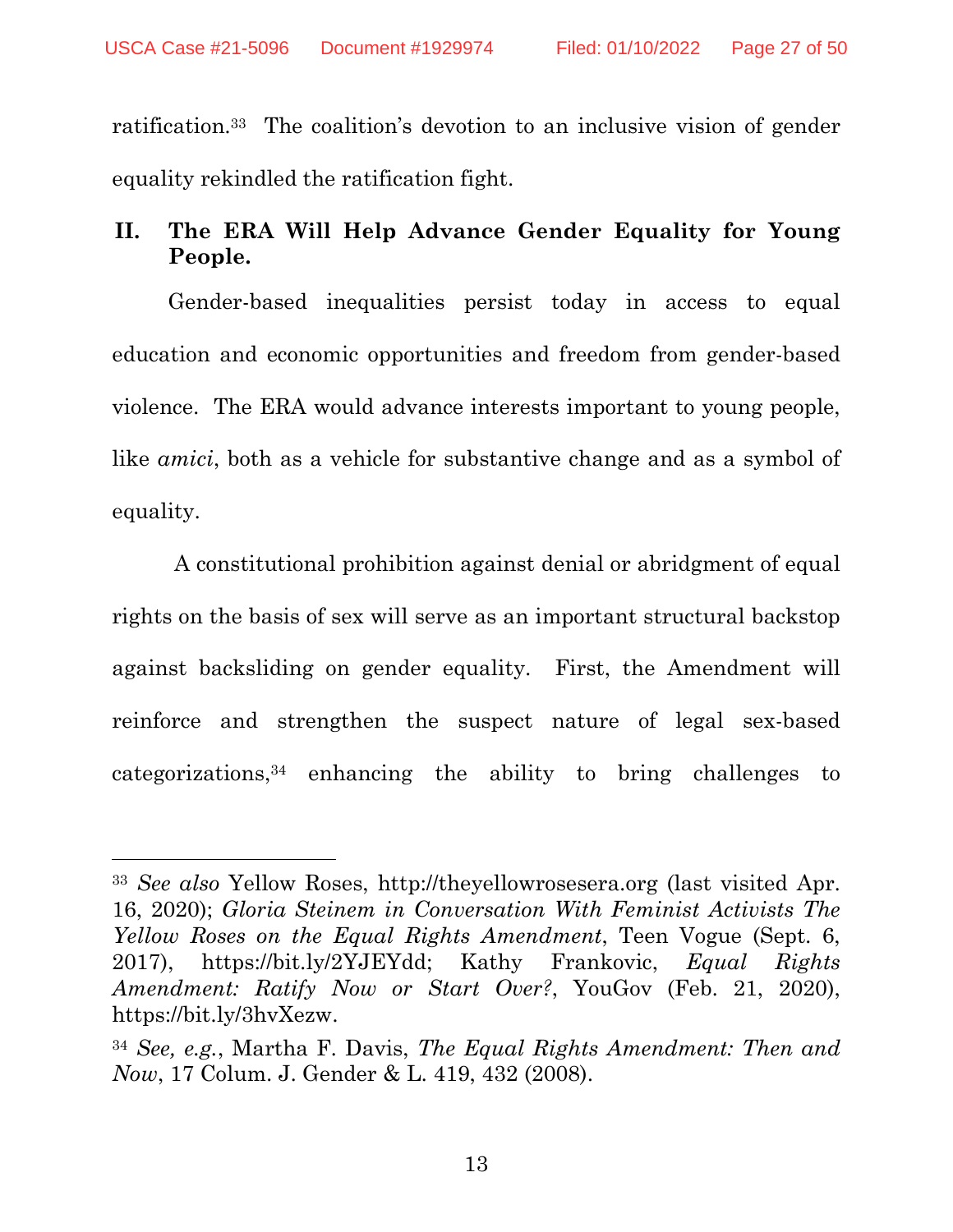discriminatory laws and practices.<sup>35</sup> Second, a constitutional amendment will be more difficult to undermine than legislation.36 As then-law professor Ginsburg wrote, "[i]n the event of legislative default, the courts will have an unassailable basis for applying the bedrock principle: All men and all women are created equal."37 Third, the ERA will empower Congress to take additional steps to enforce the prohibition against denial of equal rights based on sex. Rather than acting via piecemeal legislation,38 the Amendment will allow Congress to pass more robust protections for gender equality, which need not be limited to

<span id="page-27-3"></span><span id="page-27-2"></span><sup>35</sup> Some scholars argue that the taxes on menstrual hygiene violate the Equal Protection Clause. *See* Erwin Chemerinsky & Jennifer Weiss-Wolf, *Taxing Tampons Isn't Just Unfair, It's Unconstitutional*, L.A. Times (July 11, 2019), https://lat.ms/2UQTI96. This argument would be strengthened under the Equal Rights Amendment. Martha F. Davis, *supra*, at 419, 432 (legal challenges under strict scrutiny have a nearly 30 percent higher chance of success than those under intermediate scrutiny).

<span id="page-27-1"></span><sup>36</sup> To repeal an amendment, another constitutional amendment must be ratified. *See, e.g.*, U.S. Const. amend. XXI (repealing the Eighteenth Amendment).

<span id="page-27-4"></span><sup>37</sup> Ruth Bader Ginsburg, *The Equal Rights Amendment is the Way*, 1 Harv. Women's L.J. 19, 21 (1978).

<span id="page-27-0"></span><sup>38</sup> *See, e.g.*, *United States v. Morrison*, 529 U.S. 598, 617, 627 (2000) (invalidating the civil remedy provision in the Violence Against Women Act because Congress exceeded its authority under the Commerce and Equal Protection clauses).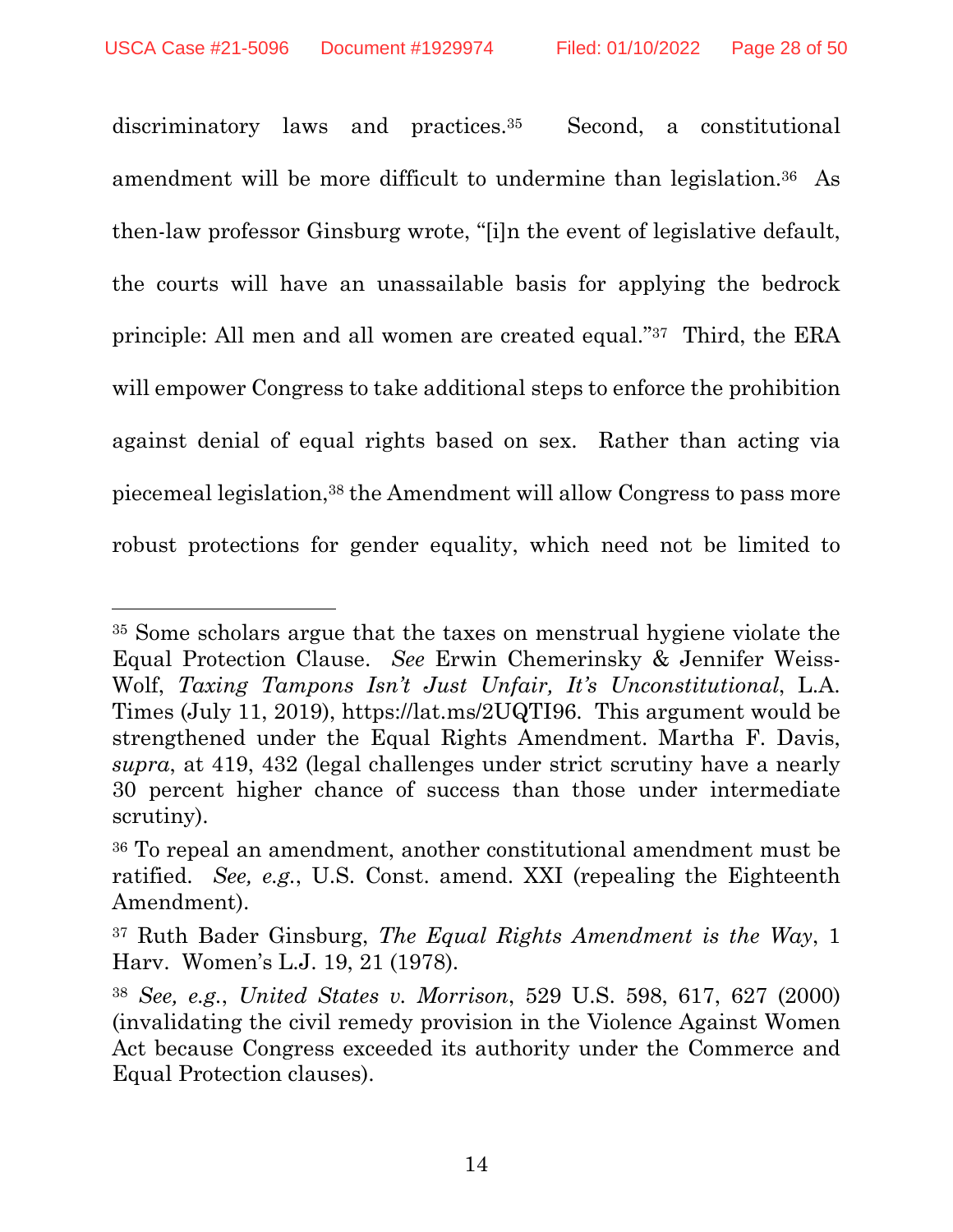cisgender, heterosexual women. An inclusive prohibition "should prohibit denial of equal rights to individuals of all gender identities and sexual orientation,"39 thus providing a foundation to build a future of equal opportunity.

Moreover, the Amendment will serve an expressive function. Much like the Founders elevated the rights to freedom of speech and religion in the First Amendment, the ERA will enshrine gender equality among our nation's highest values. It will send the message to our nation's young people that women beyond the gender binary are equal members of society.

## <span id="page-28-0"></span>**A. The ERA Will Advance Equal Opportunity in Education.**

Gender inequality in American education dates back to before our country's founding. Prominent women during the Revolutionary War, like Abigail Adams, advocated for equal education of girls.40 During the 1970s and 1980s, eliminating gender-based discrimination in education

15

<span id="page-28-1"></span><sup>39</sup> *See, e.g.*, *Bostock v. Clayton Cty.*, 140 S. Ct. 1731 (2020) (holding that an employer who intentionally penalizes an employee for being homosexual or transgender also violates Title VII).

<span id="page-28-2"></span><sup>40</sup> Lisa Moore et al., "Letter to John Adams June 30, 1778," in *Transatlantic Feminisms in the Age of Revolutions* 168 (2012).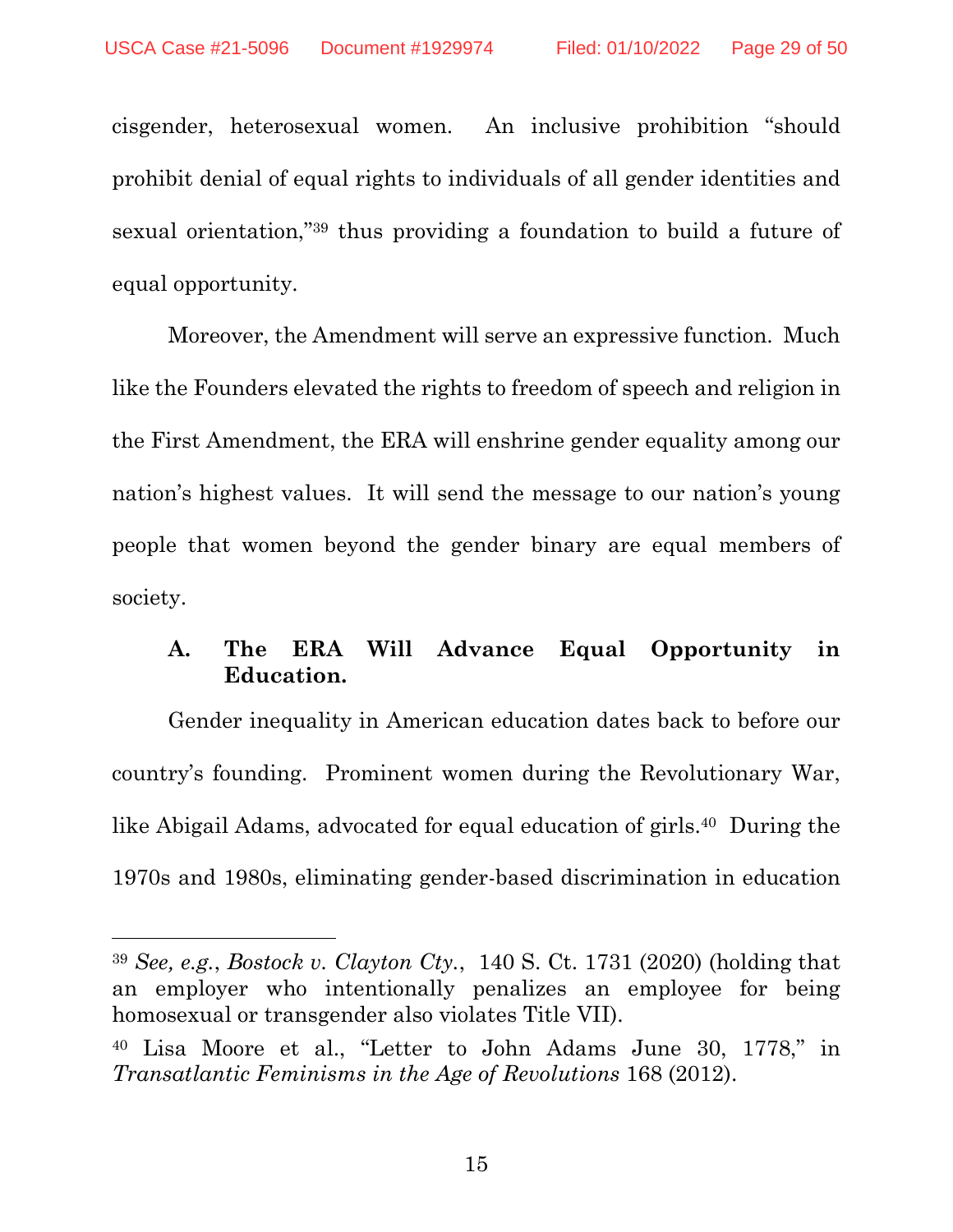was a major focus of congressional debate on the ERA.<sup>41</sup> As Representative Bella Abzug of New York explained in 1971, sex discrimination is "so pervasive in our every level of educational system," "shap[ing] the aspirations of young girls when their personalities and expectations are most malleable."<sup>42</sup>

These concerns still ring true today. Archaic gender-based stereotypes continue to hinder access to meaningful education for girls and LGBTQIA+ youth, like *amici*. For example, some prominent education advocates still rely on gender-based stereotypes when training public school teachers, pigeonholing young people and creating selffulfilling prophecies.<sup>43</sup> A 2011 study found that girls tend to have more

<span id="page-29-1"></span><span id="page-29-0"></span><sup>41</sup> *See, e.g.*, 92 Cong. Rec. 35312 (Oct. 6, 1971) (Rep. Abzug of New York) ("Females first learn in the classroom that they can aspire to no better than second-class citizenship. . . . The formative influence on young minds of societal expectations cannot be exaggerated."); 98 Cong. Rec. 32672 (Nov. 15, 1983) (Rep. Hall of Indiana) ("Boys are taught to be leaders and achievers; girls are taught to be mothers, housewives, secretaries and receptionists.").

<sup>42</sup> 92 Cong. Rec. 35312.

<span id="page-29-3"></span><span id="page-29-2"></span><sup>43</sup> *See* ACLU, *Boys' Brains Vs. Girls' Brains: What Sex Segregation Teaches Students*, https://bit.ly/3e8tXsL; ACLU, *Preliminary Findings of ACLU: "Teach Kids, Not Stereotypes" Campaign* (2012), https://bit.ly/2N6u7VE; Helen Thomas, *Girls Here, Boys There*, Greensboro News & Record (June 22, 2002), https://bit.ly/3JHBE99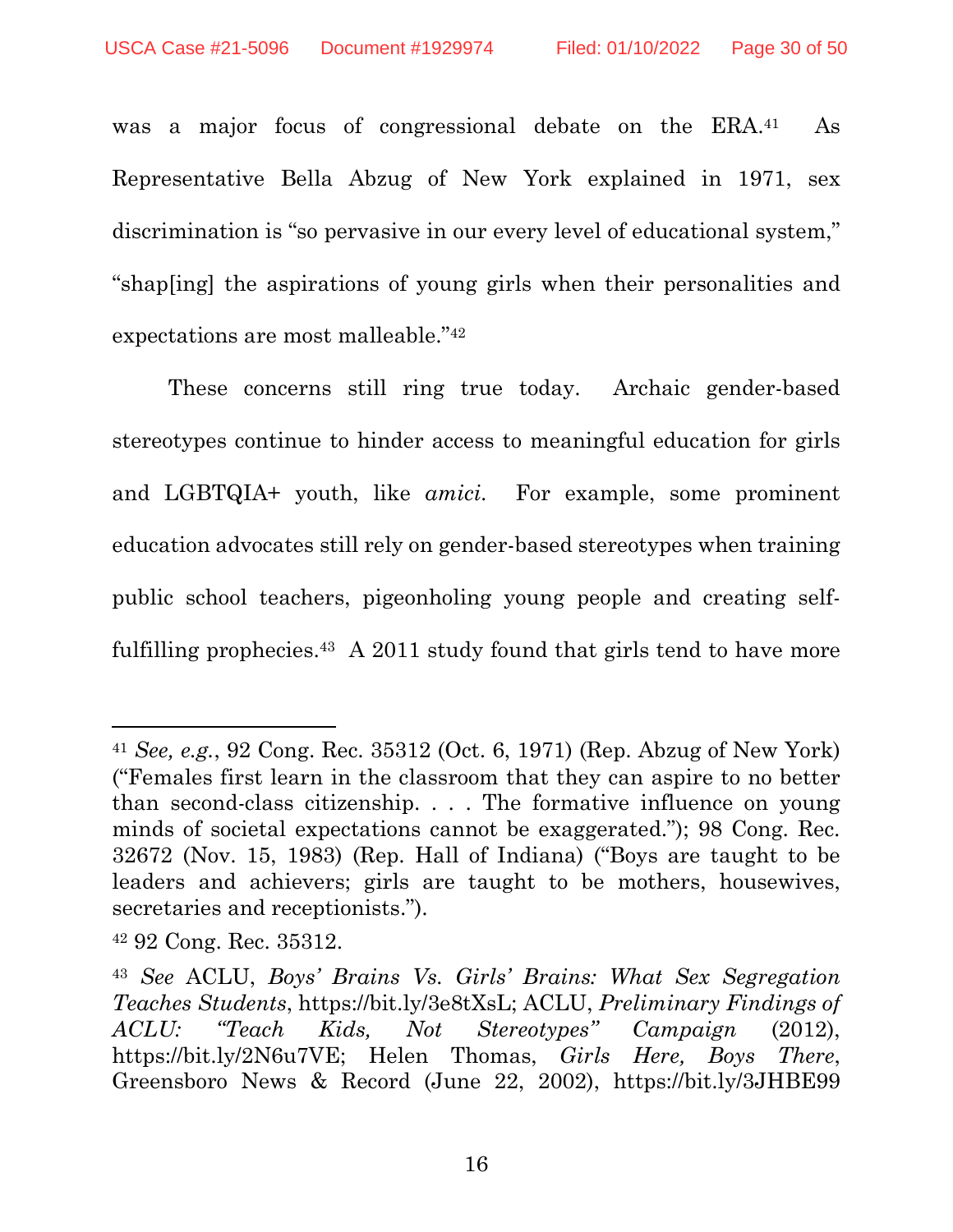negative attitudes about their capabilities in math because of parents' and teachers' gender-biased attitudes, which play a critical role in performance and pursuit of math-related careers.44 And although women's participation in higher education and the work force has increased significantly over the last 100 years, participation in STEM subjects and careers remains disproportionately low.45 The ERA would empower Congress to remedy unequal opportunities in this area and communicate to students their equal worth and potential.

Outdated gender-based stereotypes also are embodied in laws and policies in schools nationwide.46 For example, ten States have adopted

<sup>(&</sup>quot;When the government promotes separate schools based on gender, it raises serious concerns about educational equality.").

<span id="page-30-3"></span><sup>44</sup> Elizabeth A. Gunderson et al., *The Role of Parents and Teachers in the Development of Gender-Related Math Attitudes*, 66 Sex Roles 153, 153 (2012).

<span id="page-30-2"></span><sup>45</sup> *See* AAUW, *The STEM Gap: Women and Girls in Science, Technology, Engineering and Math*, https://bit.ly/3daTFeJ.

<span id="page-30-1"></span><span id="page-30-0"></span><sup>46</sup> School dress codes also perpetuate harmful gender stereotypes and undermine equal access to education. Some schools still require female students to wear skirts; at least one such policy is the subject of ongoing litigation. *See Peltier v. Charter Day Sch., Inc.*, 8 F.4th 251 (4th Cir. 2021) (reversing district court, upholding school dress code), *reh'g en banc granted*, No. 20-1001 (L), 2021 WL 4892153 (4th Cir. Oct. 19, 2021). Other schools enforce mandatory skirt lengths, ban shirts that show collarbone, and/or prohibit hairstyles often worn by students of color,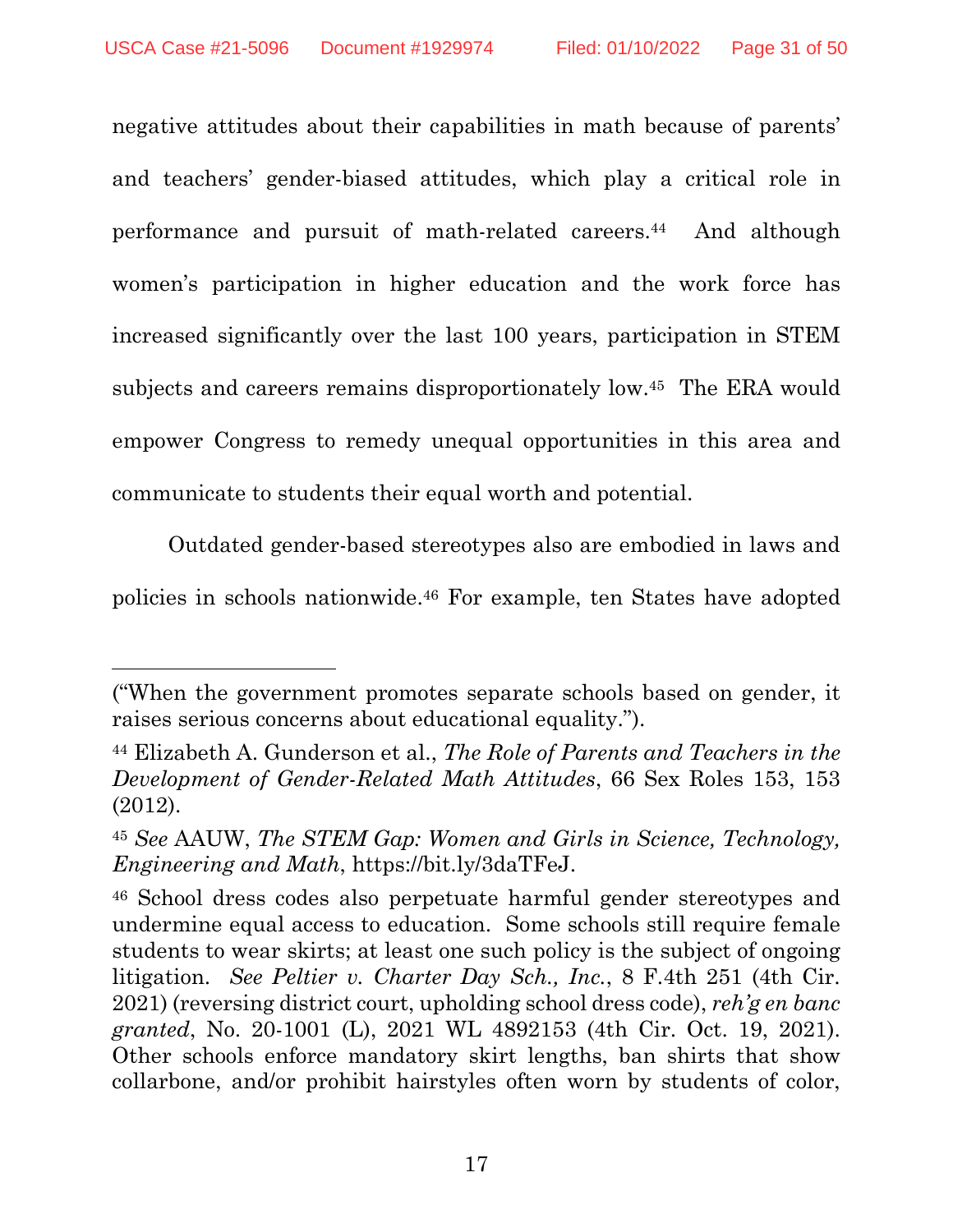laws restricting participation in school sports based on the sex listed on a student's birth certificate.47 Even more States may follow: as of November 2021, 27 States have introduced similar regulations.<sup>48</sup>

These laws are grounded in harmful stereotypes about gender and can have detrimental effects on a student's wellbeing, which is particularly relevant to high school and college students like *amici*. Participating in sports programs helps a student develop personal connections, improve health, expand community networks, and improve

<span id="page-31-3"></span><span id="page-31-1"></span>among other gender-biased restrictions. *See, e.g.*, Brenda Álvarez, Nat'l Educ. Ass'n*, Girls Fight Back Against Gender Bias in School Dress Codes* (Jan. 6, 2016), https://bit.ly/3zrhWd5. When schools enforce these dress codes, it is often to the detriment of a girl's ability to learn. *See* Nat'l Women's Law Ctr., *Dress Coded: Black Girls, Bodies, and Bias in D.C. Schools* (2018), https://bit.ly/3eSSgwx. Students are pulled from class, sent home, or even suspended for violating school dress codes. *See* Brenda Álvarez*, supra*.

<span id="page-31-0"></span><sup>47</sup> *See* Adriana Rezal, *States Restricting How Transgender Students Play Sports*, U.S. News (Dec. 1, 2021), https://www.usnews.com/news/beststates/articles/2021-12-01/these-states-restrict-how-transgenderstudents-participate-in-school-sports.

<span id="page-31-2"></span><sup>48</sup> *See id*. Even in States without these restrictive laws, bans on trans students using locker rooms aligned with their gender identity may discourage or prevent trans students from playing sports. *See* Joseph Kosciw et al., *The 2019 National School Climate Survey: The Experiences of Lesbian, Gay, Bisexual, Transgender, and Queer Youth in Our Nation's Schools* at 40 (2020), https://www.glsen.org/sites/default/files/2020- 10/NSCS-2019-Full-Report\_0.pdf.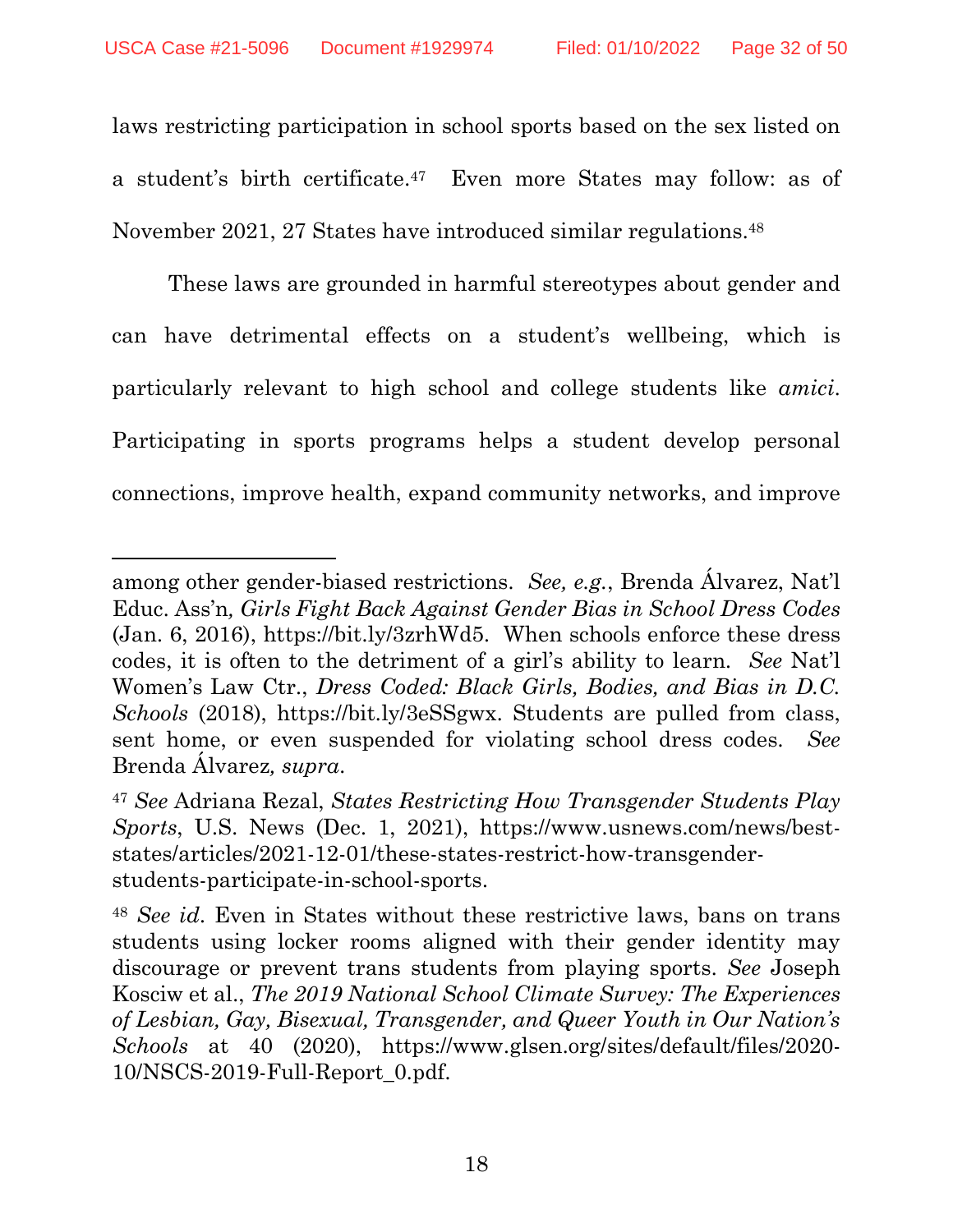academic achievement.49 For trans students, who are at greater risk of feeling isolated, sports offer a vital opportunity to connect with other students.50 Laws that prevent trans students from joining a team consistent with their gender identity deny them an equal educational experience and further underscore the urgent need for the ERA.

Inability to access menstrual hygiene products poses another barrier to equal educational opportunities. Only four States require public schools to provide menstrual products.51 A recent study found that nearly 13 percent of girls missed school, nearly 24 percent left school

<span id="page-32-3"></span><span id="page-32-2"></span><sup>49</sup> *See, e.g.*, Kelsey Logan & Steven Cuff, *Organized Sports for Children, Preadolescents, and Adolescents*, 143(6) Pediatrics 1, 4–8 (2019), https://pediatrics.aappublications.org/content/pediatrics/143/6/e2019099 7.full.pdf; *see* Ryan D. Burns et al., *Sports Participation Correlates with Academic Achievement: Results from a Large Adolescent Sample within the 2017 U.S. National Youth Risk Behavior Survey*, 127(2) Perceptual & Motor Skills 448, 448–67 (2020).

<span id="page-32-1"></span><sup>50</sup> *See* Erin E. Buzuvis, *Transgender Student-Athletes and Sex-Segregated Sport: Developing Policies of Inclusion for Intercollegiate and Interscholastic Athletics*, 21 Seton Hall J. Sports & Ent. L. 1, 48 (2011).

<span id="page-32-0"></span><sup>51</sup> *See* ACLU, *The Unequal Price of Periods: Menstrual Equity in the United States* at 6 (2019), https://bit.ly/37FeJZB.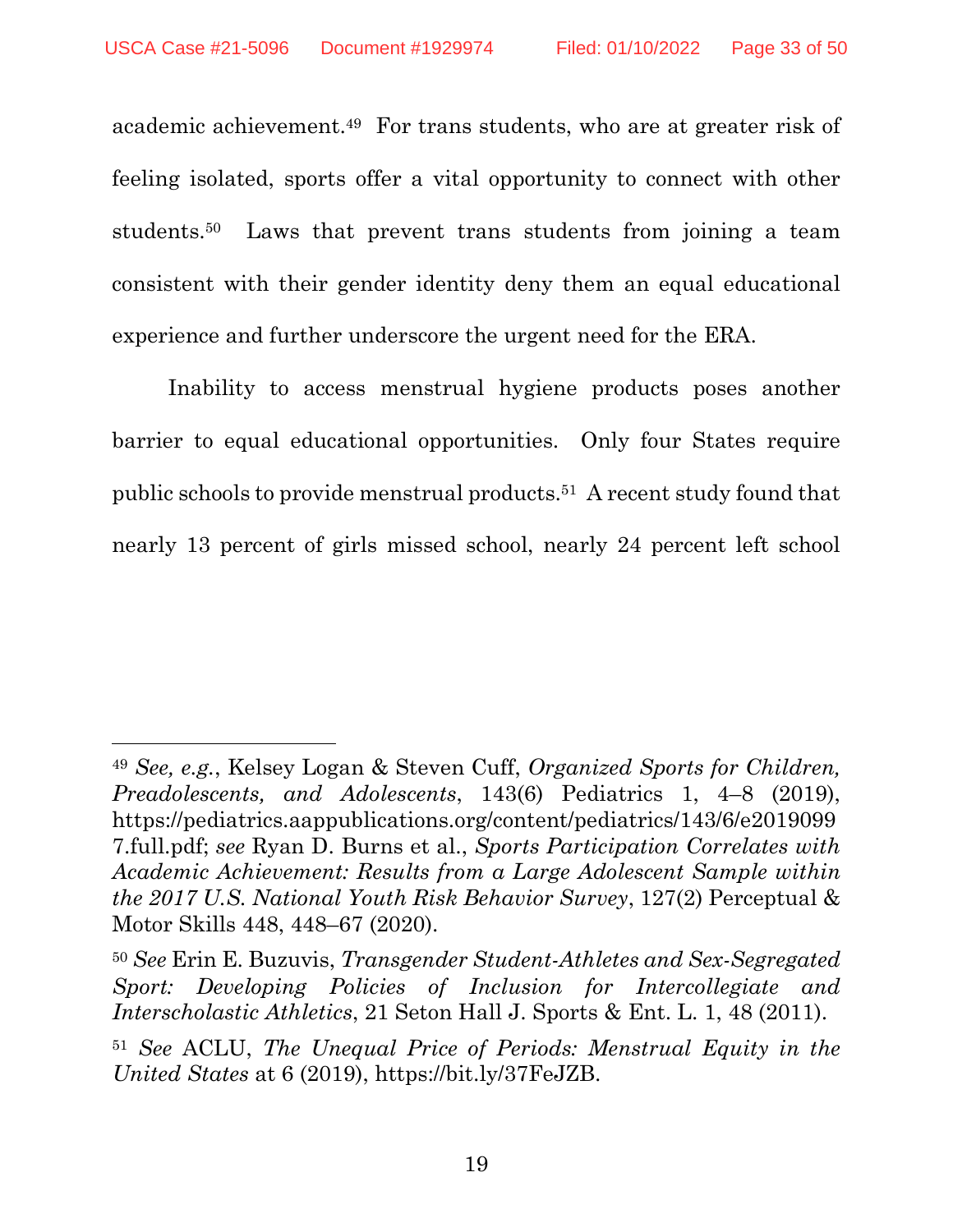early because they lacked access to menstrual hygiene products, and over 17 percent reported a negative effect on their ability to learn.<sup>52</sup>

Marginalized students often are most harmed by these barriers. For many low-income menstruating students, tampons or pads—at \$7– 10 per box—are unaffordable. A recent study in schools on the Pine Ridge Indian Reservation found that the most economically disadvantaged students might miss as much as a week of school each month.53 This lost instruction time has a long-term effect on students' education.

These barriers to access are compounded by existing structures of inequality in federal assistance programs and regulations. Medicaid, federal food stamps, and the Special Supplemental Nutrition Program for Women, Infants, and Children do not cover menstrual products, instead grouping them as prohibited purchases along with cosmetics, alcohol, and

<span id="page-33-0"></span><sup>52</sup> Christopher A. Cotropia, *Menstruation Management in United States Schools and Implications for Attendance, Academic Performance, and Health*, 6 Women's Reprod. Health 289, 289 (2019).

<span id="page-33-1"></span><sup>53</sup> *See* Eleanor Goldberg*, Why Many Native American Girls Skip School When They Have Their Periods*, HuffPost (updated Aug. 29, 2017), https://bit.ly/2N1yMrRsu.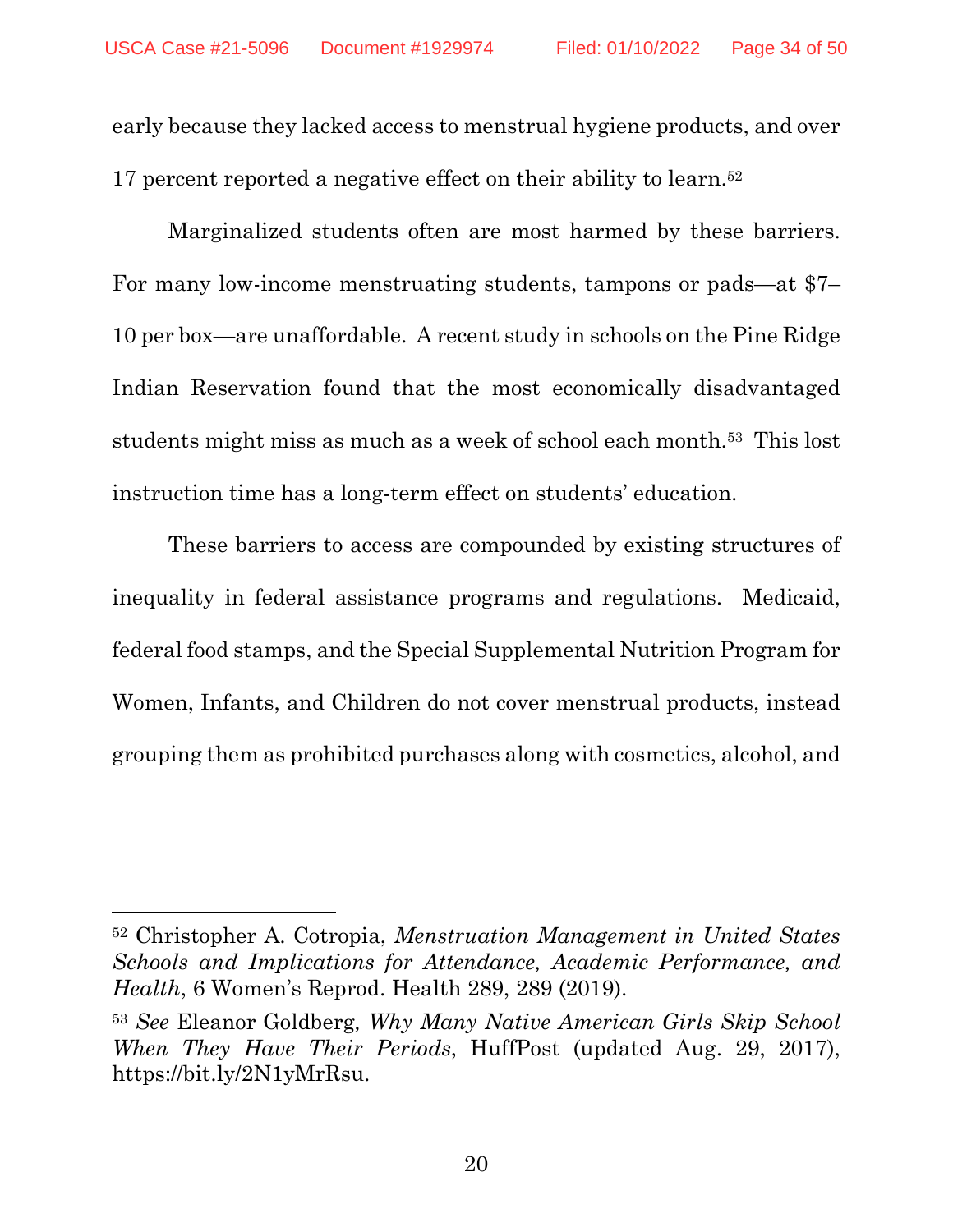tobacco.54 Moreover, 34 States tax menstrual products, while other necessities, such as groceries, or even non-necessities, like lip balm in Virginia, or Mardi Gras beads in Louisiana, are tax-free.<sup>55</sup>

#### **B. The ERA Will Further Economic Equality.**

<span id="page-34-0"></span>Equal opportunity in the workplace is another core goal of the ERA movement. Members of Congress have focused on how the ERA would reduce employment discrimination and advance equal pay.56 In 1982, Representative William Ratchford of Connecticut explained, "[t]oday in the workplace, women across the Nation earn only 59 cents for each dollar men earn in the same jobs."57 Nearly 40 years later, women in the

<span id="page-34-6"></span><sup>54</sup> *See* U.S. Dep't of Agric., Facts About SNAP, https://www.fns.usda.gov/snap/facts (last visited Jan. 7 , 2022).

<span id="page-34-5"></span><span id="page-34-3"></span><span id="page-34-2"></span><sup>55</sup> *See* Tax Free Period, Interactive Map, https://www.taxfreeperiod.com/home (last visited Jan. 7 , 2022); Eleanor Goldberg*, supra*. Some states have eliminated the so-called "pink tax" in recent years. *See, e.g.*, Aaron C. Davis, *The 'Tampon Tax' Fight has Reached D.C.*, Wash. Post (Apr. 4, 2016), https://wapo.st/2BdFPeo. New York previously exempted medical necessities, including Viagra and Rogaine, but not menstrual products. *See* Nicole Puglise, *New York Lifts 'Tampon Tax': 'It Is a Matter of Social and Economic Justice'*, Guardian (July 21, 2016), https://www.theguardian.com/us-news/2016/jul/21/newyork-lifts-tampon-tax.

<span id="page-34-4"></span><span id="page-34-1"></span><sup>56</sup> *See, e.g.*, 97 Cong. Rec. 16118 (July 14, 1982) (Rep. Ratchford of Connecticut).

<sup>57</sup> *Id.*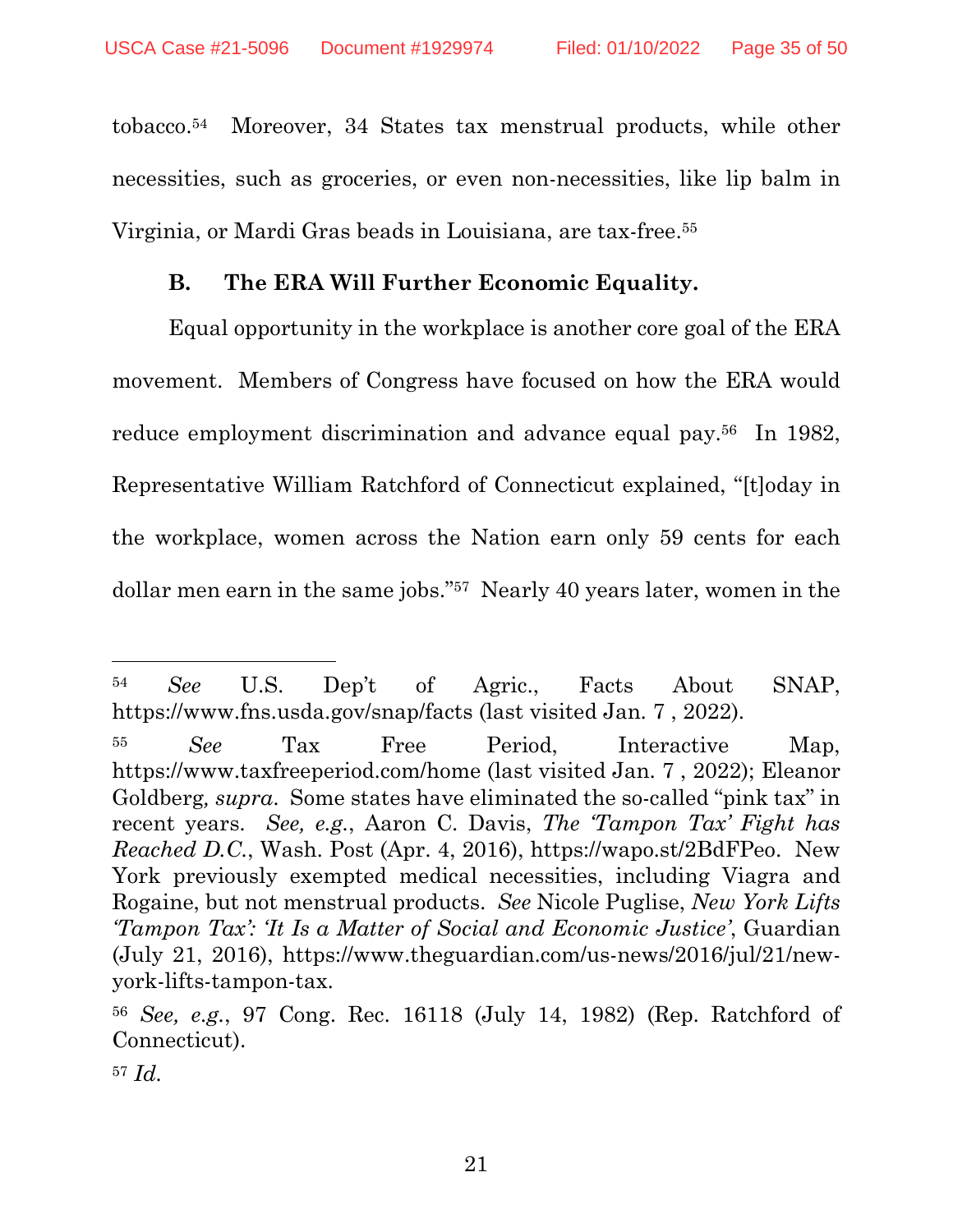United States are paid on average 82 cents for each dollar paid to men.<sup>58</sup> Although the pay gap has narrowed since 1980, it has plateaued for the last 15 years.<sup>59</sup>

The persistent pay gap, especially among women of color, evinces the need for constitutional protection. Today, Black women are paid on average 63 cents for every dollar paid to white men; Native American women are paid 60 cents to the dollar; and Latina women are paid 55 cents to the dollar.60 The ERA would help reduce this continuing wage gap.61 Diverse advocates have long championed the ERA's protections such as Shirley Chisholm, Patsy Takemoto Mink, Henrietta Johnson, Patricia Saiki, Barbara Jordan, Walter Fauntroy, and many others—who understood that "[d]iscrimination against women in our country is

<span id="page-35-2"></span><sup>58</sup> Nat'l P'ship for Women & Families, *Fact Sheet: America's Women and the Wage Gap* at 1 (Mar. 2021), https://bit.ly/3fKa5wv.

<span id="page-35-0"></span><sup>59</sup> Amanda Barroso & Anna Brown, *Gender Pay Gap in U.S. Held Steady in 2020*, (Mar. 25, 2020), https://pewrsr.ch/2USizJX.

<sup>60</sup> *See* Nat'l P'ship for Women & Families, *supra*, at 1.

<span id="page-35-1"></span><sup>61</sup> Christopher Brown, *100 Years After Women Earned Right to Vote, Will Va. Legislators Pass Equal Rights Amendment?*, WHSV.com (Dec. 11, 2019), https://bit.ly/37DncfS ("[A]dding the amendment to the Constitution would be the anchor when it comes to passing equal pay legislation.").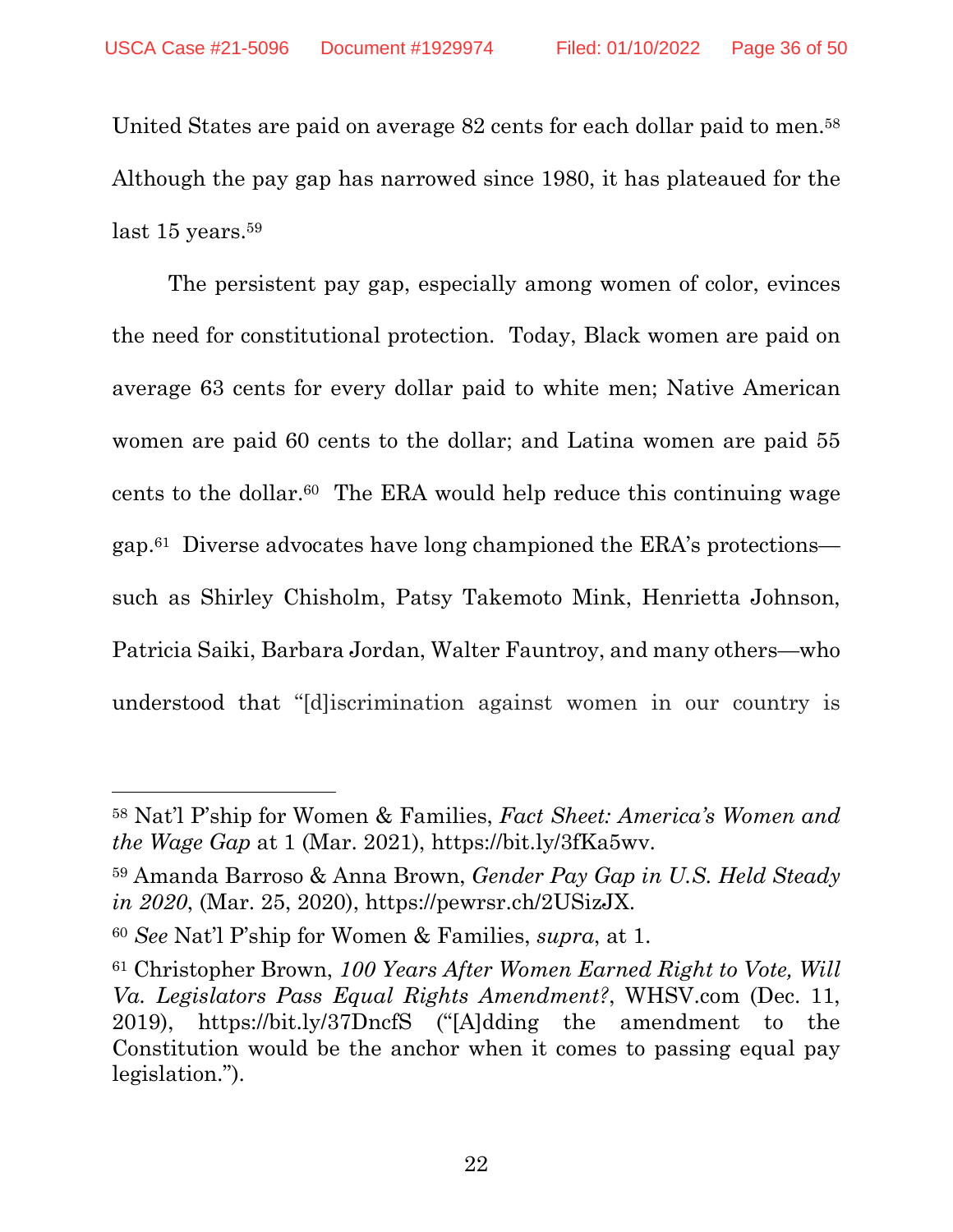compounded by the decadence of racism," and that the ERA provides a vital opportunity to uplift minority women.<sup>62</sup>

LGBTQIA+ individuals are also paid less than their heterosexual and cisgender counterparts. Earnings for male-to-female transgender workers fall by nearly one-third after gender transitions.<sup>63</sup> Similarly, women in same-sex couples without a college degree and disabled individuals are at increased likelihood of living in poverty compared to women in married, opposite-sex couples and men.<sup>64</sup> These pay gaps are particularly pronounced for non-white, same-sex couples.65 As transgender legislator and ERA advocate Danica Roem explained, "[t]he

<span id="page-36-6"></span><span id="page-36-5"></span><span id="page-36-1"></span><span id="page-36-0"></span><sup>62</sup> 98 Cong. Rec. 32790 (Nov. 15, 1983) (Del. Fauntroy of the District of Columbia); *see also* 92 Cong. Rec. 35314 (Oct. 6, 1971) (Rep. Shirley Chisholm of New York); Zoë Read, *Equal Rights Amendment One Step Closer in Delaware*, WHYY.org (Jan. 10, 2019), https://bit.ly/3ecYaqp; *Patricia F. Saiki Papers*, University of Hawaiʻi at Mānoa, https://bit.ly/2Y77h6m (last visited Jan. 7, 2022); Nat'l Org. for Women, *Chronology of the Equal Rights Amendment, 1923–1996*, https://bit.ly/37O5fLX (noting that every Black legislator in Florida, Illinois, North Carolina, and Oklahoma voted for ratification in 1982).

<span id="page-36-4"></span><span id="page-36-2"></span><sup>63</sup> Catherine Rampell, *Before That Sex Change, Think About Your Next Paycheck*, N.Y. Times (Sept. 25, 2008), https://is.gd/bPqQGW.

<span id="page-36-3"></span><sup>64</sup> Ctr. for Am. Progress, *Paying an Unfair Price: The Financial Penalty for LGBT Women in America* at 4 (2015), https://bit.ly/3d7ORXl. <sup>65</sup> *See id.*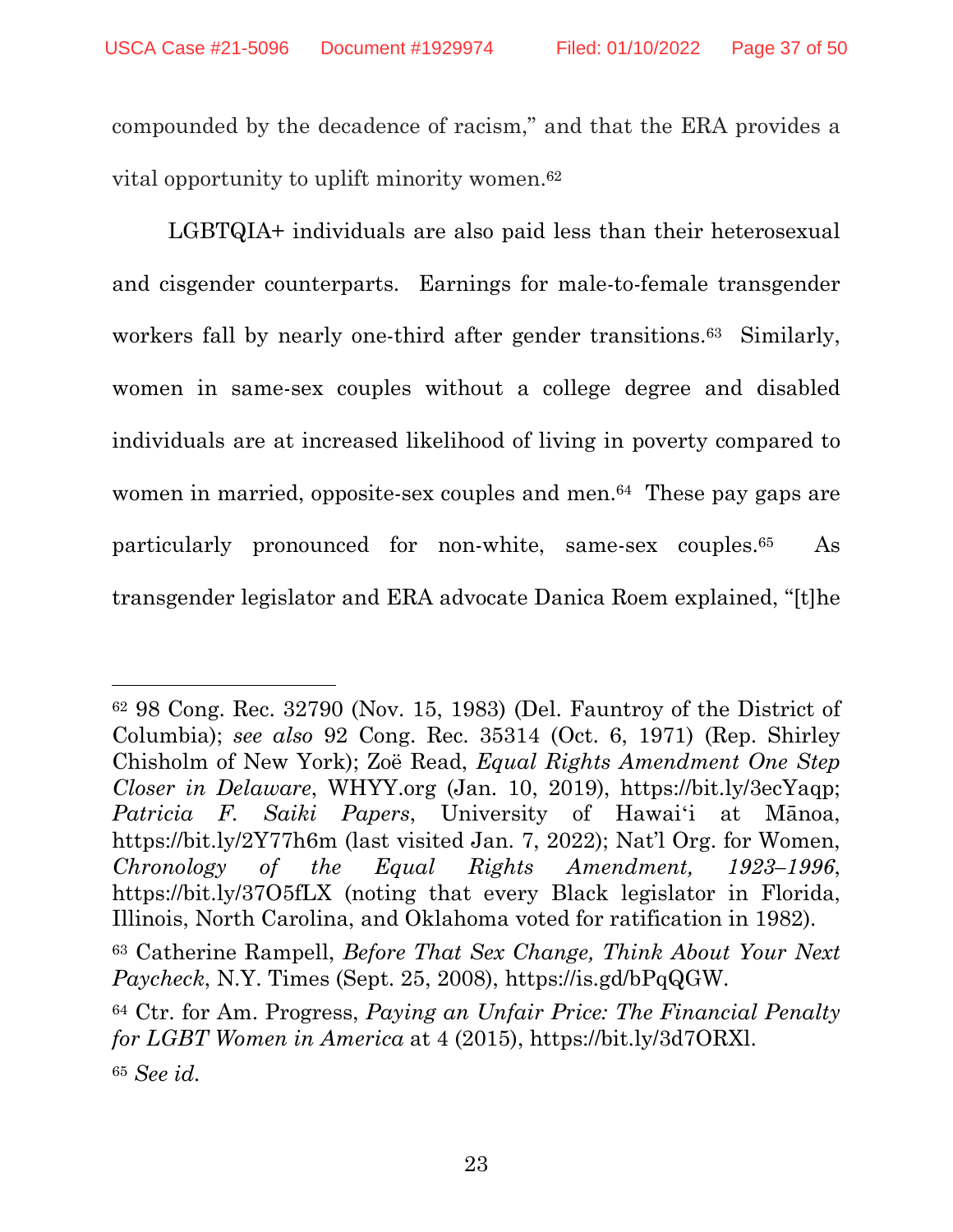word 'women' is conspicuously absent from the ERA, which instead forbids discrimination on the basis of 'sex.' . . . It holds ample potential to protect all marginalized genders—binary and non-binary alike—and sexual minorities."<sup>66</sup>

These numbers are not occupational choices. Lower pay for women exists across all industries, regardless of education level or parental status. $67$  And the pay gap only widens with age. $68$ 

Indeed, economic challenges facing women are often greater because women continue to confront societal gender stereotypes, resulting in greater responsibility for household tasks than men.69 More than 75 percent of caregivers are women, who already spend significantly more time on caretaking than men.<sup>70</sup>

<span id="page-37-2"></span><sup>66</sup> Danica Roem & Kate Kelly, *The Equal Rights Amendment Can't Be Defeated by Anti-Trans Scare Tactics*, Teen Vogue (Jan. 16, 2020), https://bit.ly/2N7xFXK.

<span id="page-37-3"></span><sup>67</sup> Nat'l P'ship for Women & Families, *supra*.

<span id="page-37-0"></span><sup>68</sup> *See* Amanda Barroso & Anna Brown, *supra*.

<span id="page-37-4"></span><sup>69</sup>*See* Sarah Thébaud et al., *Good Housekeeping, Great Expectations: Gender and Housework Norms*, Sage J. (2021), https://doi.org/10.1177/0049124119852395.

<span id="page-37-5"></span><span id="page-37-1"></span><sup>70</sup> Courtney Connley, *How Women Could Be Uniquely Impacted by the Coronavirus*, CNBC Make It (Mar. 18, 2020), https://cnb.cx/2Y9P34r; *see*  Shruti Jolly et al., *Gender Differences in Time Spent on Parenting and*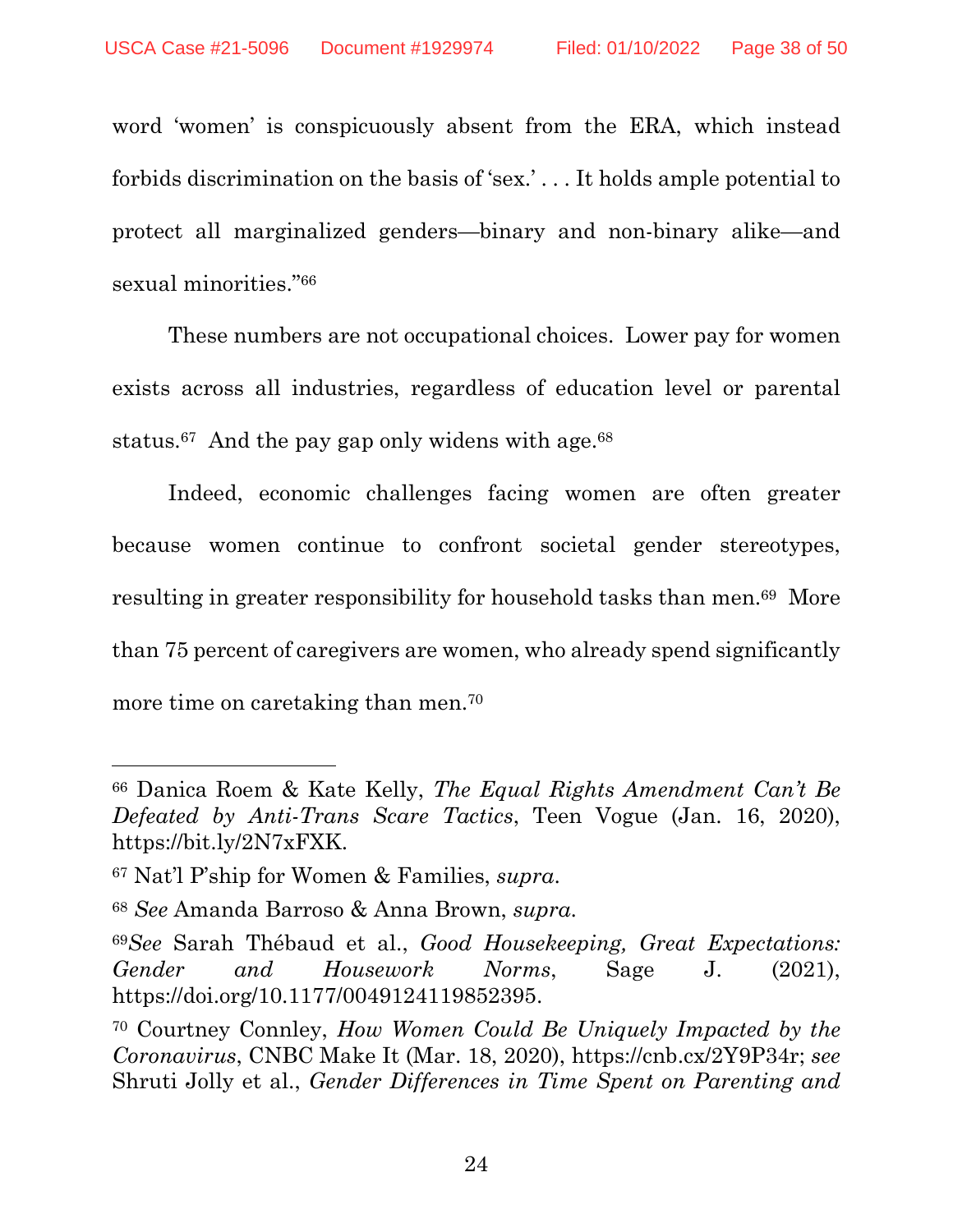Recent events have highlighted how easily the economic gains made by women can be reversed. The devastating economic effects of the COVID-19 pandemic have been felt especially by women, who make up 85 percent of nurses, 75 percent of primary caregivers, and 62 percent of minimum and low-wage workers.71 The industries hit hardest by the pandemic, namely leisure, hospital, education, and healthcare, are "disproportionately nonwhite and female."<sup>72</sup>

A recent study found that "women, particularly those without a college degree, suffered more job losses than men."73 At the same time,

<span id="page-38-1"></span>*Domestic Responsibilities by High-Achieving Young Physician-Researchers*, Ann. Intern. Med. (2014), https://bit.ly/37DWELJ; Aliya Hamid Rao, *Even Breadwinning Wives Don't Get Equality at Home*, The Atlantic (May 12, 2019), https://bit.ly/2N56TPz.

<span id="page-38-4"></span><sup>71</sup> Marianne Schnall, *Putting A Gender Lens On COVID-19: Thought Leaders Weigh In*, Forbes (Apr. 17, 2020), https://bit.ly/2NcccMZ.

<span id="page-38-2"></span><span id="page-38-0"></span><sup>72</sup> Alisha Haridasani Gupta, *For the First Time in Decades, This Recession Is a 'Shecession'*, N.Y. Times (May 9, 2020), https://nyti.ms/37DX4Sj; Anu Madgavkar et al., McKinsey Global Inst., *COVID-19 and Gender Equality: Countering the Regressive Effects* (July 15, 2020), https://www.mckinsey.com/featured-insights/future-ofwork/covid-19-and-gender-equality-countering-the-regressive-effects ("[W]omen's jobs are 1.8 times more vulnerable to [the COVID-19] crisis than men's jobs.").

<span id="page-38-3"></span><sup>73</sup> Jennesse Miller, *COVID-19 Has Hit Women Hard, Especially Working Mothers*, USC News (June 18, 2020), https://news.usc.edu/171617/covid-19-women-job-losses-childcare-mental-health-usc-study/.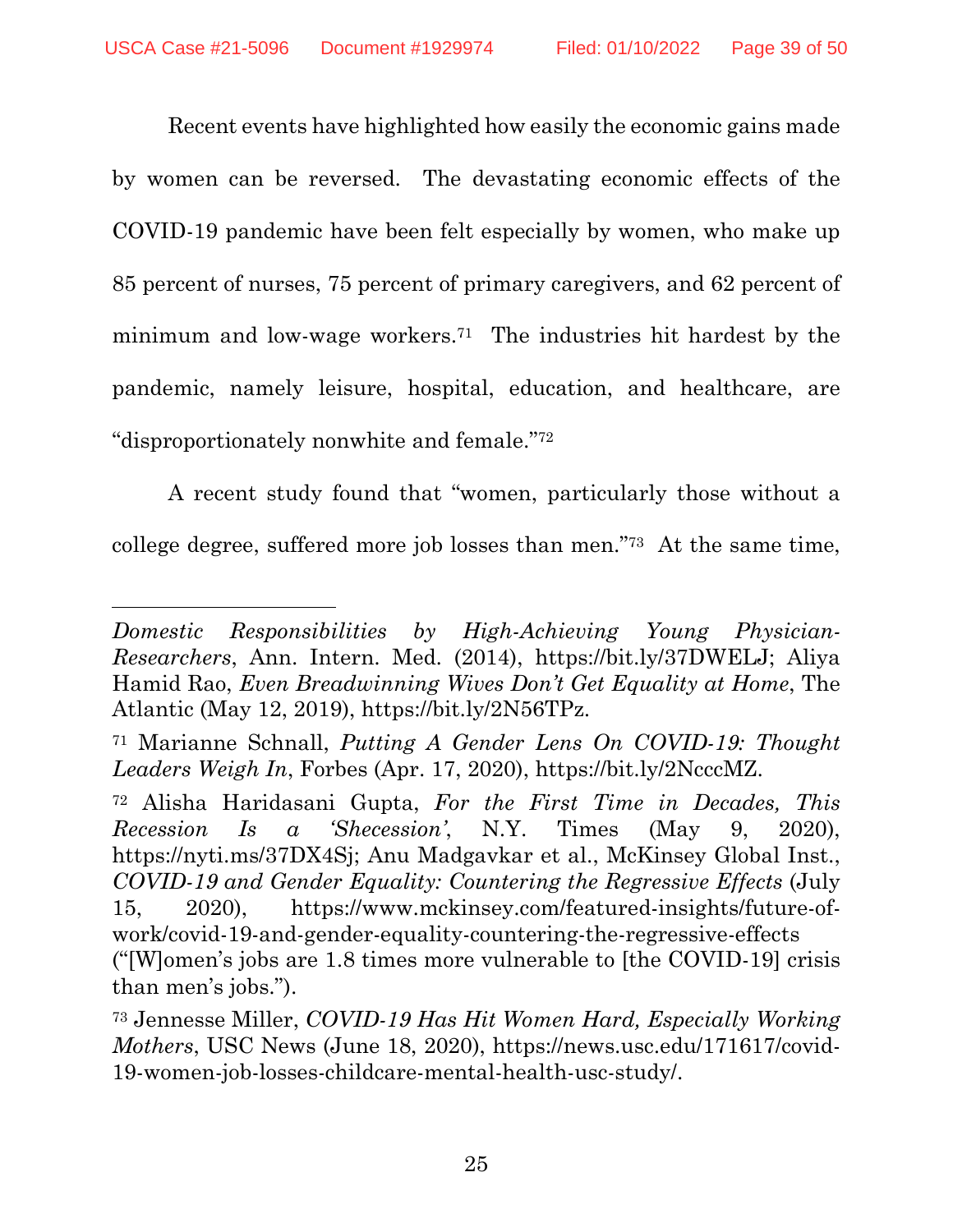when schools and daycares closed, women, including those in heterosexual, dual-career couples, disproportionately took on caretaker roles.74 These effects are particularly pronounced for women of color, who have been disproportionately disadvantaged by the pandemic.<sup>75</sup>

## **C. The ERA Will Help Curb Gender-Based Violence.**

<span id="page-39-0"></span>Promoting gender equality has been significant to efforts in preventing gender-based violence.76 Indeed, constitutionally enshrined equality is critical in light of the scores of gender-based violent incidents

<span id="page-39-5"></span><span id="page-39-3"></span><span id="page-39-1"></span><sup>74</sup> Marianne Schnall, *supra*; Jennesse Miller, *supra* (finding "one-third of working mothers in two-parent households reported they were the only ones providing care for their children, compared to one-tenth of working fathers"); McKinsey & Co., *Seven Charts That Show COVID-19's Impact on Women's Employment* (Mar. 8, 2021), https://www.mckinsey.com/featured-insights/diversity-and-

inclusion/seven-charts-that-show-covid-19s-impact-on-womens-

<span id="page-39-4"></span>employment; *see also* McKinsey & Co., *Women in the Workplace 2021*, Ex. 4, https://www.mckinsey.com/featured-insights/diversity-andinclusion/women-in-the-workplace (reporting that women are more burned out than men in the workforce).

<span id="page-39-2"></span><sup>75</sup> Jocelyn Frye, Ctr. for Am. Progress, *On the Frontlines at Work and at Home: The Disproportionate Economic Effects of the Coronavirus Pandemic on Women of Color* (Apr. 23, 2020), https://ampr.gs/2N8qLl0.

<span id="page-39-6"></span><sup>76</sup> WHO, *Promoting Gender Equality to Prevent Violence Against Women*  at 4 (2009), https://www.who.int/violence injury prevention/violence/ gender.pdf (confronting entrenched beliefs and cultural norms stemming from gender-based inequities is thought to reduce gender-based violence).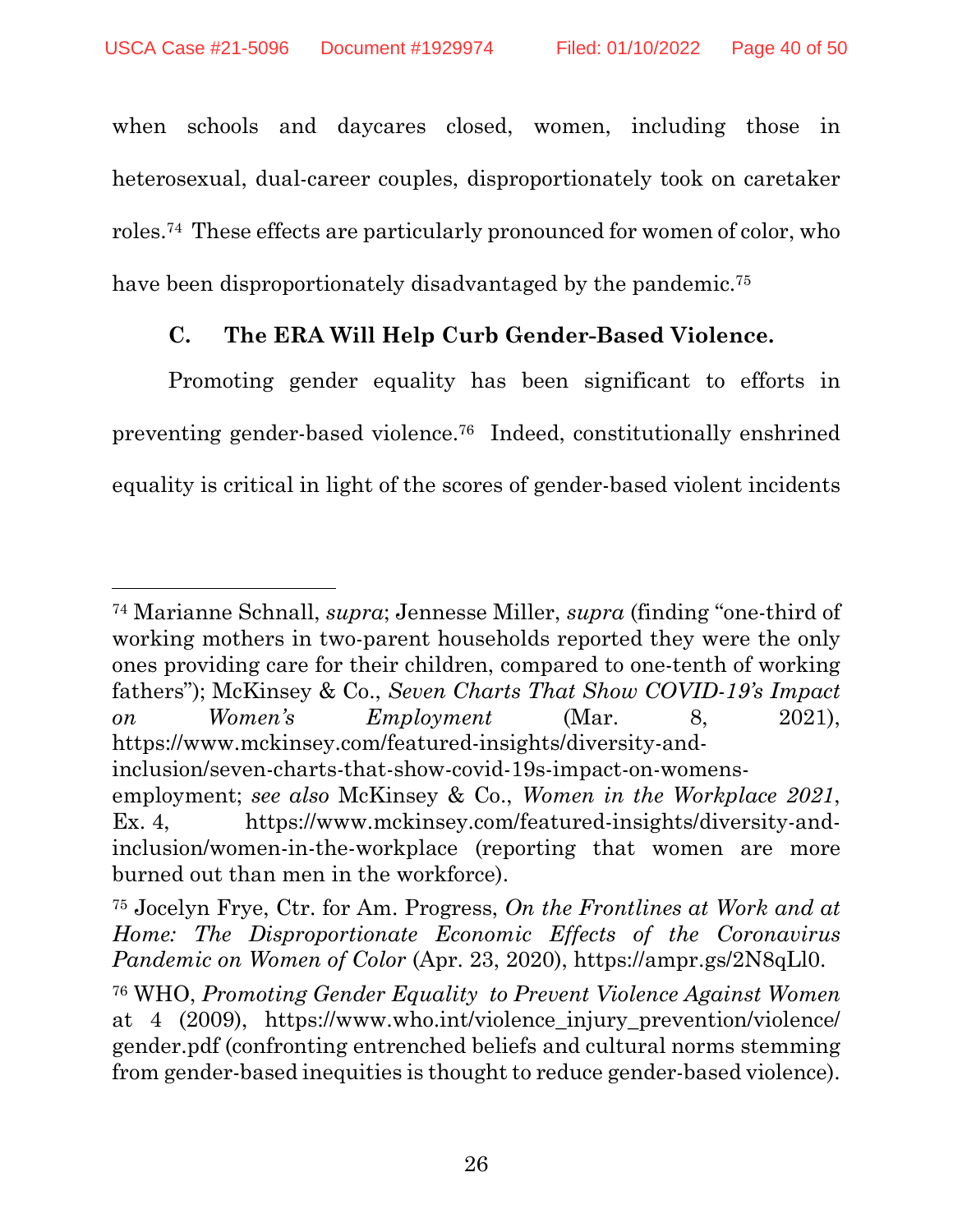in schools, among transgender individuals, and in connection with the COVID-19 pandemic.

Although past decades have seen passage of important legislation such as Title IX, sexual harassment and assault continue to stand in the way of female students, cisgender and transgender alike, both at the grade school and university levels. Fifty-six percent of girls in grades 7– 12 have reported experiencing sexual harassment in school,<sup>77</sup> and one in nine female high school students have reported experiencing dating violence.78 In the 2015–2016 school year alone, more than 40 percent of reported harassment incidents in K–12 schools were gender-based; 63 percent of those targeted girls.79 At the same time, 75 percent of transgender youth reported feeling unsafe at school,<sup>80</sup> and 85 percent of

<span id="page-40-1"></span><sup>77</sup> Catherine Hill & Holly Kearl, AAUW, *Crossing the Line: Sexual Harassment in Schools* at 2 (2011), https://bit.ly/3fvvd9l.

<span id="page-40-0"></span><sup>78</sup> AAUW, *Sexual Misconduct in Schools*, https://bit.ly/3fuflUx (last visited Jan. 7, 2021).

<span id="page-40-4"></span><sup>79</sup> Office for Civil Rights, U.S. Dep't of Educ., *2015–16 Civil Rights Data Collection: School Climate and Safety* at 5, 7 (revised May 2019), https://bit.ly/2URxUKD [hereinafter U.S. Dep't of Educ., School Climate & Safety Data].

<span id="page-40-3"></span><span id="page-40-2"></span><sup>80</sup> Nat'l Ctr. for Transgender Equality, *Issues: Youth & Students*, https://bit.ly/2YEyH2J; Human Rights Watch, *"Like Walking Through a*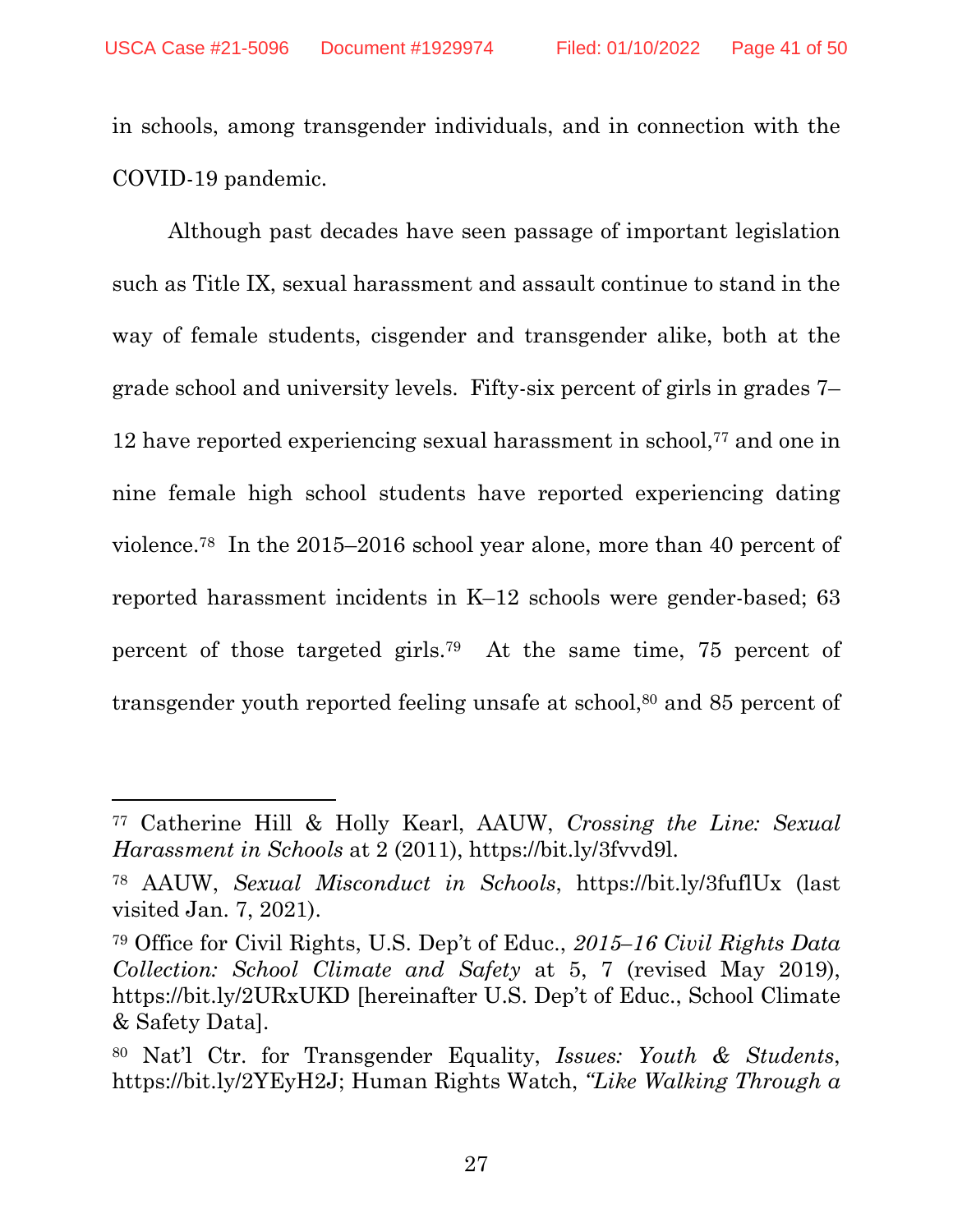LGBTQIA+ students in grades 6–12 reported verbal harassment.<sup>81</sup> Indeed, transgender high school students have reported disproportionately higher rates of violence than their cisgender counterparts.

This trend continues in universities. In one survey, over 23 percent of female undergraduate students reported experiencing sexual assault,82 while another revealed that gender-nonconforming college students experienced the greatest incidence of sexual assault (19 percent) when compared to rates of reported assaults among cisgender females  $(17$  percent) and males  $(4.4$  percent).<sup>83</sup> What is more, one study has shown that even those designated to protect students on campus, such as school resource officers (*i.e.*, sworn law enforcement personnel employed by schools), have been arrested for committing sex-related crimes against

*Hailstorm": Discrimination Against LGBT Youth in US Schools*, (Dec. 7, 2016), https://bit.ly/2CbMENT.

<span id="page-41-1"></span><sup>81</sup> Nat'l Women's Law Ctr., *The Next Generation of Title IX: Harassment and Bullying Based on Sex* (June 2012), https://bit.ly/3fpNtku.

<span id="page-41-2"></span><sup>82</sup> U.S. Dep't of Educ., School Climate & Safety Data at 5, 7.

<span id="page-41-0"></span><sup>83</sup> Hayley Munguia, *Transgender Students Are Particularly Vulnerable To Campus Sexual Assault*, FiveThirtyEight (Sept. 22, 2015), https://fivethirtyeight.com/features/transgender-students-areparticularly-vulnerable-to-campus-sexual-assault/.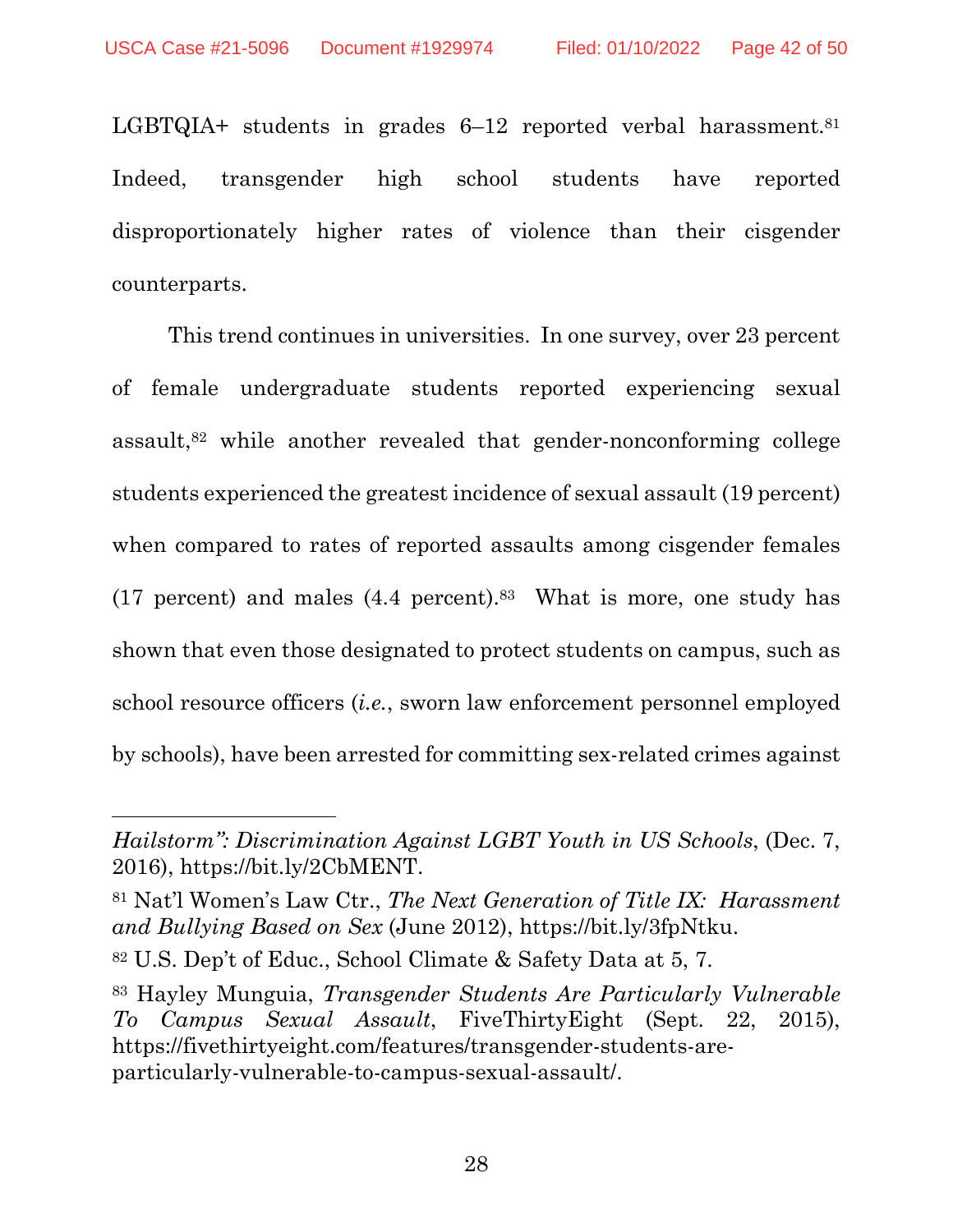female adolescents, with 56 percent of these reported crimes occurring with students at those officers' schools.<sup>84</sup>

The effects of sexual assault and harassment on victims endure beyond the initial trauma. Victims of sexual assault and harassment in grade school are more likely to miss class, get lower grades, or drop out.<sup>85</sup> Similarly, sexual assault before entering college correlates with lower college GPAs, while sexual assault or harassment during college correlates with lower academic outcomes, lower academic interest, and higher stress.<sup>86</sup>

In supporting the ERA in 1982, then-Representative Jerry Brown of California explained, "women have begun to understand just how vulnerable they still are as nearly every program, every advance, has been attacked or weakened," including the Women's Education Equity

<span id="page-42-1"></span><sup>84</sup> Philip Matthew Stinson Sr. & Adam M. Watkins, *The Nature of Crime by School Resource Officers: Implications for SRO Programs*, https://journals.sagepub.com/doi/pdf/10.1177/2158244014521821.

<span id="page-42-0"></span><sup>85</sup> Jodi Lipson, AAUW Educ. Found., *Hostile Hallways: Bullying, Teasing, and Sexual Harassment in School* at 43 (2001), https://bit.ly/2UUaHrk.

<span id="page-42-2"></span><sup>86</sup> Victoria Baynard et al., *Academic Correlates of Unwanted Sexual Contact, Intercourse, Stalking, and Intimate Partner Violence: An Understudied but Important Consequence for College Students*, 35(21–22) J. Interpers. Violence 4375, 1, 3, 11 (2020), https://bit.ly/2CeAyDQ.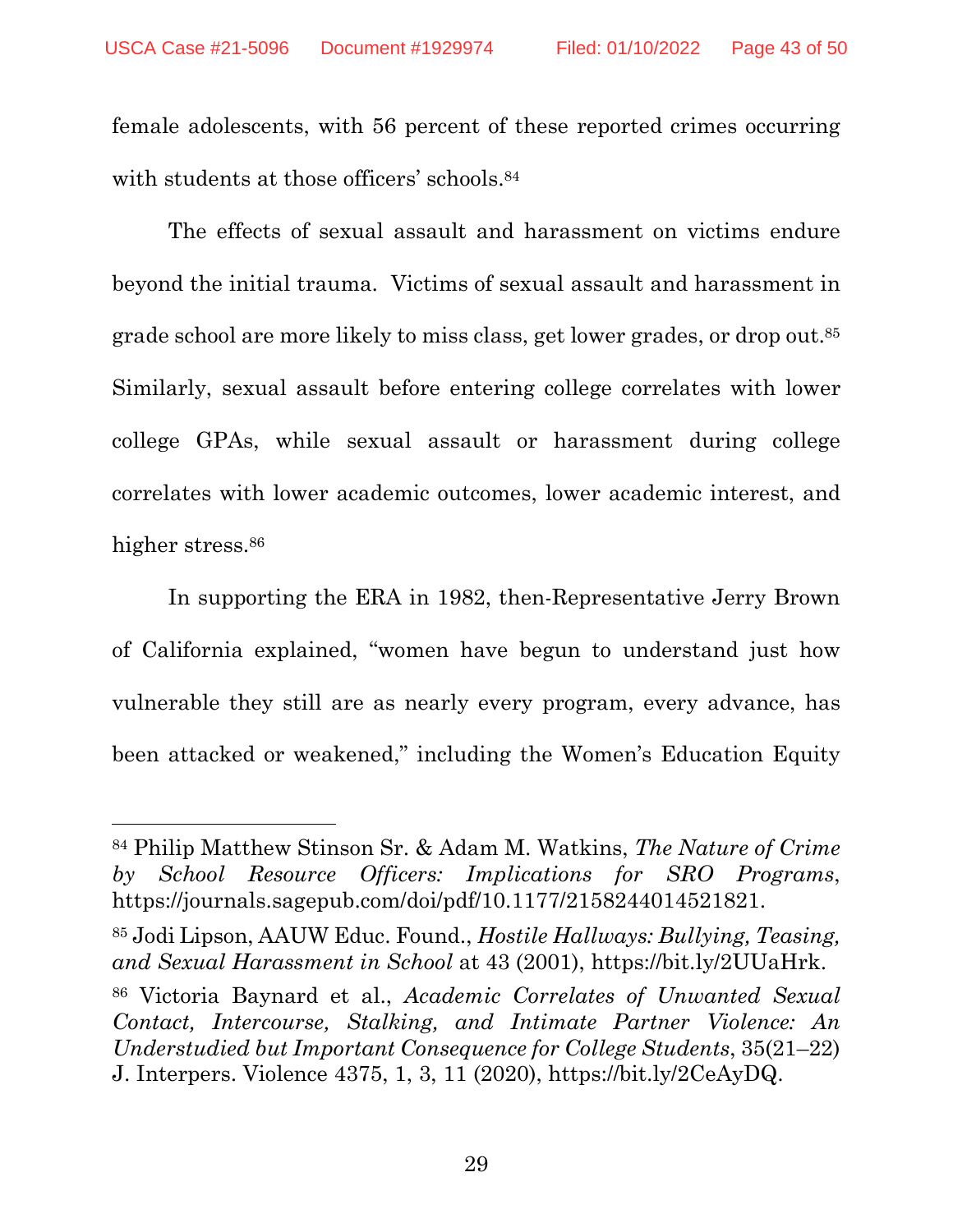Act, Title IX family planning, and the ERA.<sup>87</sup> Representative Brown's statement translates readily to the present day. Despite the prevalence of sexual assault in schools, the federal government issued regulations within the past few years weakening schools' obligations to address sexual misconduct under Title IX.88 It also took steps to rescind federal guidance that had articulated protections for transgender students under Title IX.89 Although some of these efforts have since been reversed, the notion that gender-based protections can be stripped away underscores the need for constitutional security.

The correlation between gender-based inequality and violence has also played out among States. In 2015, a national survey of transgender participants reported that 45 percent had been attacked once, 25 percent twice, 13 percent three times, and 16 percent four or more times—all

<span id="page-43-0"></span><sup>87</sup> 97 Cong. Rec. 16120 (July 14, 1982) (Rep. Brown of California).

<span id="page-43-2"></span><sup>88</sup> U.S. Dep't of Educ., *Summary of Major Provisions of the Department of Education's Title IX Final Rule and Comparison to the NPRM* (May 6, 2020), https://bit.ly/3fwUFLL.

<span id="page-43-1"></span><sup>89</sup> *See* Dear Colleague Letter, U.S. Dep't of Educ. (Feb. 22, 2017), https://bit.ly/38bssI4.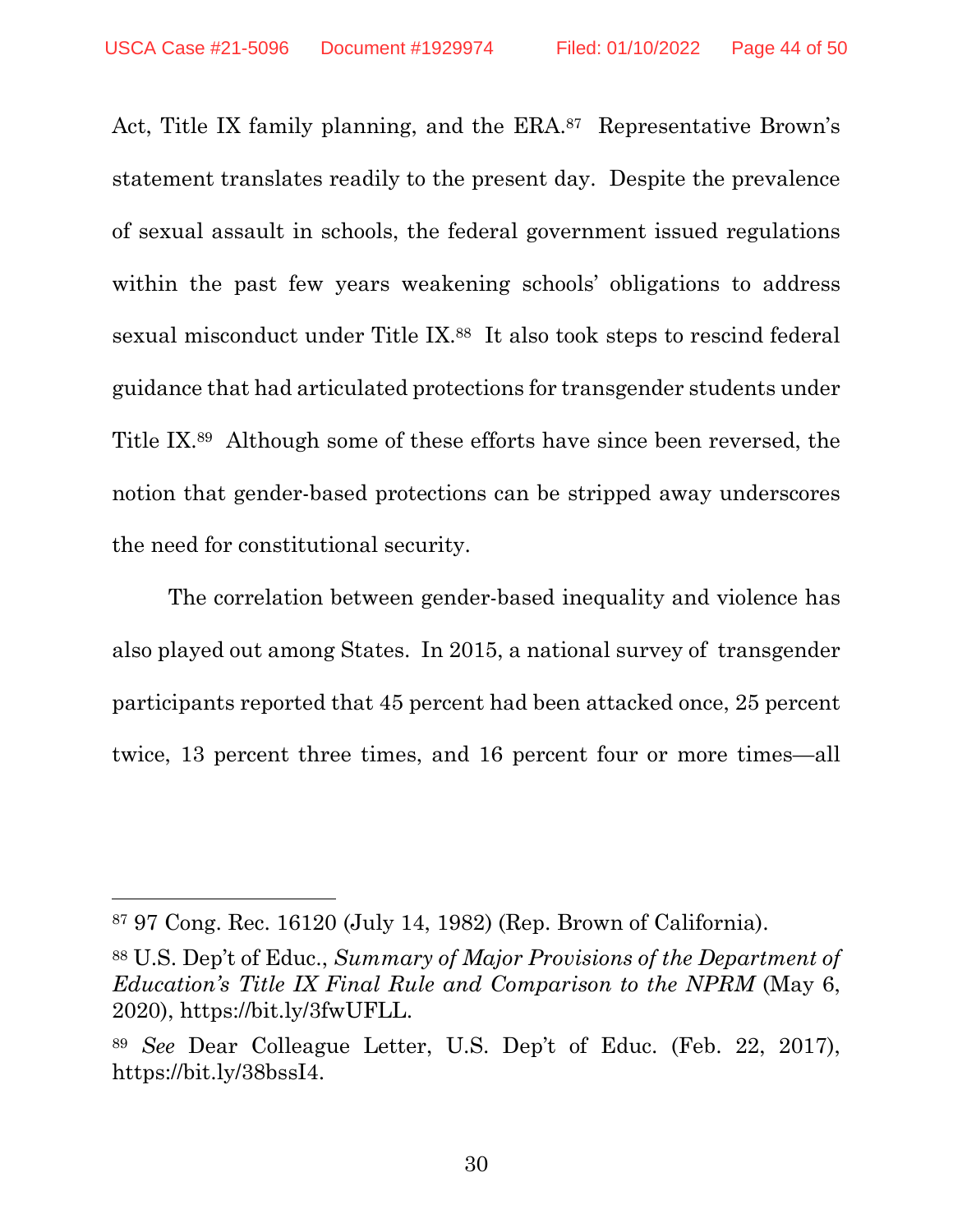within the span of one year.<sup>90</sup> And just as violence against transgender individuals—particularly against those of color91—has risen over the last few years, States have recognized legal defenses that exacerbate, rather than reject, gender-based violence. Indeed, the once-disdained "gay panic defense" has found new life in the "trans panic defense," whereby a defendant charged with murdering a transgender victim claims that discovery of the victim's assigned sex at birth caused the defendant to panic and lose self-control.92 Some defendants have even invoked this defense to support claims of temporary insanity, diminished capacity, and self-defense.93 The failure of 35 States to ban the trans panic defense further undermines the illegitimacy of gender-based violence.<sup>94</sup>

<sup>92</sup> Cynthia Lee, *supra*, at 1424–25.

<span id="page-44-0"></span><sup>90</sup> Cynthia Lee, *The Trans Panic Defense Revisited*, 57 Am. Crim. L. Rev. 1411, 1423 (2020).

<span id="page-44-2"></span><sup>91</sup> Nat'l Ctr. for Transgender Equality, *The Report of the 2015 Transgender Survey* at 204 (2015), https://perma.cc/Z6RK-LL6X (explaining that Black and Latina transgender women, "were nearly four times as likely to report that they were attacked with a gun").

<sup>93</sup> *Id.* 

<span id="page-44-1"></span><sup>94</sup> Movement Advancement Project, Gay/Trans Panic Defense Bans, https://www.lgbtmap.org/equality-maps/panic\_defense\_bans (last visited Jan. 7, 2022).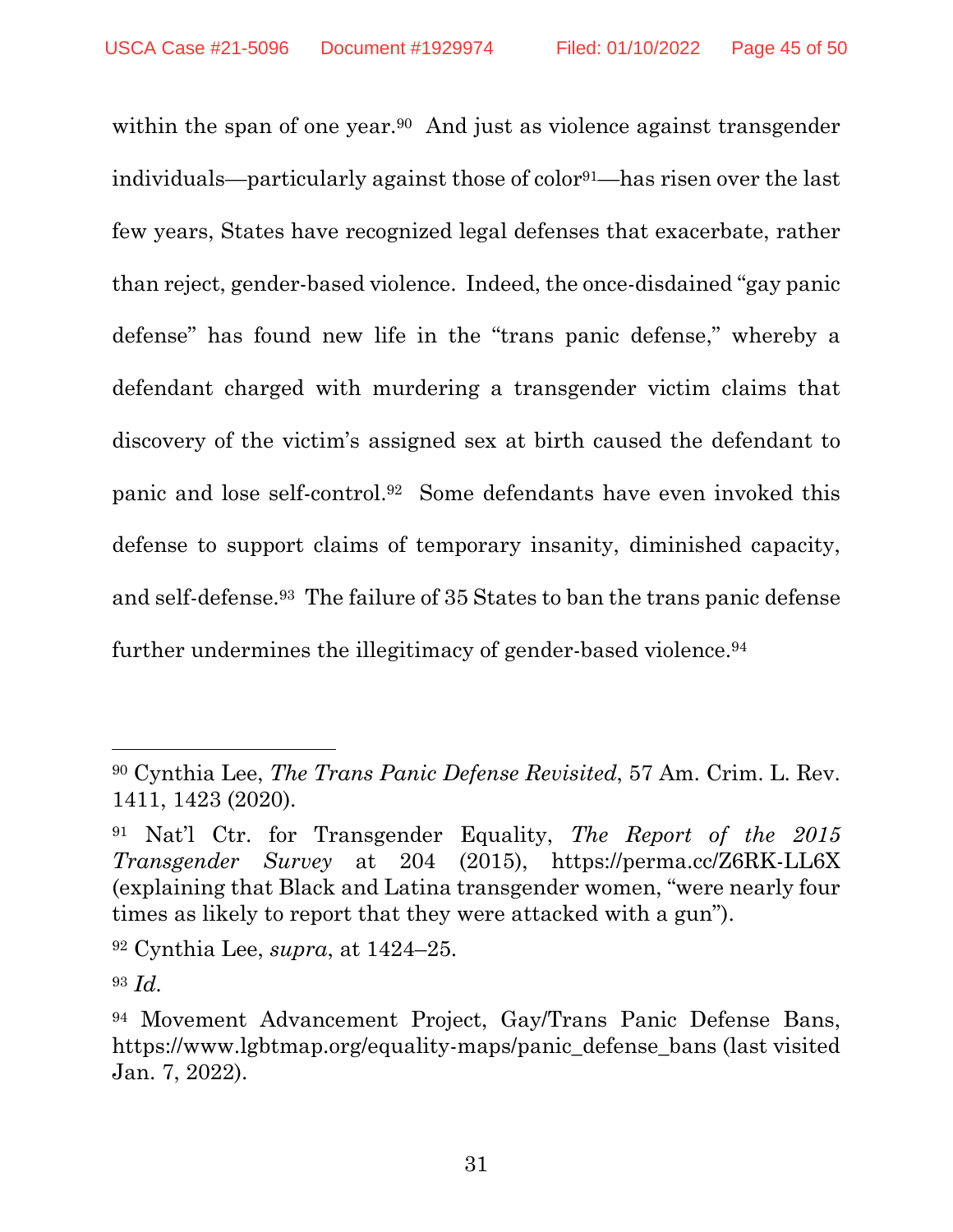The urgent need for the ERA to help thwart gender-based violence cannot be overstated in light of the COVID-19 pandemic. Over the last few years, millions have isolated at home, leading to a rise in reported partner violence. One study, which focused on effects of COVID-19, demonstrated that 74 percent of individuals who reported experiencing domestic violence were women.95 Another study, based on patients at Brigham and Women's Hospital, showed that radiology scans and injuries consistent with domestic abuse from March to May 2021 exceeded totals for the same time period from 2018–2019 combined.<sup>96</sup> Indeed, rates of domestic violence skyrocket when viewed through the lens of marginalized communities. As explained by Erika Sussman, executive director of the Center for Survivor Advocacy and Justice: "While one in three white women report having experienced domestic violence [during the pandemic], the rates of abuse *increased dramatically* 

<span id="page-45-0"></span><sup>95</sup> Clare E.B. Cannon et al., *COVID-19, Intimate Partner Violence, and Communication Ecologies*, 65(7) Am. Behav. Sci. 992, 998 (2021), https://journals.sagepub.com/doi/pdf/10.1177/0002764221992826.

<span id="page-45-1"></span><sup>96</sup> Jeffrey Kluger, *Domestic Violence Is a Pandemic Within the COVID-19 Pandemic*, TIME (Feb. 3, 2021), https://time.com/5928539/domesticviolence-covid-19/.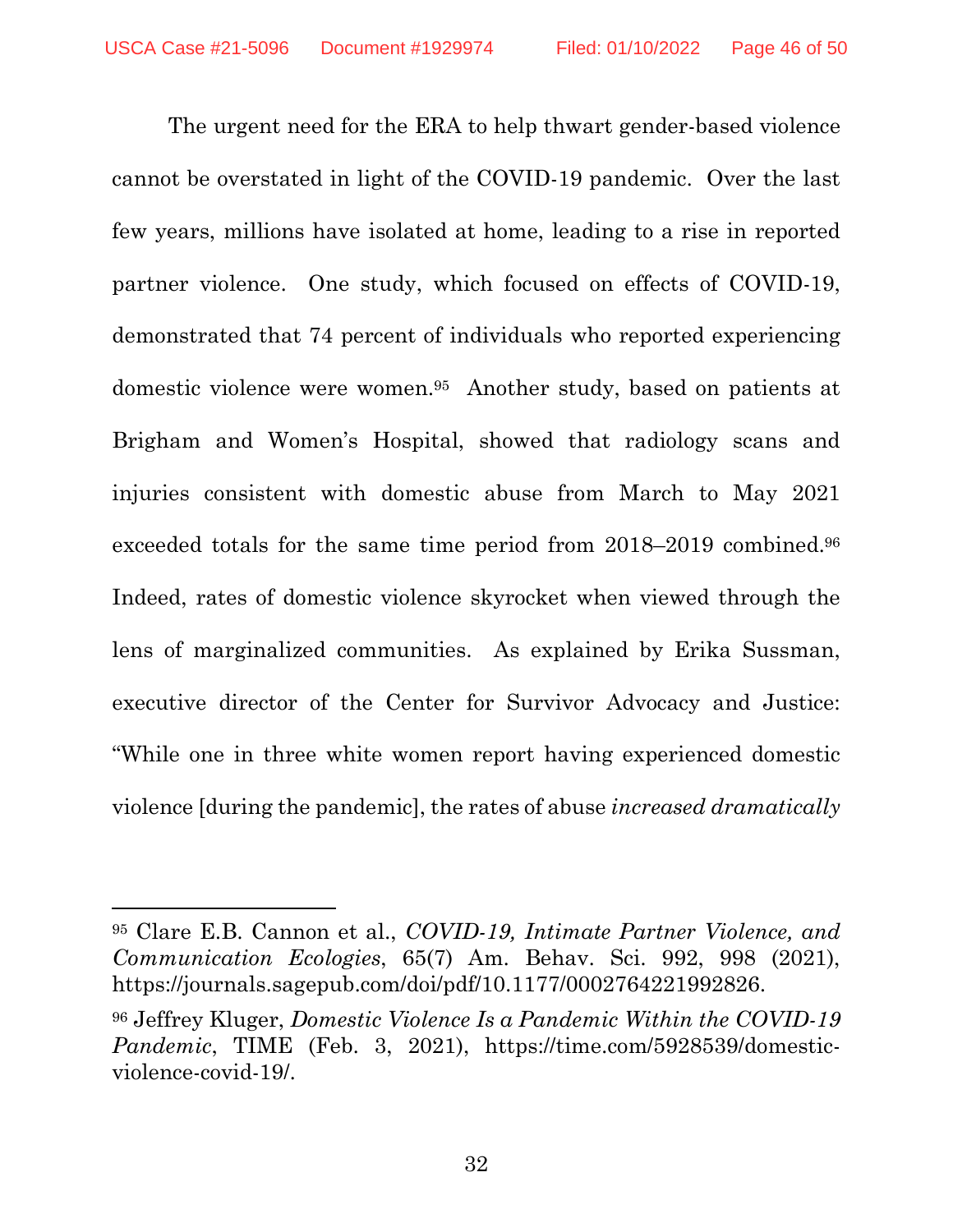*to about 50% and higher* for those marginalized by race, ethnicity, sexual orientation, gender identity, citizenship status, and cognitive physical ability."97 That trend of increased violence in marginalized communities has been particularly borne by women and girls in the Asian American and Pacific Islander community, who have reported hate incidents 2.2 times as often as Asian American men during the pandemic.<sup>98</sup>

These alarming trends of violence—whether in schools or in homes—underscore a clear point: cisgender and transgender girls are directly affected by social and legal norms that tolerate violence and gender stereotypes that continue those cycles of violence. And while there is no magic wand that can undo centuries of gender-based violence,

<span id="page-46-2"></span><sup>97</sup> *Id.* (emphasis added).

<span id="page-46-1"></span><span id="page-46-0"></span><sup>98</sup> Drishti Pillai, Aggie J. Yellow Horse, & Russell Jeung, *The Rising Tide of Violence and Discrimination Against Asian American and Pacific Islander Women and Girls*, https://stopaapihate.org/wpcontent/uploads/2021/05/Stop-AAPI-Hate\_NAPAWF\_Whitepaper.pdf; *see also* Harmeet Kaur, *Fetishized, Sexualized and Marginalized, Asian Women Are Uniquely Vulnerable to Violence*, https://www.cnn.com/2021/03/17/us/asian-women-misogyny-spashootings-trnd/index.html (explaining how violence against Asian and Asian American women has been perpetuated by historical stereotypes that they are "submissive, hypersexual and exotic").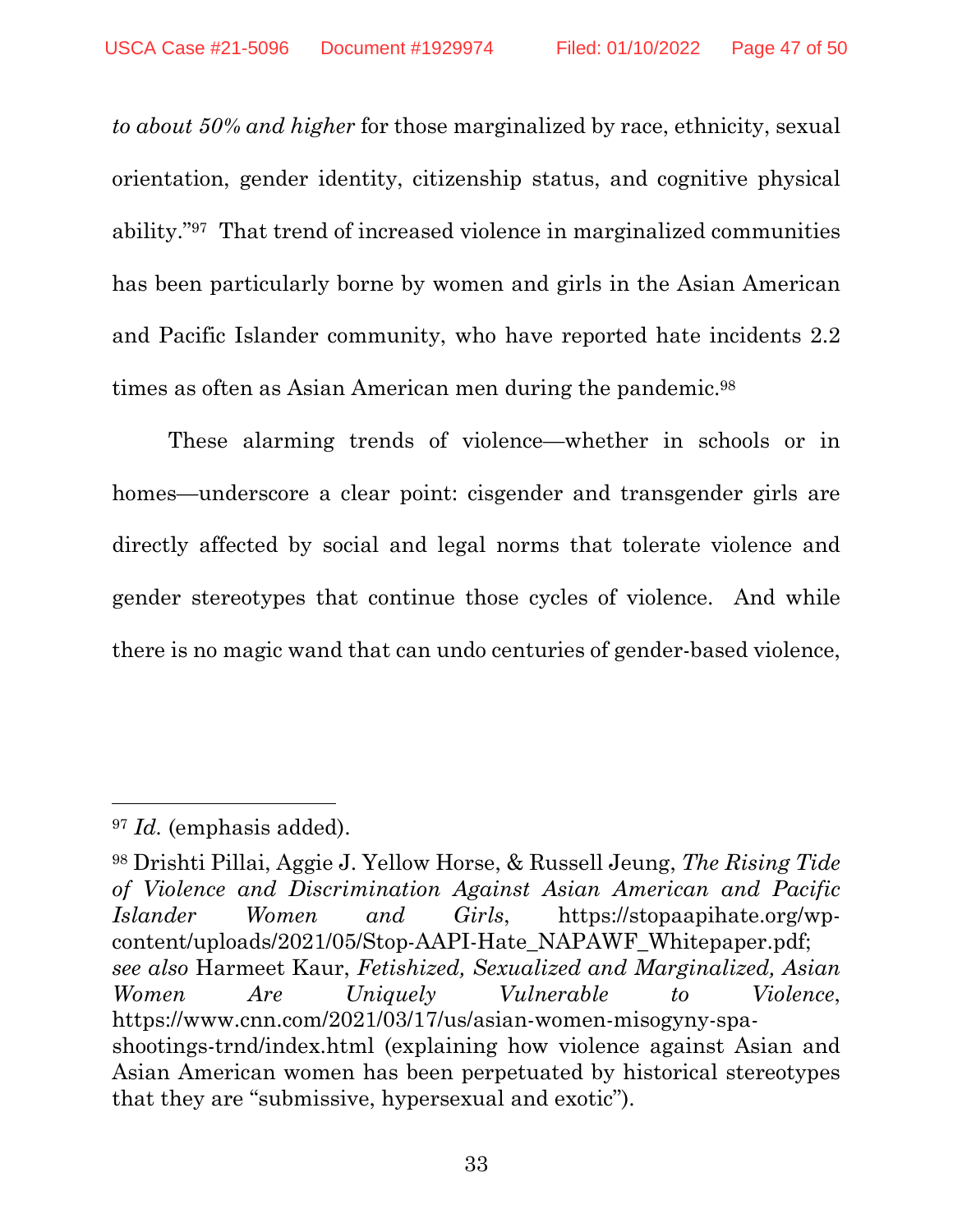the ERA, in both its enforcement mechanism and expressive function, places a significant weight on the scales of justice.

#### **CONCLUSION**

<span id="page-47-0"></span>Young people have played a critical role in the movement for the ERA for more than a century. *Amici* remain leaders in the movement to certify the States' ratification of the Amendment. We stand on the shoulders of our predecessors, supporting the fight for an express constitutional guarantee of gender equality to show our nation's youth that women are equally valued members of American society.

Accordingly, the judgment of the district court should be reversed.

January 10, 2022 Respectfully submitted,

#### */s/ Beth S. Brinkmann*

Beth S. Brinkmann Laura Dolbow Nicole Antoine Sarah Suwanda Charlotte S. Butash COVINGTON & BURLING One CityCenter 850 Tenth Street, NW Washington, DC 20001-4956 (202) 662-6000 bbrinkmann@cov.com

*Counsel for Amici Curiae*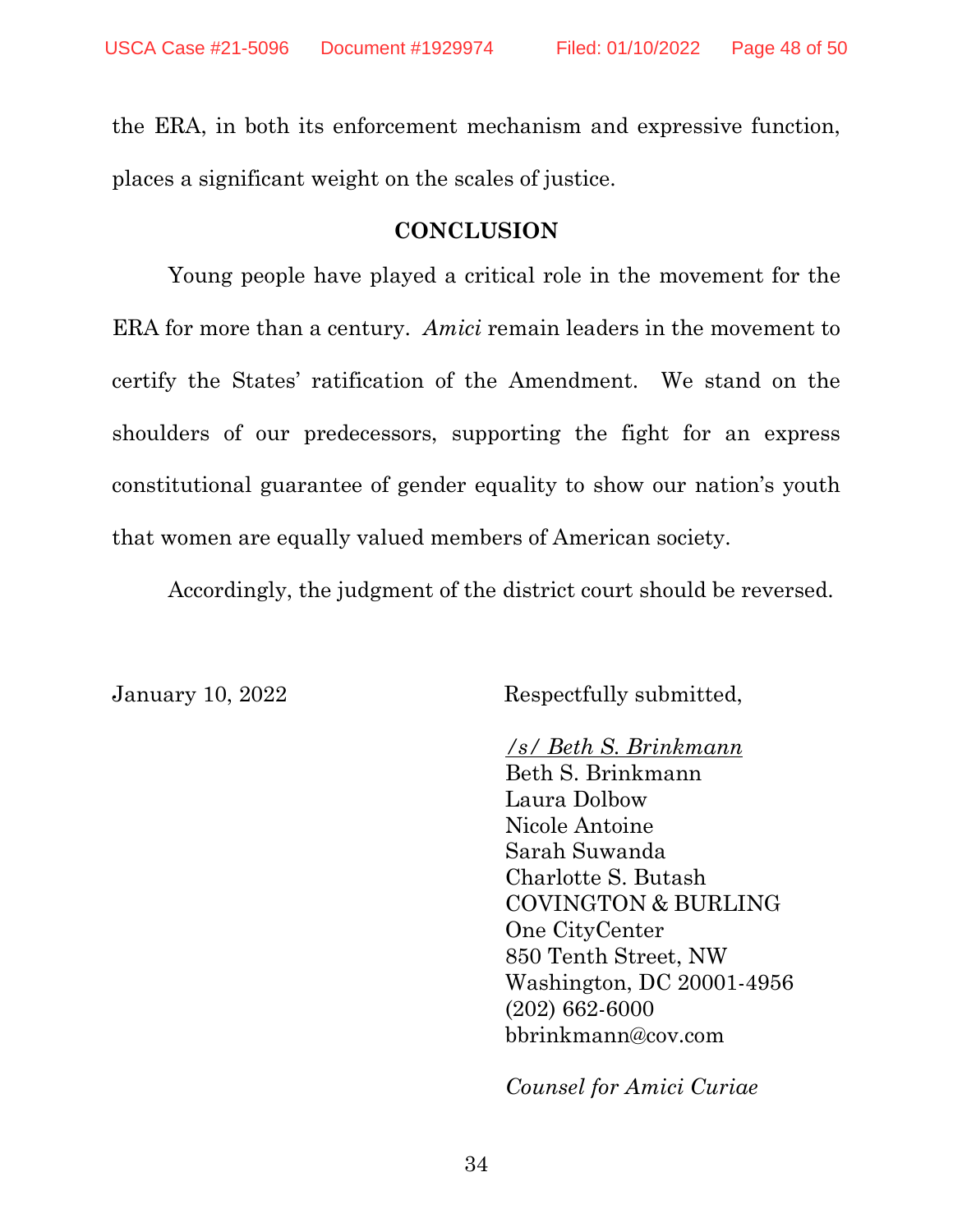#### **CERTIFICATE OF COMPLIANCE**

<span id="page-48-0"></span>1. This document complies with the type-volume limits of Fed. R. App. P. 29(a)(5) because, excluding the parts of the document exempted by Fed. R. App. P. 32(f), this document contains 6,457 words.

2. This document complies with the typeface requirements of Fed. R. App. P. 32(a)(5) and the type-style requirements of Fed. R. App. P. 32(a)(6) because this document has been prepared using 14-point Century Schoolbook font in Microsoft Word 2016.

Dated: January 10, 2022

*/s/ Beth S. Brinkmann*  Beth S. Brinkmann